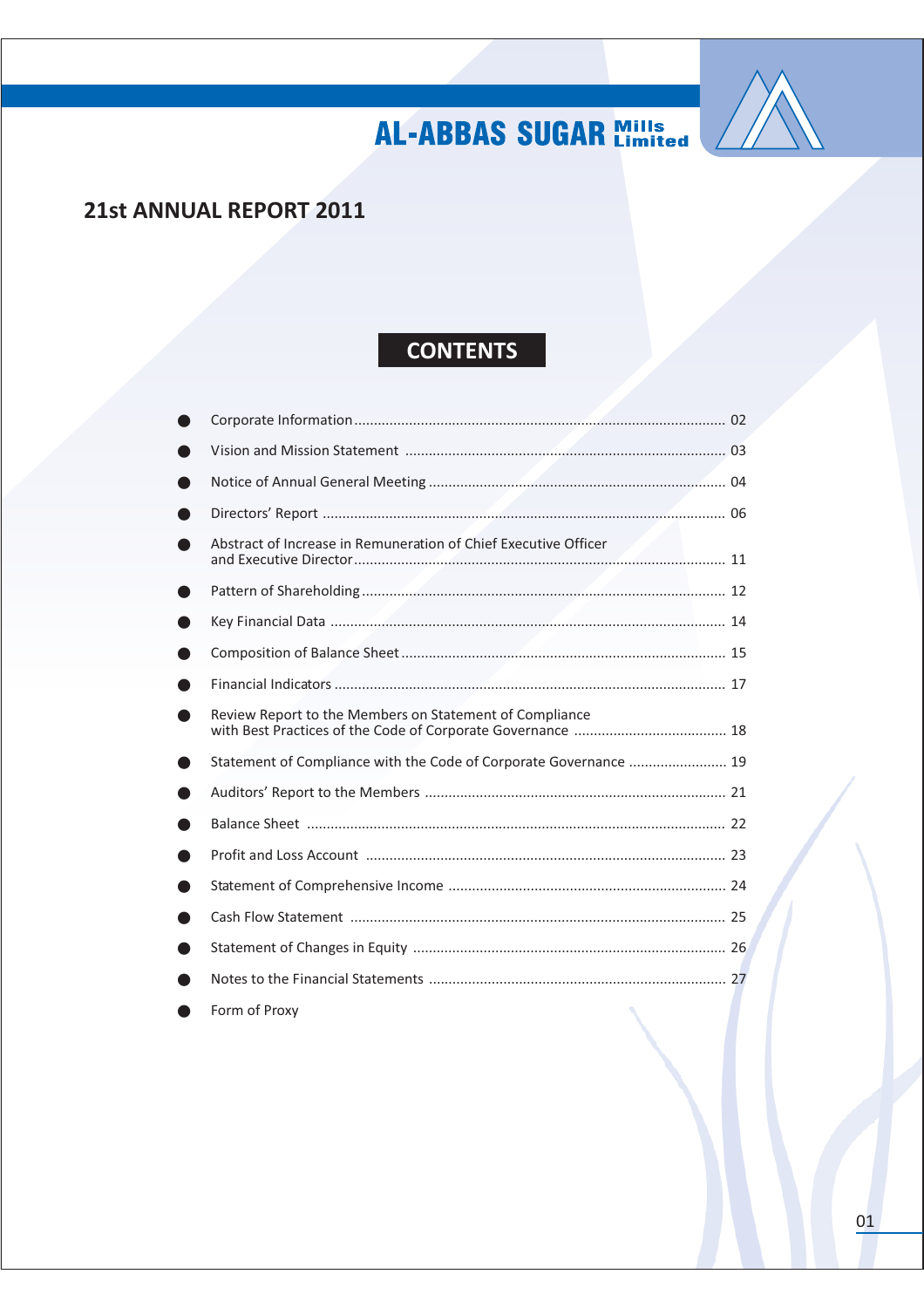

### **CORPORATE INFORMATION**

**BOARD OF DIRECTORS** 

**COMPANY SECRETARY** 

**CHIEF FINANCIAL OFFICER** 

**AUDIT COMMITTEE** 

**AUDITORS** 

**LEGAL ADVISOR** 

**BANKERS** 

**REGISTERED OFFICE** 

**SHARE REGISTRAR OFFICE** 

**FACTORIES LOCATIONS** 

Muhammad Iqbal Usman Shunaid Qureshi Asim Ghani Duraid Qureshi Jahangir Siddiqui Muhammad Salman Husain Chawala Abdul Hamid Ahmed Dagia

Muhammad Suleman Kanjiani - FCA

Zuhair Abbas - ACA

Muhammad Iqbal Usman Abdul Hamid Ahmed Dagia Asim Ghani Duraid Oureshi Safar Ali - ACA

Hyder Bhimji & Co.

Usmani & Iqbal

Al-Baraka Islamic Bank Limited **Allied Bank Limited Bank Al-falah Limited** Bank Islami Pakistan Limited **Barclays Bank Plc Pakistan Faysal Bank Limited Habib Bank Limited** Habib Metropolitan Bank Limited JS Bank Limited **KASB Bank Limited MCB Bank Limited** Meezan Bank Limited National Bank of Pakistan **Standard Chartered Bank United Bank Limited** 

2nd Floor, Pardesi House, Survey No. 2/1. R.Y. 16. Old Queens Road. Karachi - 74000 Tel: 92-21-111-111-224 Fax: 92-21-32470090 Website: www.aasml.com

Technology Trade (Pvt.) Ltd. Dagia House, 241-C. Block-2. P.E.C.H.S., Off. Shahrah-e-Quaideen, Karachi,

1) Mirwah Gorchani, Distt. Mirpurkhas, Sindh 2) Main National Highway, Dhabeji, Sindh

Chairman **Chief Executive Director** Director **Director Director** Director

Chairman Member Member Member Secretary

**Chartered Accountants** 

**Advocate & Solicitors**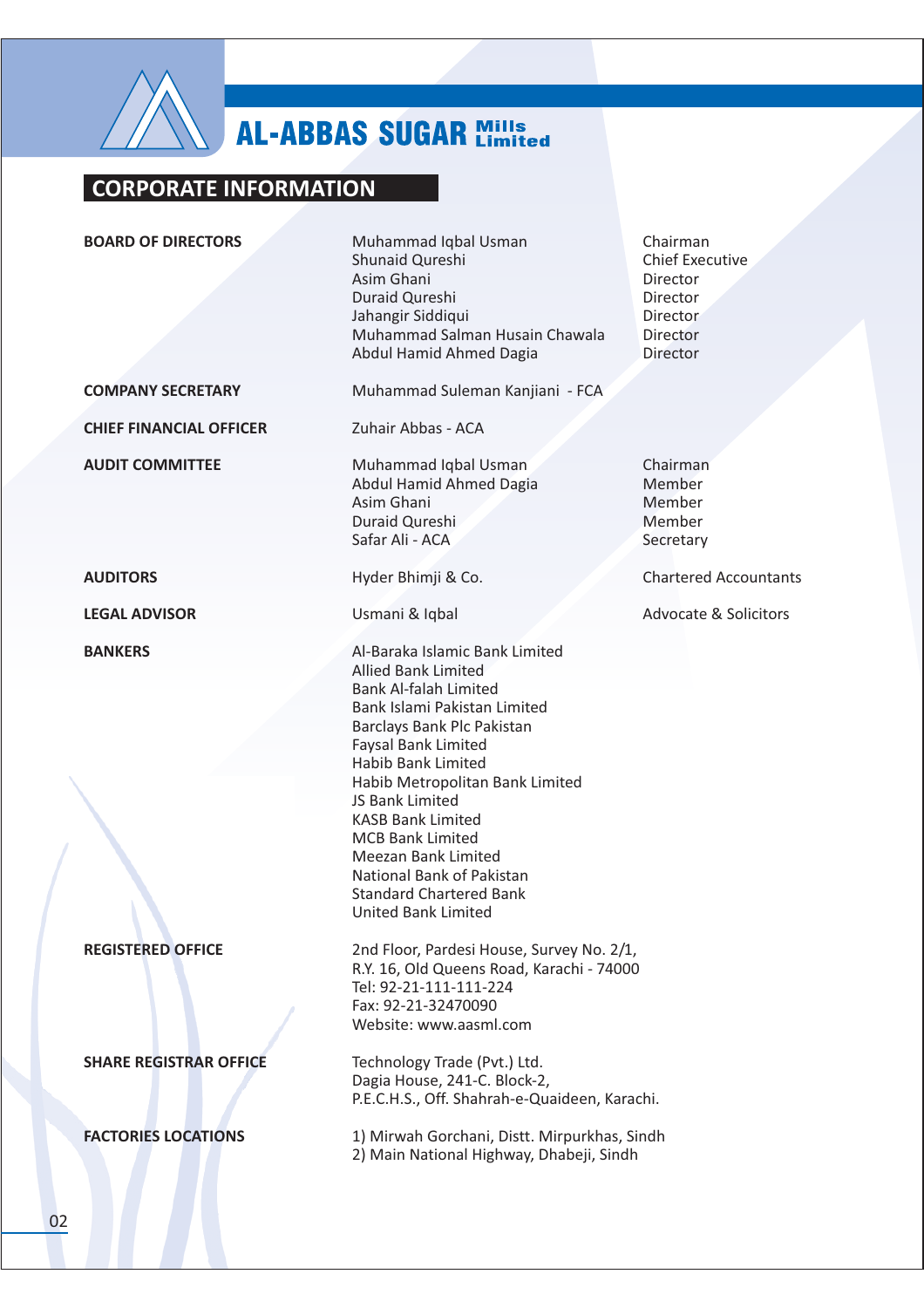

**VISION AND MISSION STATEMENT** 

# Vision

AL-ABBAS SUGAR MILLS LIMITED is committed to earn reputation of a reliable manufacturer and supplier of good quality white refined sugar, industrial alcohol, calcium carbide and alloys in local and international markets.

# **Mission**

- To be a profitable organization and to meet the expectations  $\frac{1}{2}$ of our stakeholders.
- To become competitive in local and international markets  $\frac{1}{2}$ by concentrating on quality of core products.
- $\frac{1}{2}$ To promote best use and development of human resources in a safe environment, as an equal opportunity employer.
- To use advance technology for efficient and cost effective  $\frac{1}{2}$ operations.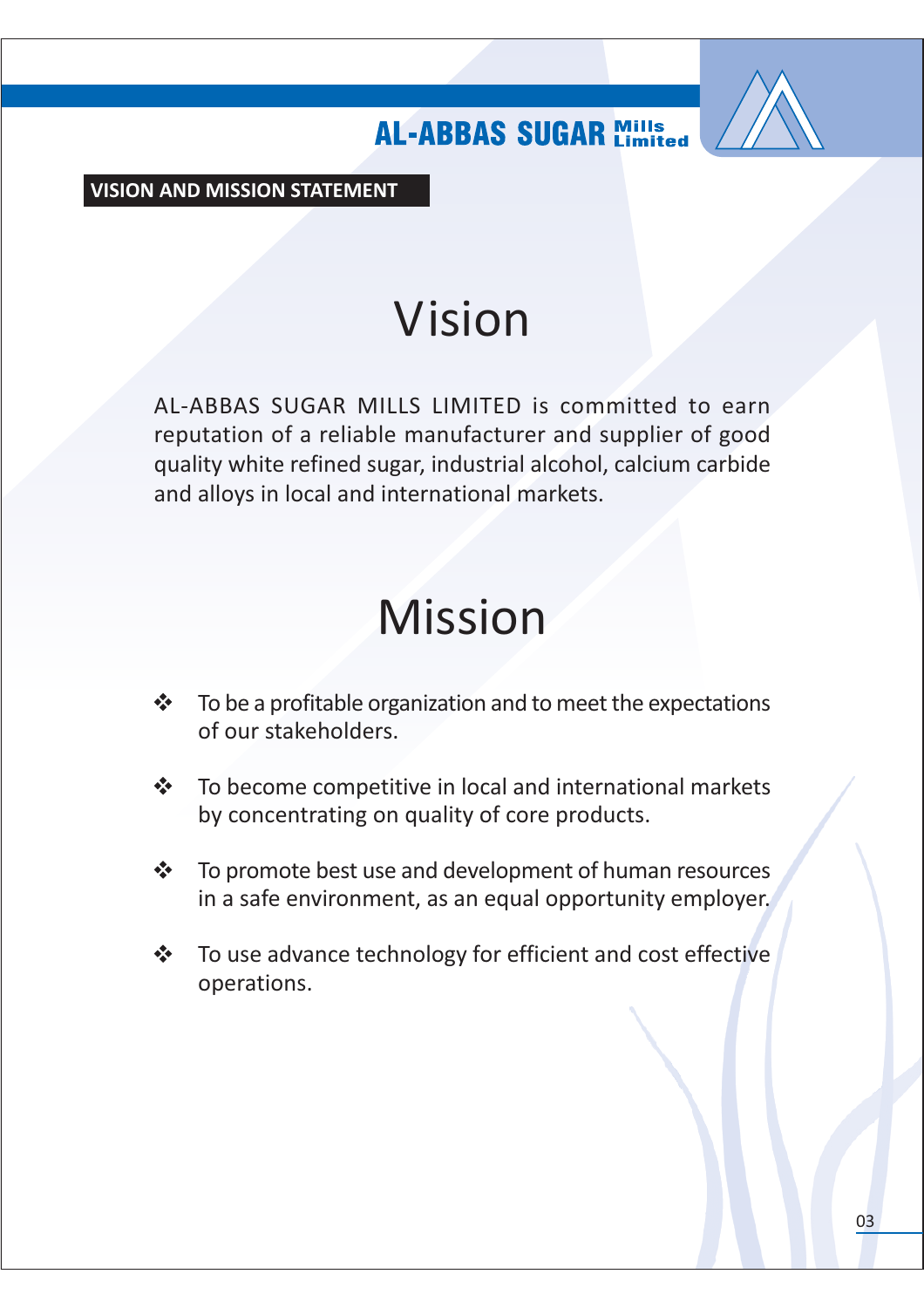

### **NOTICE OF ANNUAL GENERAL MEETING**

Notice is hereby given that the 21st Annual General Meeting of Al-Abbas Sugar Mills Limited will be held at Beach Luxury Hotel, Karachi on Tuesday, January 31, 2012 at 11:00 a.m. to transact the following business:

### **Ordinary Business**

- To confirm the minutes of the last Annual General Meeting of the shareholders of the Company held on  $1<sup>1</sup>$ January 31, 2011.
- $2.$ To receive, consider and adopt Annual Audited Financial Statements for the year ended September 30, 2011, together with the reports of the Auditors' and Directors' thereon.
- $\overline{3}$ . To declare and approve a final cash dividend of Rs. 5 per share (50 %) for the year ended September 30, 2011.
- To appoint auditors for the ensuing year, and to fix their remuneration, Messrs Hyder Bhimji & Co., Chartered 4. Accountants, retire and being eligible have offered them for re-appointment.
- 5. To transact any other business with the permission of the chair.

By Order of the Board

Indianan/cace

Suleman Kanjiani **Company Secretary** 

Karachi: December 26, 2011

### Notes:

- Share Transfer Books will be closed from January 24, 2012 to January 31, 2012 (both days inclusive). 1.
- All Members are entitled to attend and vote at the meeting. A Member may appoint a proxy who needs  $2.$ to be a Member of the Company.
- 3. The instrument appointing the proxy and the other authority under which it is signed, or a notarially certified copy thereof, must be lodged at the Company's Registered Office or Share Registrar Office at least 48 hours before the time of the meeting.
- Any change of address of Members should be notified immediately to the Company's Share Department. 4.

CDC Account Holders will further have to follow the under mentioned guidelines as laid down by the Securities and Exchange Commission of Pakistan: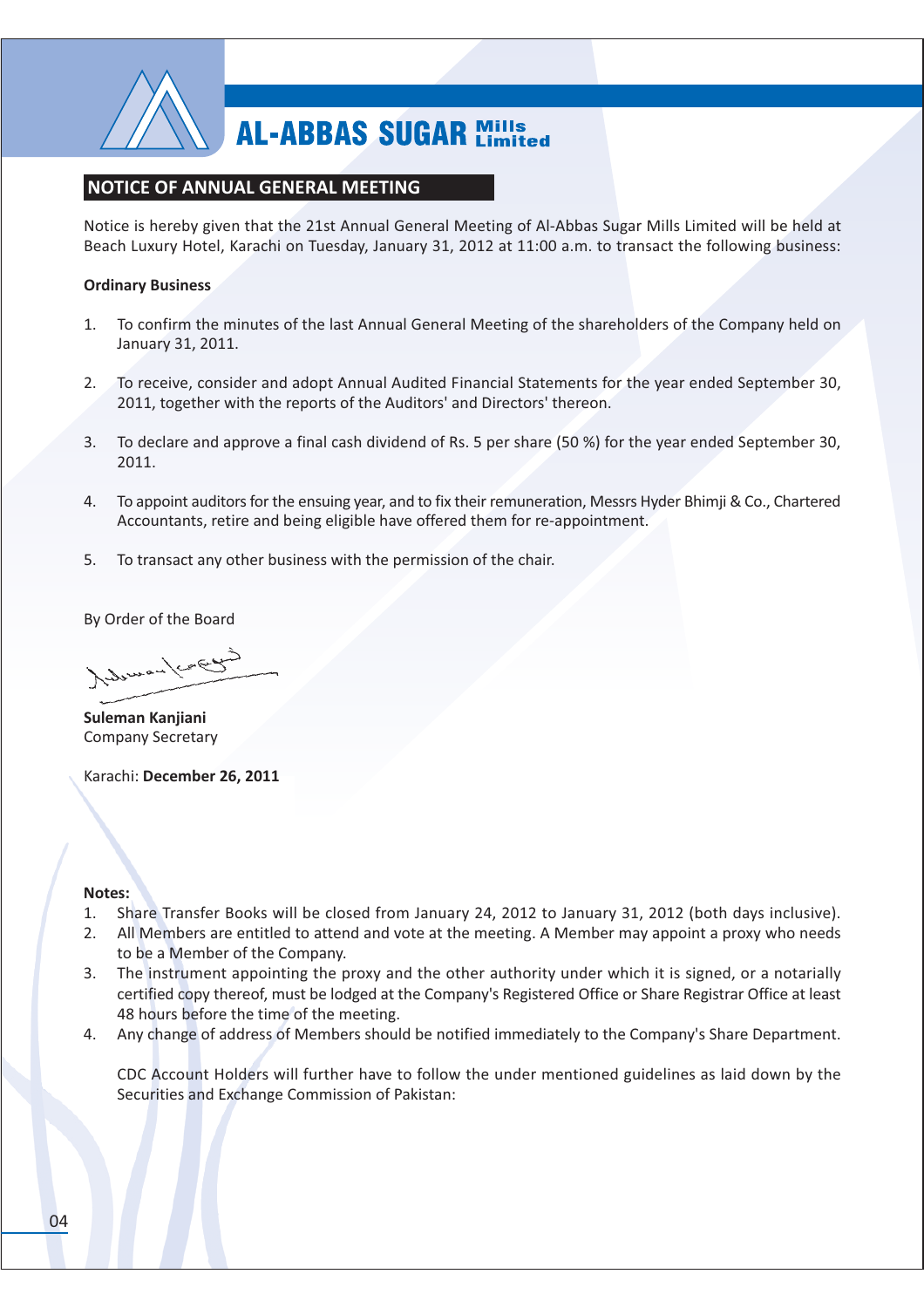

#### **For Attending the Meeting:** А.

- In case of individuals, the account holder or sub-account holder whose securities and their registration i. details are uploaded as per the regulations shall authenticate his identity by showing his original Computerized National Identity Card (CNIC) or original passport at the time of attending the meeting.
- In case of corporate entity, the Board of Directors' resolution / power of attorney with specimen signature ii. of the nominee shall be produced at the time of the meeting.

#### **For Appointing Proxies: B.**

- i. In case of individuals, the account holder or sub-account holder whose securities and their registration details are uploaded as per the regulations shall submit the proxy form as per the requirement by the Company.
- The proxy form shall be witnessed by two persons whose names, address and CNIC numbers shall be ii. mentioned on the form.
- iii. Attested copies of CNIC or the passport of the beneficial owners and the proxy shall be furnished with the proxy form.
- The proxy shall produce his original CNIC or original passport at the time of the meeting. iv.
- In case of corporate entity, the Board of Directors' resolution / power of attorney with specimen signature  $V_{\rm c}$ shall be submitted along with proxy form to the Company.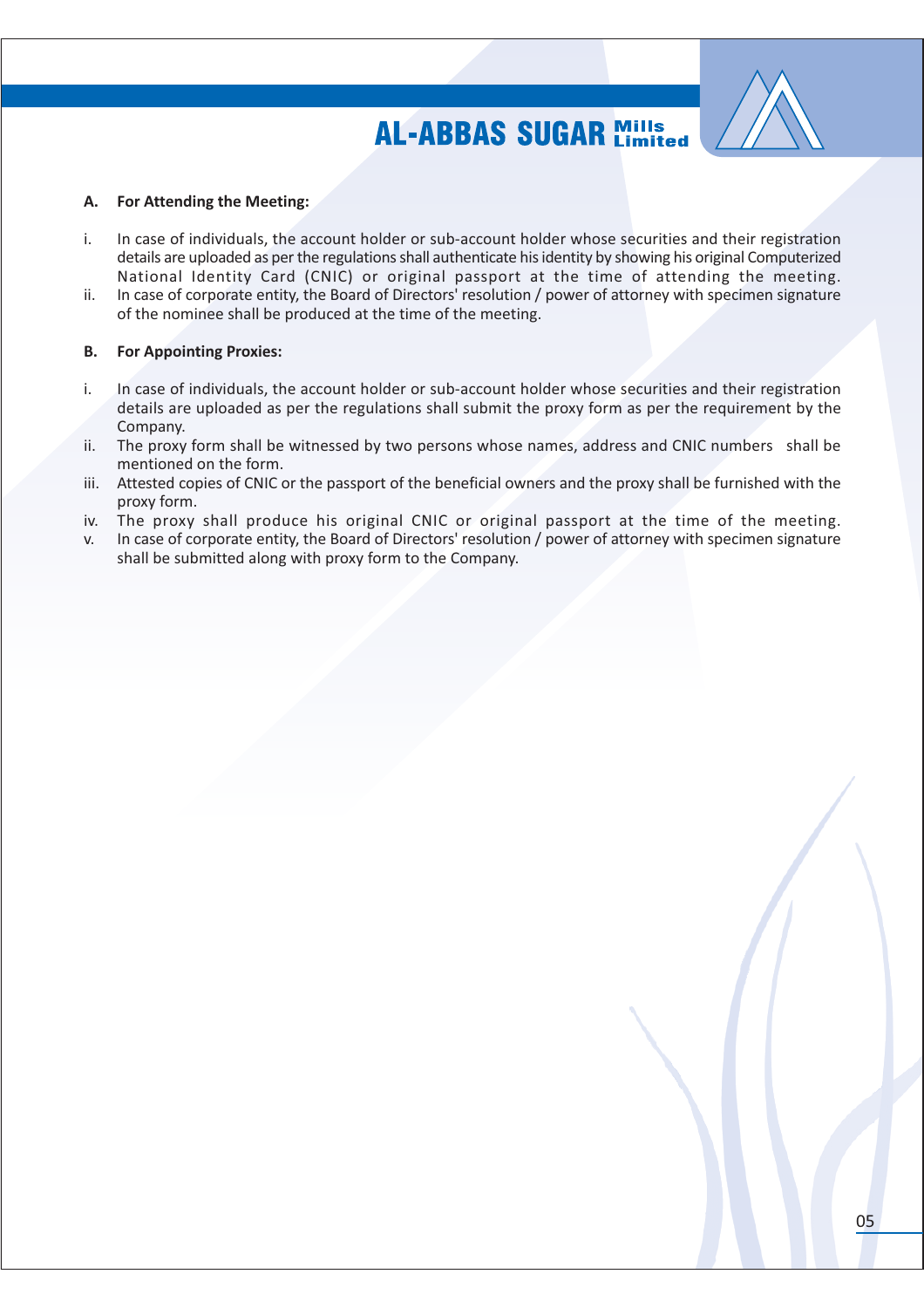

### **DIRECTORS' REPORT**

Your Board is pleased to submit the Annual Report along with the Audited Financial Statements for the year ended September 30, 2011.

### **FINANCIAL RESULTS:**

| <b>FINANCIAL RESULTS:</b>         | 2011<br>(Rupees in thousand) | 2010      |
|-----------------------------------|------------------------------|-----------|
|                                   |                              |           |
| Profit before taxation            | 324,463                      | 276,059   |
| <b>Taxation</b>                   | (71, 657)                    | (14, 350) |
| Profit after taxation             | 252,806                      | 261,709   |
| Loss from discontinued operations | (25, 943)                    | (56, 858) |
| Net profit for the year           | 226,863                      | 204,851   |
| Earnings per share in rupees      | 13.07                        | 11.80     |
|                                   |                              |           |

### **DIVIDEND**

Your Board of Directors is pleased to recommend cash dividend of Rs.5 per equity share of Rs.10 each i.e. 50% for the year ended September 30, 2011. The appropriation approved by the Board is as follows:

|                                                          | (Rupees in thousands) |
|----------------------------------------------------------|-----------------------|
| <b>Profit after taxation</b>                             | 226,863               |
| Un-appropriated profit brought forward                   | 550,329               |
| Available for appropriation                              | 777,192               |
| <b>Subsequent event</b>                                  |                       |
| Proposed dividend for the year on ordinary shares @ Rs.5 | 86,812                |
| Un-appropriated profit carried forward                   | 690,380               |
|                                                          |                       |

### **OPERATING RESULTS**

Details of operation in respect of Sugar, Ethanol, Chemicals Division and other units are given as under:

### **SUGAR UNIT:**

### **OPERATING DATA:**

| Date of start of season             | 2010    | November 03, November 11,<br>2009 |
|-------------------------------------|---------|-----------------------------------|
| No. of days worked                  | 138     | 123                               |
| Crushing (M. Tons)                  | 594,000 | 549,630                           |
| Production from sugarcane (M. Tons) | 60,395  | 57,130                            |
| Recovery (%)                        | 10.17   | 10.40                             |
| Production from raw sugar           | 3,597   | NIL.                              |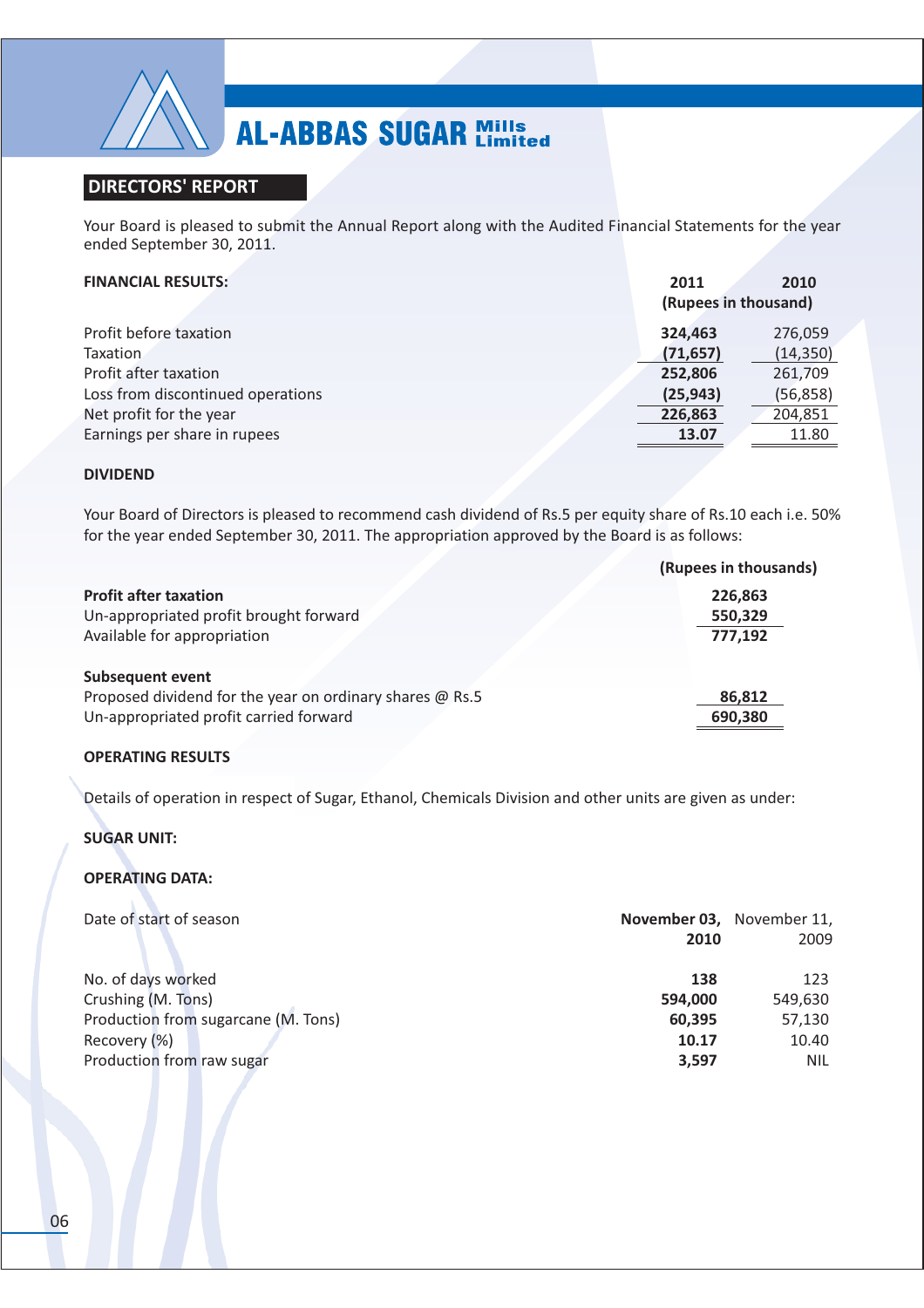| <b>FINANCIAL DATA:</b>   | 2011        | 2010<br>(Rupees in thousand) |
|--------------------------|-------------|------------------------------|
| Sales - net              | 3,062,529   | 3,227,788                    |
| Cost of sales            | (2,687,151) | (2,848,593)                  |
| Gross profit             | 375,378     | 379,195                      |
| Distribution cost        | (9,600)     | (7,635)                      |
| Administrative expenses  | (59, 569)   | (58, 316)                    |
| Other operating expenses | (7, 517)    | (12, 605)                    |
| Operating profit         | 298,692     | 300,639                      |
| Finance cost             | (272, 159)  | (147, 338)                   |
| Other income             | 34,723      | 35,645                       |
| Profit before taxation   | 61,256      | 188,946                      |

Crushing operations for 2010-11 season started on November 3, 2010 and the plant operated for 138 days ending on March 13, 2011 as against 123 days of preceding season. The sugarcane crushed during the current season was 594,000 M.T with average sucrose recovery of 10.17% and sugar production of 60,395 M.T, as compared with crushing of 549,629 with average sucrose recovery of 10.40% and sugar production of 57,130 M.T of same period of last year.

Prompt cash payment to the farmer and quality procurement of sugarcane ensure that Company crushed quality sugarcane which resulted in consistent sugarcane crushing and sucrose content.

### **ETHANOL UNIT:**

### **OPERATING DATA:**

|                                         | 2011   | 2010   |
|-----------------------------------------|--------|--------|
| Production (M. Tons) - Unit - I and II  | 38.800 | 38.923 |
| Capacity attained (%) - Unit - I and II | 99     | 98     |

### **FINANCIAL DATA:**

|                          | 2011                 | 2010        |
|--------------------------|----------------------|-------------|
|                          | (Rupees in thousand) |             |
|                          |                      |             |
| Sales - net              | 2,929,972            | 2,514,775   |
| Cost of sales            | (2, 170, 366)        | (2,001,340) |
| Gross profit             | 759,606              | 513,435     |
| Distribution cost        | (83, 689)            | (97, 926)   |
| Administrative expenses  | (59, 569)            | (42, 810)   |
| Other operating expenses | (68, 617)            | (12, 104)   |
| Operating profit         | 547,731              | 360,595     |
| Finance cost             | (83, 639)            | (77, 304)   |
| Other income             | 2,083                | 26,084      |
| Profit before taxation   | 466,175              | 309,375     |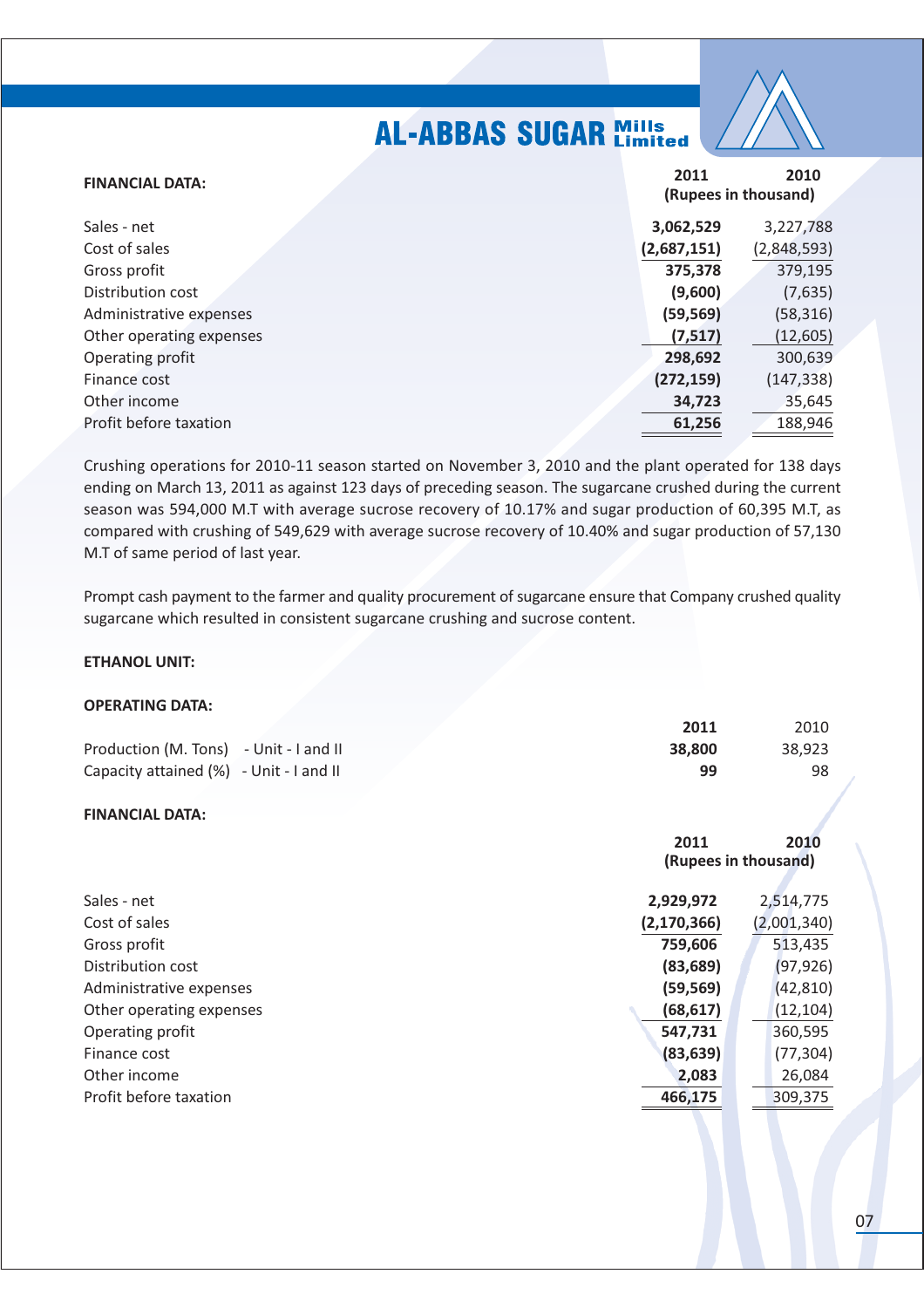

The production of ethanol during the vear ended September 30, 2011 was 38,800 M.T. as compared with 38,923 M.T. during previous year registering slight decrease. In spite of slight decrease in production, your company managed to increase its sales quantity by 2,300 M.T thus able to increase its distillery revenue and achieve slight better result than the comparative year. The profit before taxation of this segment are Rs. 466.175 million during the year under review as against segment results of Rs. 309.375 million in the corresponding period of last year.

### **Power, Chemical and Alloys Division**

During the year under review, the chemical division has incurred segment loss of Rs. 196.808 million as compared to the segment loss of Rs. 172.191 million for the same period last year from continuing operations and a loss of Rs. 25.943 million from discontinued operations of the current year against loss of Rs 56.858 million of the same corresponding year. The loss is mainly due to higher input cost of production of ferroalloys and low selling prices due to competition with importers.

The Company incurred segment loss of Rs. 8.490 million during the year under review in power division as compared to the segment loss of Rs. 40.425 million in corresponding period.

### **FUTURE OUTLOOK**

The future outlook of your Company entirely depends on stable selling prices of both sugar and ethanol.

The sugar price of local and international market is showing continuous decline as compared to previous quarters. The price for sugarcane is fixed at Rs. 154 per maund for season 2011-2012 which is quite high if we compared with current prevailing prices of sugar. Due to recent deluge, the recovery of sugarcane is expected to be lower as compared to last year. There is a bumper crop in whole Punjab and some of the region of Sindh which were not affected by recent flood. The area, where our factory is located, is severely affected by the flood therefore; procurement of quality sugarcane at reasonable price is and will remain quite a formidable challenge for the Company. There are estimates that India will have large surplus of sugar from season 2011-12 and this will put a lot of pressure on international sugar prices. It appears the current season will be very challenging and tough for your Company.

The consumption of ethanol has grown considerably in the last few years, mainly as a renewable fuel. The production of ethanol in Brazil - the largest producer and exporter is also showing sign of reduction in ethanol production and increase in local demand. However, due to worldwide doldrums the prices of ethanol also indicating declining trend. The recent deluge also severely affected the distillery operations and due to nonavailability of canal water around two months, the operations of distillery remained close.

The Company is in process to renegotiate the terms of agreement with Karachi Electric Supply Company Limited that are more favorable to the interest of the Company. The agreement is in final stage and hopefully completed soon.

As a whole, your Company is well aware of the challenges being faced and would do its best to take all necessary measures to increase the production of all its divisions and overall profitability of the Company despite a daunting situation ahead.

### **BOARD OF DIRECTORS**

The Board of Directors is comprised of two executive and five non-executive directors. The names of the current members of the Board of Directors have been listed in the Company Information. During the year ended September 30, 2011, four meetings of the Board of Directors were held and were attended as follows: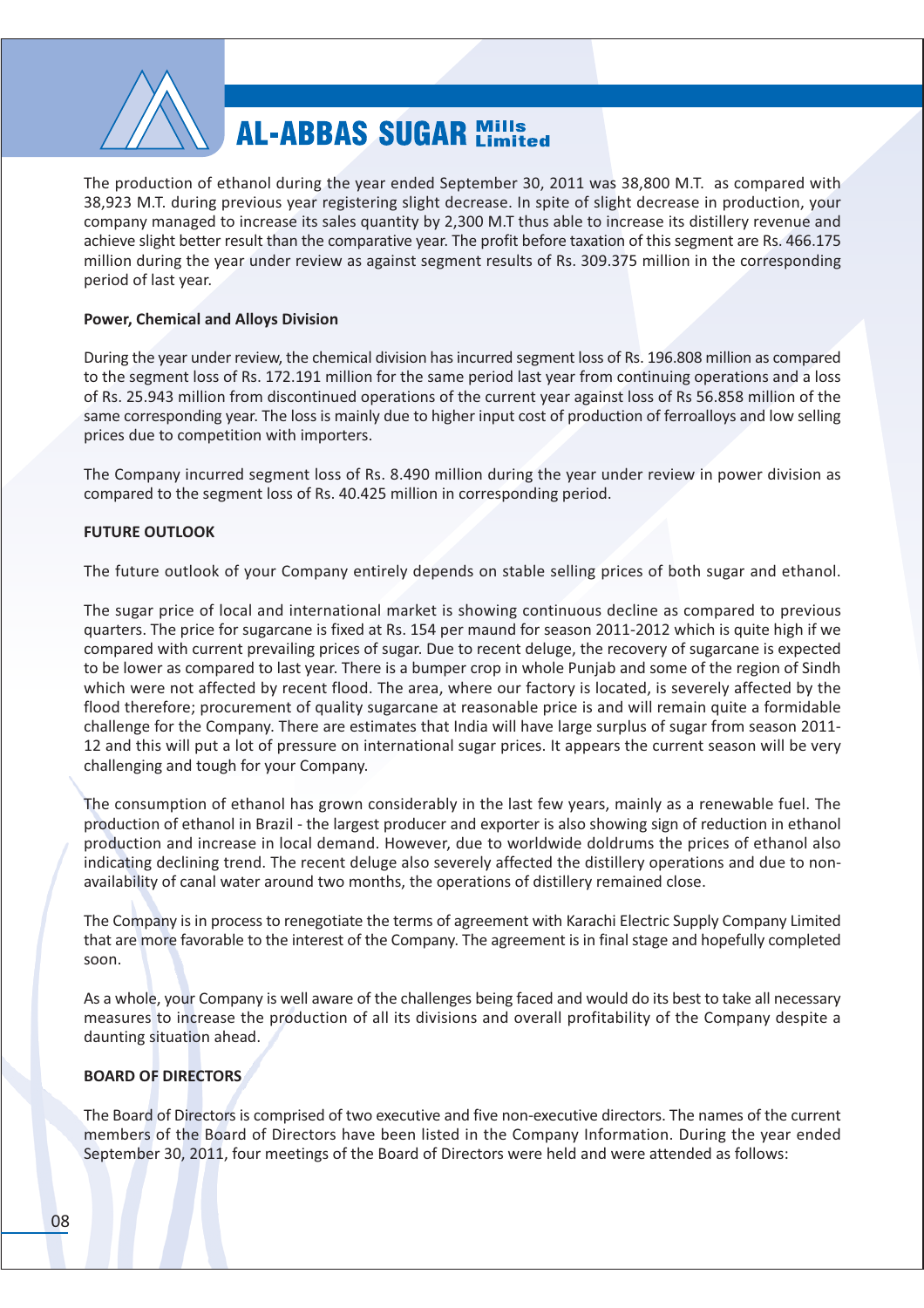

| <b>Name of Directors</b>                                                    | <b>Number of meetings attended</b> |
|-----------------------------------------------------------------------------|------------------------------------|
| Mr. Mohammad Iqbal - Chairman                                               | 4/4                                |
| Mr. Shunaid Qureshi - Chief Executive                                       | 4/4                                |
| Mr. Asim Ghani - Director                                                   | 4/4                                |
| Mr. Duraid Qureshi - Director                                               | 4/4                                |
| Mr. Jahangir Siddiqui - Director                                            | 1/4                                |
| Mr. Suleman Lalani - Director - resigned                                    | 1/1                                |
| Mr. Muhammad Salman Husain Chawala - Director                               | 4/4                                |
| Mr. Abdul Hamid Dagia - Director - appointed in place of Mr. Suleman Lalani | 3/3                                |

During the year Mr. Suleman Lalani has resigned and the Board appointed Mr. Abdul Hamid Dagia in his place.

### **ABSTRACT UNDER SECTION 218 OF THE COMPANIES ORDINANCE, 1984**

The abstract under section 218 is attached, the same has been previously circulated to the share holders.

### **AUDITORS**

The retiring auditors, Messrs Hyder Bhimji & Co. Chartered Accountants being eligible have offer themselves for re-appointment. On recommendation of Audit Committee, the Board of Directors has endorsed their appointment for the year 2011-2012 to the shareholders at the forthcoming annual general meeting.

### **AUDIT COMMITTEE**

The Board of Directors has established an Audit Committee in compliance with the Code of Corporate Governance with the following members:

| Mr. Mohammad Iqbal Usman | Chairman |
|--------------------------|----------|
| Mr. Abdul Hamid Dagia    | Member   |
| Mr. Duraid Qureshi       | Member   |
| Mr. Asim Ghani           | Member   |

Non Executive Director Non Executive Director Non Executive Director **Executive Director** 

The Audit Committee reviewed the quarterly, half yearly, annual financial statements alongwith the related party transaction register and annual budget before submission to the Board. The Audit Committee also reviewed internal auditor's findings and held separate meetings with internal and external auditors as required under the Code of Corporate Governance.

#### **CORPORATE SOCIAL RESPONSIBILITY**

The Company is committed towards accomplishing its Corporate Social Responsibility (CSR) and actively takes part in social work programs. During the year under review as part of CSR program, contributions were made in the sectors of education and flood relief work.

### **CONTRIBUTION TO THE NATIONAL EXCHEQUER**

The Company contributed a total amount of Rs. 272 million to the Government Treasury in shape of taxes, levies, excise duty and sales tax.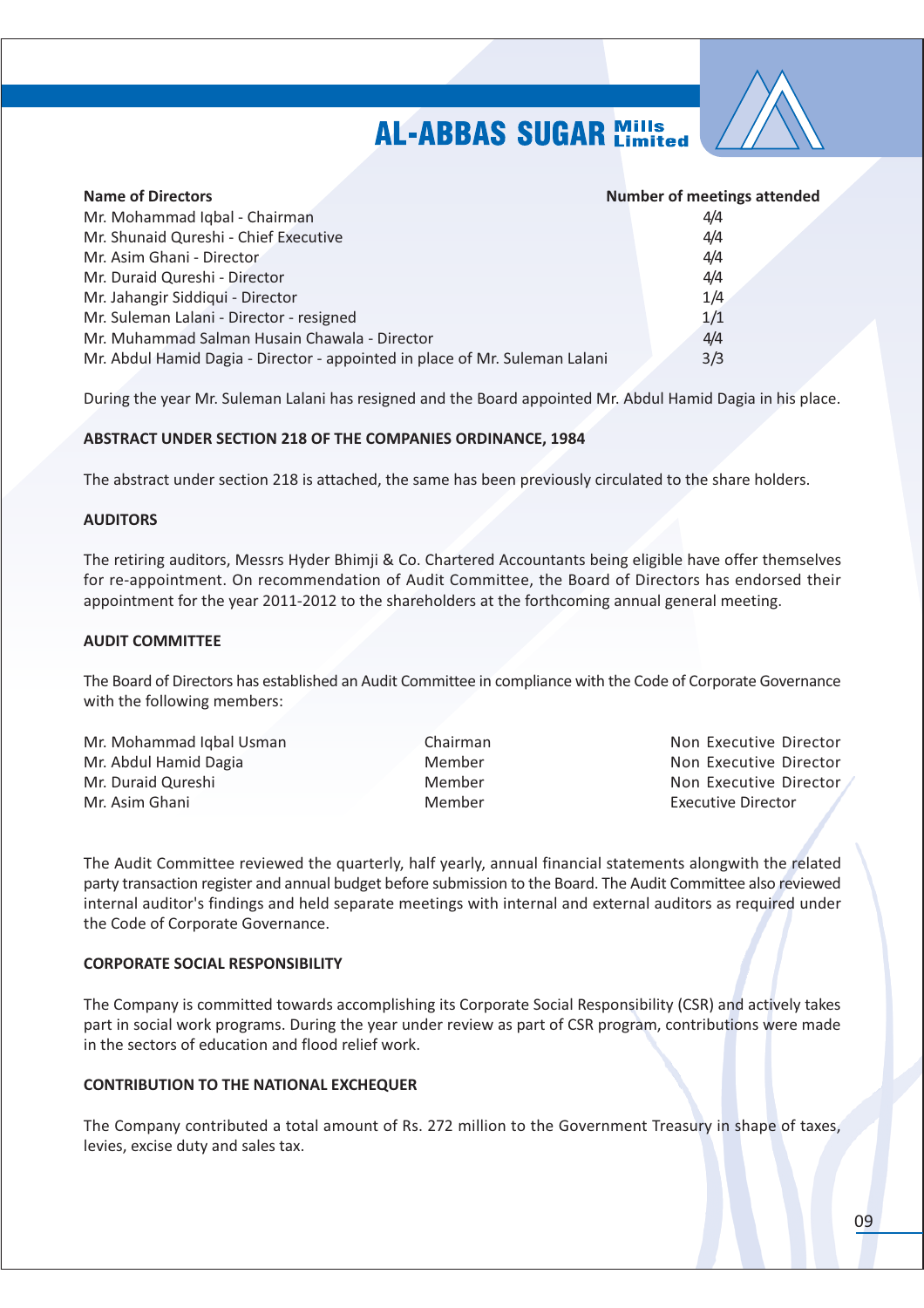

### PATTERN OF SHAREHOLDING

Pattern of shareholding as on September 30, 2011 in accordance with the requirements of the Code of Corporate Governance and a statement reflecting distribution of shareholding is annexed to this report.

### **CORPORATE GOVERNANCE**

The Directors are pleased to state that your Company has complied with the provisions of the Code of Corporate Governance as required by SECP which formed part of stock exchanges listing regulations.

### **COMPLIANCE WITH THE CODE OF CORPORATE GOVERNANCE**

- The financial statements prepared by the Management, present fairly its state of affairs, the result of its  $a)$ operations, cash flows and changes in equity.
- The Company has maintained proper books of accounts. b)
- Appropriate accounting policies have been consistently applied in the preparation of financial statements  $c)$ and accounting estimates are based on reasonable and prudent judgment.
- International Accounting Standards as applicable in Pakistan have been followed in preparation of financial  $d)$ statements.
- The system of internal control is sound in design and has been effectively implemented and monitored.  $e)$
- There are no doubts upon the Company's ability to continue as a going concern.  $f$ )
- The Key financial data for the last six years is annexed with this report. g)
- h) There has been no material departure from the best practices of Corporate Governance, as detailed in the listing regulations.
- The Company has not made payment against market committee fee since inception as it has been challenged i) in Honorable High Court of Sindh. However full provision has been made in the accounts for such liability.
- The Company maintains Gratuity Fund for its employees. The value of fund is Rs. 90.185 million in the j) shape of investment as on September 30, 2011.

### **ACKNOWLEDGEMENT**

The Company strongly believes that its success is driven by the commitment and dedication of its employees. We acknowledge the contribution of each and every staff member of the Company for significant contribution in delivering such a strong performance. We would also like to express our thanks to the customers for their trust in our products and look forward to their continued patronage. We also thank our shareholders, banks and financial institution for their support, guidance and confidence reposed in our enterprise and stand committed to do our best to ensure full reward of their investment in the coming years. May Allah bless us in our efforts. A'meen!

**SHUNAID QURESHI** Chief Executive

Karachi: December 26, 2011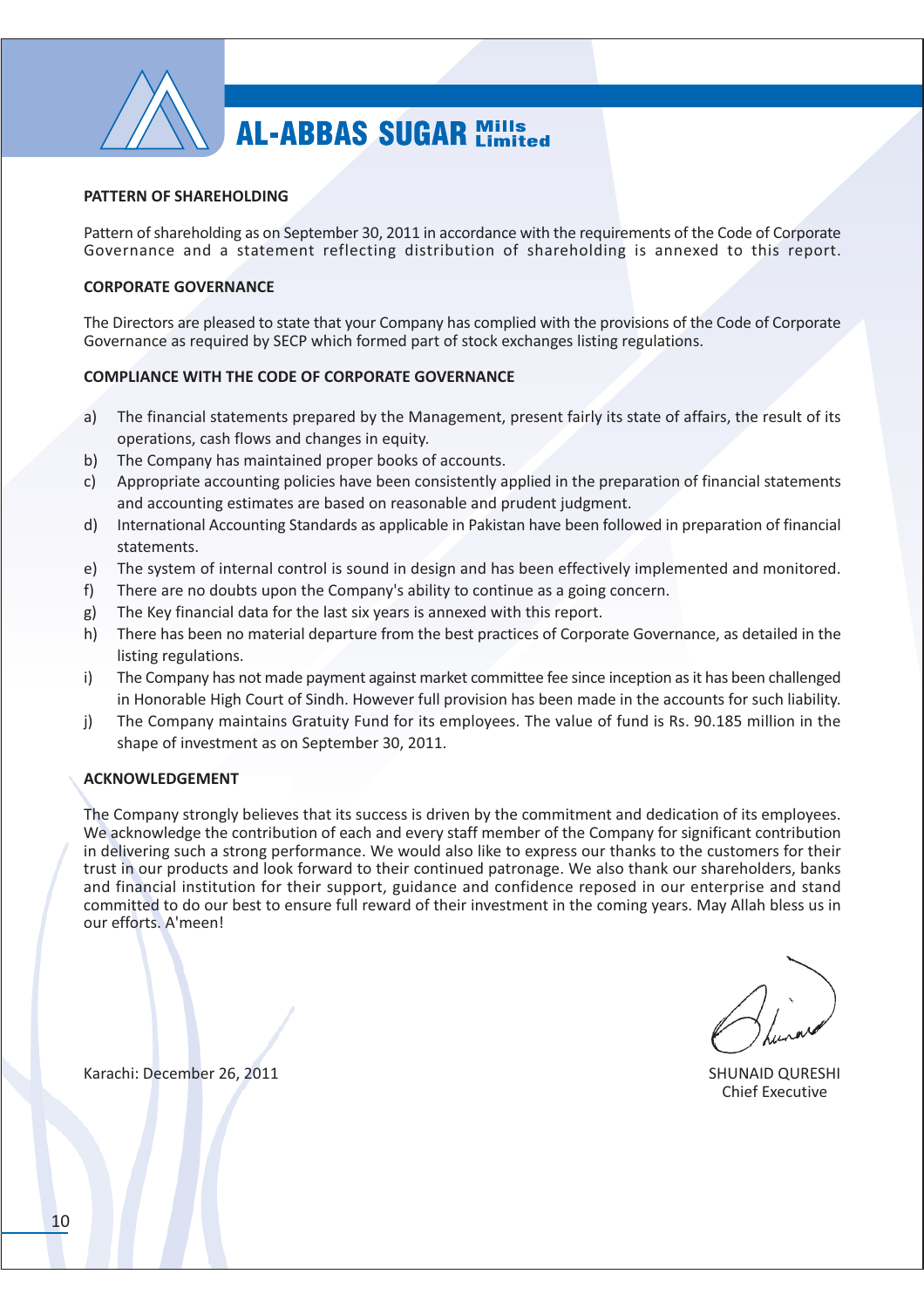

ABSTRACT OF INCREASE IN REMUNERATION OF **CHIEF EXECUTIVE OFFICER AND EXECUTIVE DIRECTOR** 

January 24, 2011

To: All Members of the Company

#### **SUBJECT:** INCREASE IN REMUNERATION OF CHIEF EXECUTIVE OFFICER AND EXECUTIVE DIRECTOR

Dear Member

This is to inform you that in terms of Section 218 of the Companies Ordinance, 1984 that the Board of Directors of the Company have, in their meeting held on January 3, 2011 increased the monthly remunerations of Mr. Shunaid Qureshi - Chief Executive Officer from Rs. 600,000 to Rs. 900,000 and of Mr. Asim Ghani - Executive Director from Rs. 200,000 to Rs. 500,000 effective from January 1, 2011. There were no other changes in the terms of appointment of Chief Executive Officer and Executive Director.

It is however informed that Mr. Shunaid Qureshi is the relatives of Mr. Duraid Qureshi and Mr. Jahangir Siddiqui, directors of the Company and Mr. Asim, Ghani is the relative of Mr. Igbal Usman a director of the Company. Accordingly they are interested to the extent thereof.

Yours truly,

Achievan / concern

Suleman Kanjiani **Company Secretary**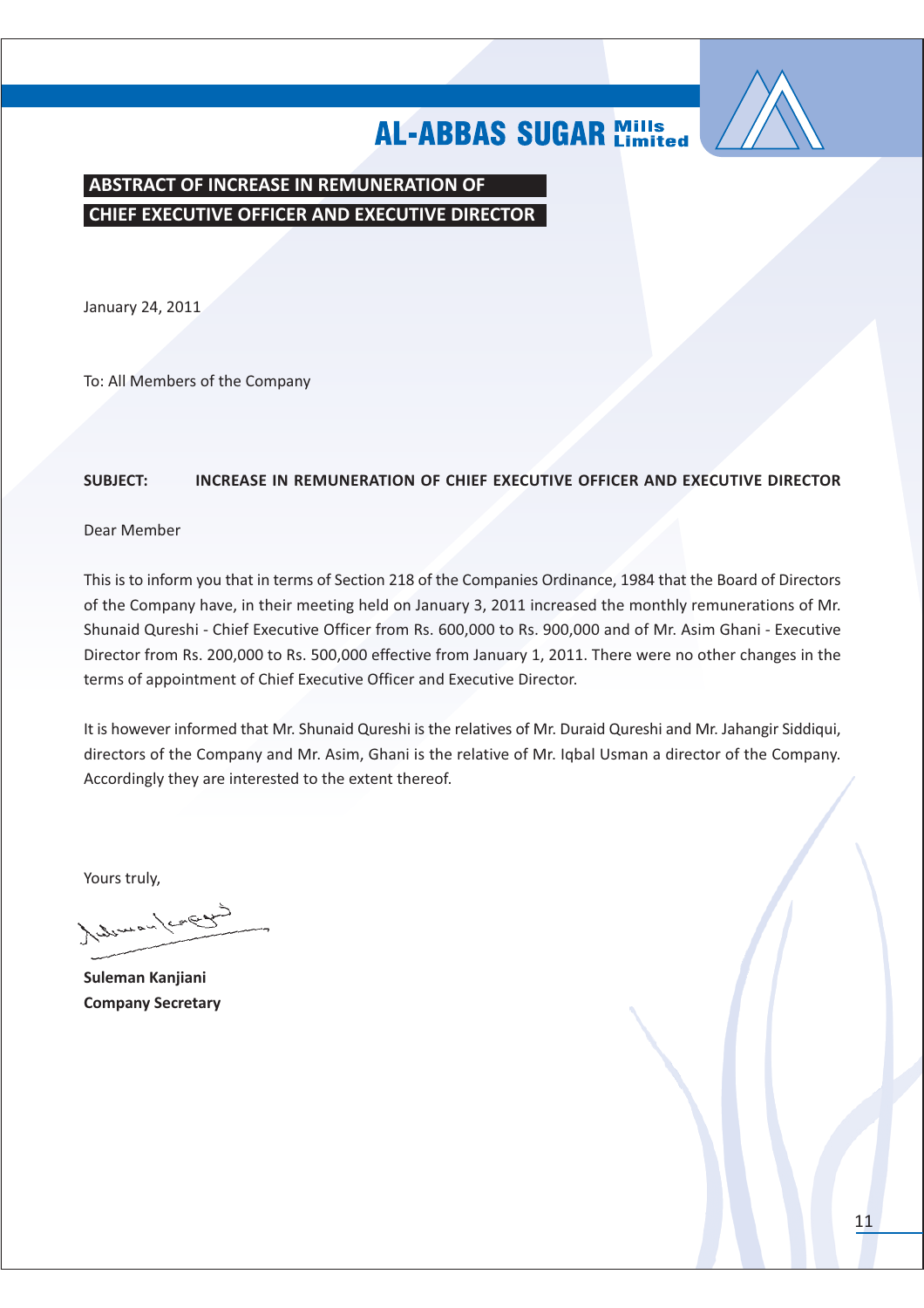

### PATTERN OF SHAREHOLDINGS

### AS ON SEPTEMBER 30, 2011

| <b>Number of</b>    | <b>Shareholdings</b> |           | <b>Total Number of</b> |  |
|---------------------|----------------------|-----------|------------------------|--|
| <b>Shareholders</b> | From                 | To        | <b>Shares Held</b>     |  |
| 104                 | 1                    | 100       | 7,220                  |  |
| 542                 | 101                  | 500       | 259,002                |  |
| 49                  | 501                  | 1,000     | 46,147                 |  |
| 35                  | 1,001                | 5,000     | 81,562                 |  |
| 7                   | 5,001                | 10,000    | 56,000                 |  |
| $\mathbf 1$         | 10,001               | 15,000    | 12,000                 |  |
| $\mathbf{1}$        | 15,001               | 20,000    | 20,000                 |  |
| $\mathbf{1}$        | 20,001               | 25,000    | 25,000                 |  |
| 5                   | 25,001               | 30,000    | 134,700                |  |
| $\mathbf{1}$        | 30,001               | 35,000    | 32,898                 |  |
| $\mathbf{1}$        | 35,001               | 40,000    | 36,752                 |  |
| $\mathbf{1}$        | 40,001               | 60,000    | 42,400                 |  |
| $\mathbf{1}$        | 60,001               | 65,000    | 62,500                 |  |
| $\overline{1}$      | 65,001               | 135,000   | 130,753                |  |
| $\mathbf{1}$        | 135,001              | 140,000   | 139,000                |  |
| $\mathbf{1}$        | 140,001              | 165,000   | 160,877                |  |
| $\mathbf{1}$        | 165,001              | 235,000   | 232,077                |  |
| 1                   | 235,001              | 270,000   | 266,968                |  |
| $\mathbf 1$         | 270,001              | 285,000   | 284,998                |  |
| $\mathbf 1$         | 285,001              | 310,000   | 305,287                |  |
| $\mathbf 1$         | 310,001              | 950,000   | 946,232                |  |
| $\mathbf 1$         | 950,001              | 980,000   | 976,182                |  |
| $\mathbf 1$         | 980,001              | 1,400,000 | 1,399,668              |  |
| 1                   | 1,400,001            | 1,415,000 | 1,414,500              |  |
| $\mathbf 1$         | 1,415,001            | 1,720,000 | 1,719,500              |  |
| $\mathbf 1$         | 1,720,001            | 1,900,000 | 1,873,250              |  |
| $\mathbf 1$         | 1,900,001            | 2,300,000 | 2,290,327              |  |
| $\mathbf 1$         | 2,300,001            | 4,410,000 | 4,406,500              |  |
| 764                 |                      |           | 17,362,300             |  |

### **CATEGORIES OF SHAREHOLDERS**

### AS ON SEPTEMBER 30, 2011

| <b>Categories of Shareholders</b>                                                | Number of<br><b>Shares Held</b> | Percentage           |  |
|----------------------------------------------------------------------------------|---------------------------------|----------------------|--|
| Directors, Chief Executive Officer, and their<br>spouse and minor children.      | 2,440,350                       | 14.0555              |  |
| Associated Companies, undertaking and<br>related parties                         | 10,915,948                      | 62.8716              |  |
| NIT and ICP                                                                      | 37,252                          | 0.2146               |  |
| Banks Development Financial Institutions,<br>Non Banking Financial Institutions. | 2,860,589                       | 16.4759              |  |
| <b>Insurance Companies</b>                                                       | <b>NIL</b>                      | <b>NIL</b>           |  |
| Modarabas and Mutual Fund                                                        | 600                             | 0.0035               |  |
| Share holders holding 10%                                                        | 8,570,077                       | 49.3603              |  |
| <b>General Public</b><br>a. Local<br>b. Foreign                                  | 941,913<br><b>NIL</b>           | 5.4250<br><b>NIL</b> |  |
| Others                                                                           | 165,648                         | 0.9541               |  |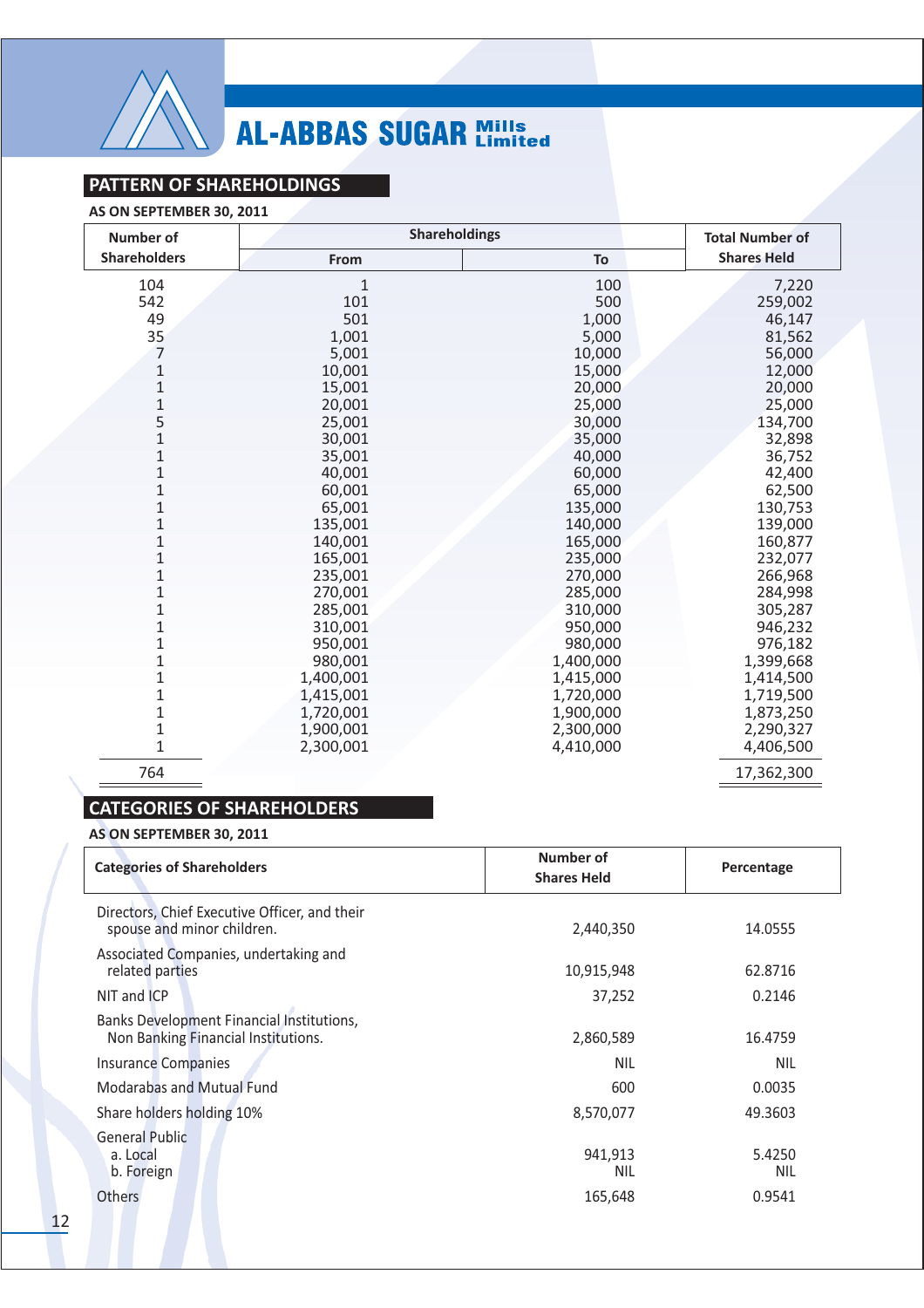

### **DETAIL OF SHAREHOLDERS CATEGORIES**

| 1                       | <b>Associated Companies, Undertakings and Related Parties</b>          | <b>No. of Shares</b> | Percentage |
|-------------------------|------------------------------------------------------------------------|----------------------|------------|
|                         | Mavesh & Jehangir Siddiqui Foundation                                  | 1,414,500            | 8.1470     |
|                         | Jahangir Siddiqui Securities Services Ltd                              | 1,719,500            | 9.9036     |
|                         | Jahangir Siddiqui & Sons Ltd                                           | 266,968              | 1.5376     |
|                         | Trustee Al-Abbas Sugar Mills Ltd                                       | 4,000                | 0.0230     |
|                         | JS Value Fund Limited                                                  | 284,998              | 1.6415     |
|                         | Haji Abdul Ghani                                                       | 4,406,500            | 25.3797    |
|                         | Muhammad Ayoub Younus Adhi                                             | 1,873,250            | 10.7892    |
|                         | Noor Jahan Hajiani                                                     | 946,232              | 5.4499     |
|                         |                                                                        | 10,915,948           | 62.8716    |
| $\overline{2}$          | <b>NIT and ICP</b>                                                     |                      |            |
|                         | Investment Corporation of Pakistan                                     | 500                  | 0.0029     |
|                         | National Investment Trust Limited                                      | 36,752               | 0.2117     |
|                         |                                                                        | 37,252               | 0.2146     |
| $\overline{\mathbf{3}}$ | Directors, CEO and their spouses and minor children                    |                      |            |
|                         | Muhammad Iqbal Usman                                                   | 500                  | 0.0029     |
|                         | Shunaid Qureshi                                                        | 1,399,668            | 8.0615     |
|                         | Asim Ghani                                                             | 62,500               | 0.3600     |
|                         | Duraid Qureshi                                                         | 1,000                | 0.0058     |
|                         | Jahangir Siddiqui                                                      | 976,182              | 5.6224     |
|                         | Abdul Hamid Ahmed Dagia                                                | 500                  | 0.0029     |
|                         |                                                                        | 2,440,350            | 14.0555    |
| 4                       | <b>Public sector companies and corporation</b>                         | <b>NIL</b>           | <b>NIL</b> |
|                         |                                                                        |                      |            |
| 5                       | Banks, Development Financial Institutions, Non-Banking Financial       | <b>No. of Shares</b> | Percentage |
|                         | Institution, Insurance Companies, Modarabas and Mutual Fund.           |                      |            |
|                         | National Bank of Pakistan, Trustee Deptt                               | 2,290,327            | 13.1914    |
|                         | Bank of Khyber                                                         | 32,898               | 0.1895     |
|                         | Bank of Punjab                                                         | 305,287              | 1.7583     |
|                         | Faysal Bank Limited                                                    | 232,077              | 1.3367     |
|                         | <b>Prodential Stocks Fund Limited</b>                                  | 600                  | 0.0035     |
|                         |                                                                        | 2,861,189            | 16.4793    |
| 6                       | Shareholder holding ten percent or more voting interest in the Company |                      |            |
|                         | Haji Abdul Ghani                                                       | 4,406,500            | 25.3797    |
|                         | Muhammad Ayoub Younus Adhi                                             | 1,873,250            | 10.7892    |
|                         | National Bank of Pakistan-Trustee Department                           | 2,290,327            | 13.1914    |
|                         |                                                                        | 8,570,077            | 49.3603    |
|                         |                                                                        |                      |            |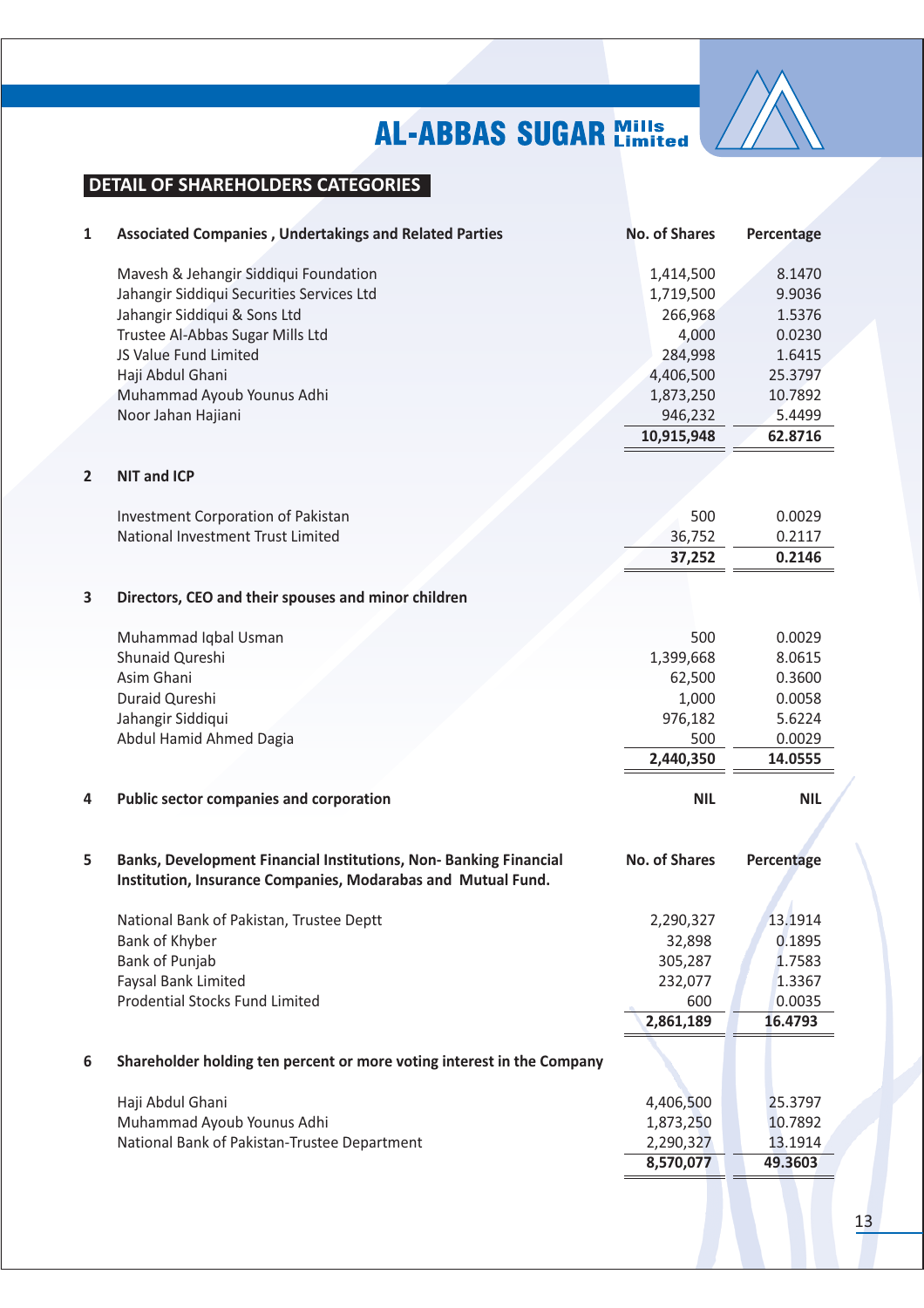

### KEY FINANCIAL DATA

|                                      |              | 2011      | 2010      | 2009      | 2008      | 2007      | 2006      |
|--------------------------------------|--------------|-----------|-----------|-----------|-----------|-----------|-----------|
| <b>Investment Measure</b>            |              |           |           |           |           |           |           |
| <b>Ordinary Share Capital</b>        | Rs. in '000' | 173,623   | 173,623   | 173,623   | 173,623   | 173,623   | 173,623   |
| Reserves                             | Rs. in '000' | 1,207,941 | 1,073,278 | 952,003   | 696,167   | 628,305   | 478,784   |
| Ordinary Shareholder's Equity        | Rs. in '000' | 1,381,564 | 1,246,901 | 1,125,626 | 869,790   | 801,928   | 652,407   |
| Dividend on Ordinary Shares          | Rs. in '000' | 86,812    | 86,812    | 69,449    | 26,043    |           |           |
| Dividend per Ordinary Share          | Rs.          | 5.00      | 5.00      | 4.00      | 1.50      |           |           |
| Profit Before Taxation               | Rs. in '000' | 324,463   | 276,059   | 337,120   | 96,427    | 104,333   | 31,655    |
| <b>Profit After Taxation</b>         | Rs. in '000' | 226,863   | 204,851   | 282,432   | 75,045    | 149,521   | 4,864     |
| Earnings per share of Rs. 10         | Rs.          | 13.07     | 11.80     | 16.27     | 4.32      | 8.61      | 0.28      |
| <b>Measure of Financial Status</b>   |              |           |           |           |           |           |           |
| <b>Current Ratio</b>                 | x:1          | 0.95      | 0.81      | 1.00      | 1.18      | 0.92      | 1.09      |
| Debt Equity Ratio                    | x:1          | 0.47      | 0.70      | 0.96      | 1.35      | 0.97      | 0.26      |
| <b>Total Debt Ratio</b>              | x:1          | 0.41      | 0.43      | 0.42      | 0.46      | 0.39      | 0.37      |
| Number of Days Stock                 | In days      | 118       | 59        | 100       | 120       | 72        | 100       |
| <b>Measure of Performance</b>        |              |           |           |           |           |           |           |
| Sales                                | Rs. in '000' | 6,217,989 | 6,352,884 | 4,166,922 | 2,757,639 | 2,726,337 | 2,338,670 |
| Cost of Goods Sold as % of Sales     | $\%$         | 84.92     | 88.09     | 81.15     | 78.07     | 92.3      | 91.4      |
| Profit Before Taxation as % of Sales | $\%$         | 5.22      | 4.35      | 8.09      | 3.50      | 3.83      | 1.35      |
| Profit After Taxation as % of Sales  | $\%$         | 3.65      | 3.22      | 6.78      | 2.72      | 5.48      | 0.21      |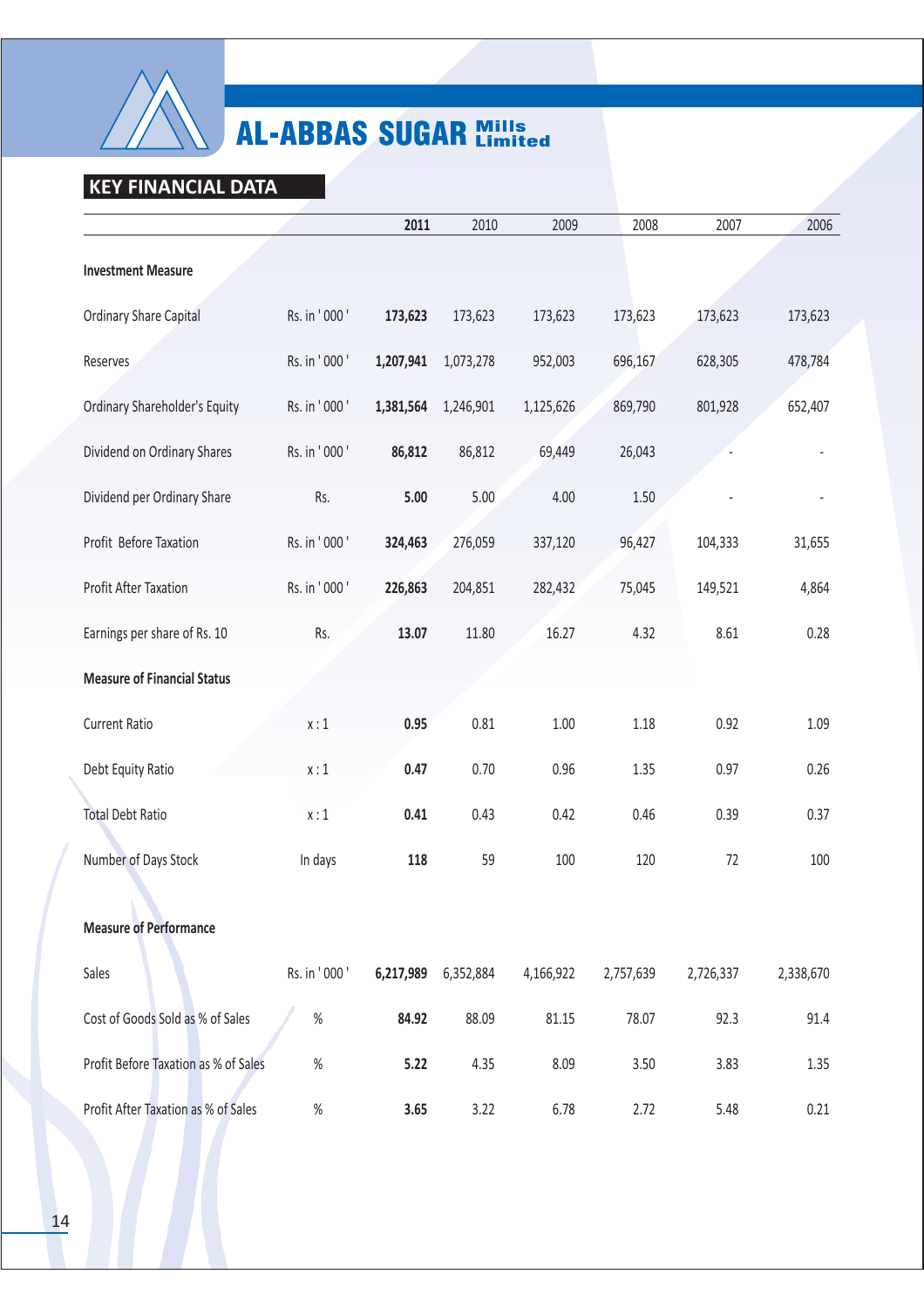

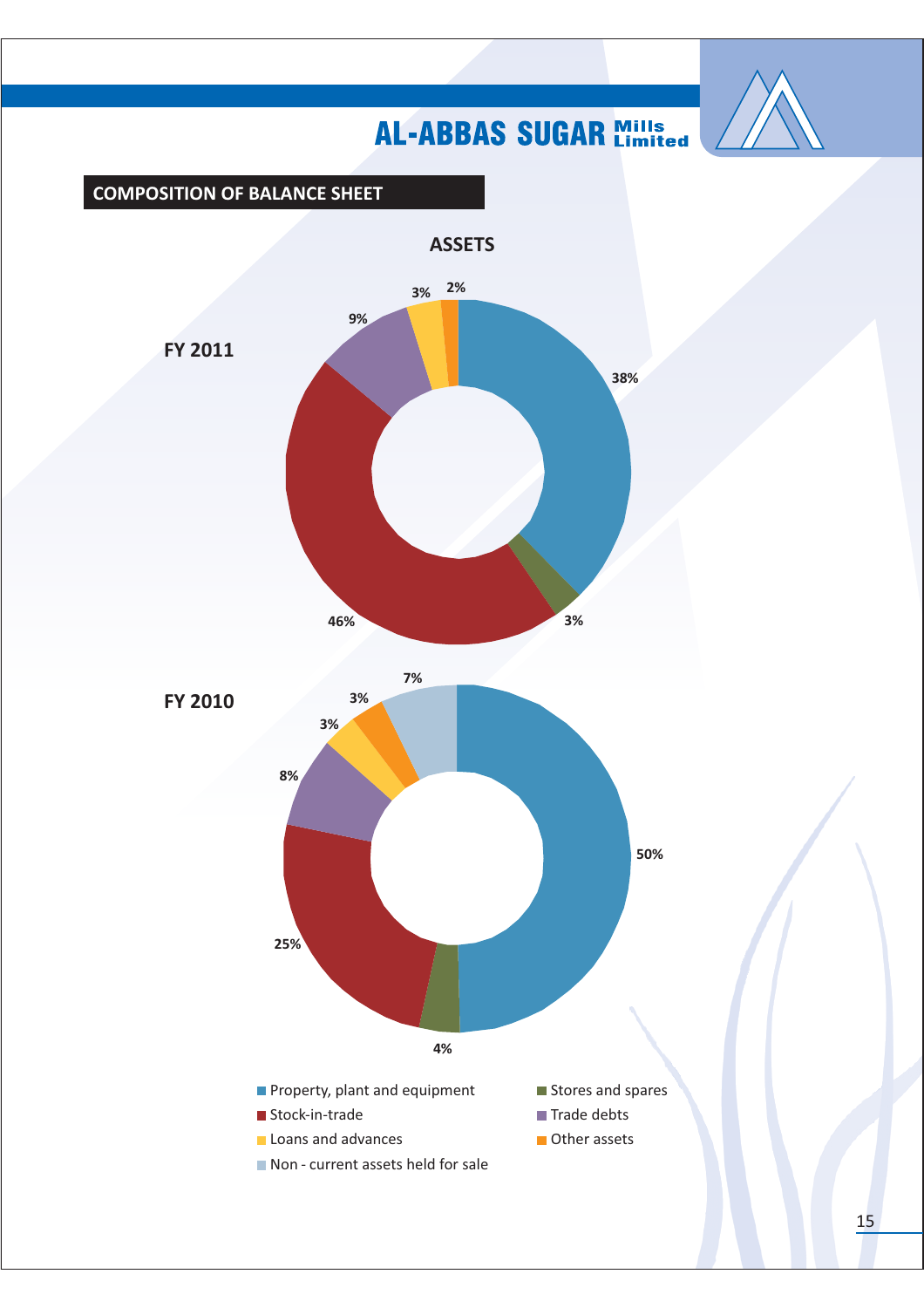

### **COMPOSITION OF BALANCE SHEET**



### **EQUITY AND LIABILITIES**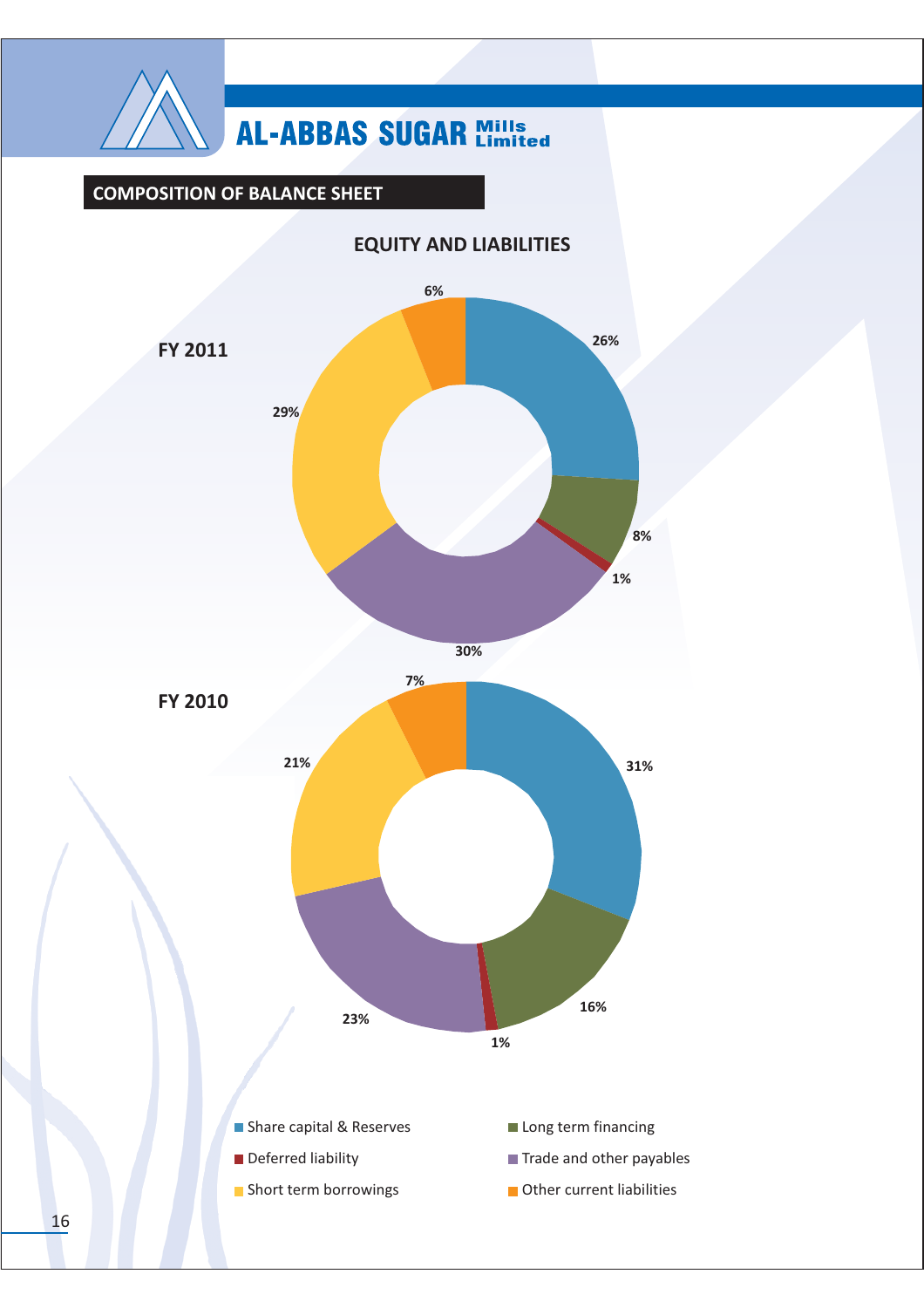

### **FINANCIAL INDICATORS**





**Net Profit** 

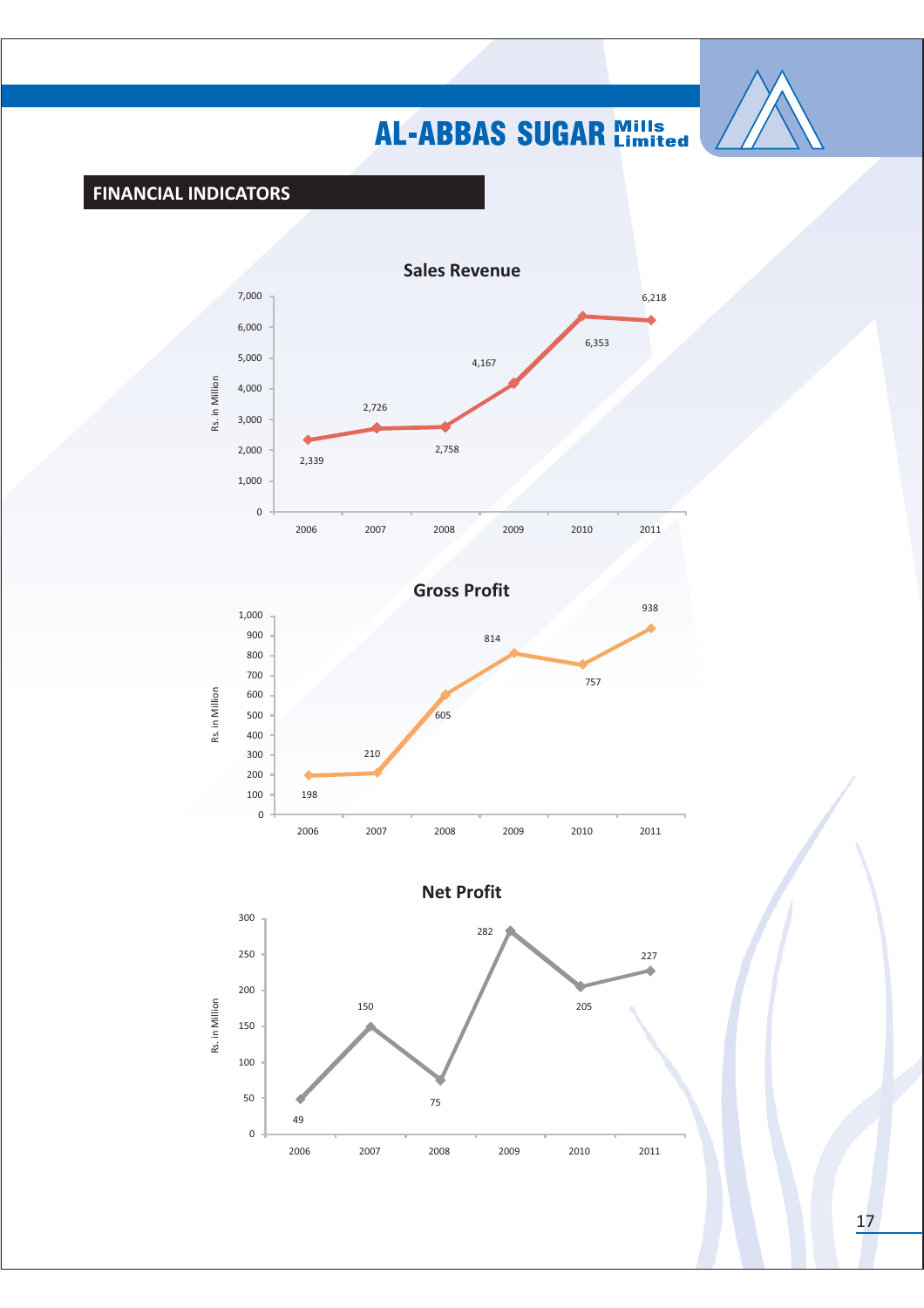

### **REVIEW REPORT TO THE MEMBERS ON STATEMENT OF COMPLIANCE** WITH THE BEST PRACTICES OF CODE OF CORPORATE GOVERNANCE

We have reviewed the Statement of Compliance with the best practices contained in the Code of Corporate Governance for the year ended September 30, 2011 prepared by the Board of Directors of M/S AL-ABBAS SUGAR MILLS LIMITED to comply with the Listing Regulations of the respective Stock Exchanges, where the Company is listed.

The responsibility for compliance with the Code of Corporate Governance is that of the Board of Directors of the Company. Our responsibility is to review, to the extent where such compliance can be objectively verified, whether the Statement of Compliance reflects the status of the Company's compliance with the provisions of the Code of Corporate Governance and report if it does not. A review is limited primarily to inquiries of the Company personnel and review of various documents prepared by the Company to comply with the Code.

As part of our audit of financial statements we are required to obtain an understanding of the accounting and internal control systems sufficient to plan the audit and develop an effective audit approach. We have not carried out any special review of the internal control system to enable us to express an opinion as to whether the Board's statement on internal control covers all controls and the effectiveness of such internal controls.

Further, Sub - Regulation (xiii a) of Listing Regulations 35 notified by the Karachi Stock Exchange (Guarantee) Limited requires the Company to place before the Board of Directors for their consideration and approval related party transactions distinguishing between transactions carried out on terms equivalent to those that prevail in arm's length transactions and transactions which are not executed at arm's length price recording proper justification for using such alternate pricing mechanism. Further, all such transactions are also required to be separately placed before the audit committee. We are only required and have ensured compliance of requirement to the extent of approval of related party transactions by the Board of Directors and placement of such transactions before the audit committee. We have not carried out any procedures to determine whether the related party transactions were undertaken at arm's length price or not.

Based on our review nothing has come to our attention which causes us to believe that the Statement of Compliance does not appropriately reflect the Company's compliance, in all material respects, with the best practices contained in the Code of Corporate Governance, as applicable to the Company for the year ended September 30, 2011.

Theles Dawy file

**HYDER BHIMJI & CO. CHARTERED ACCOUNTANTS** 

Karachi: December 26, 2011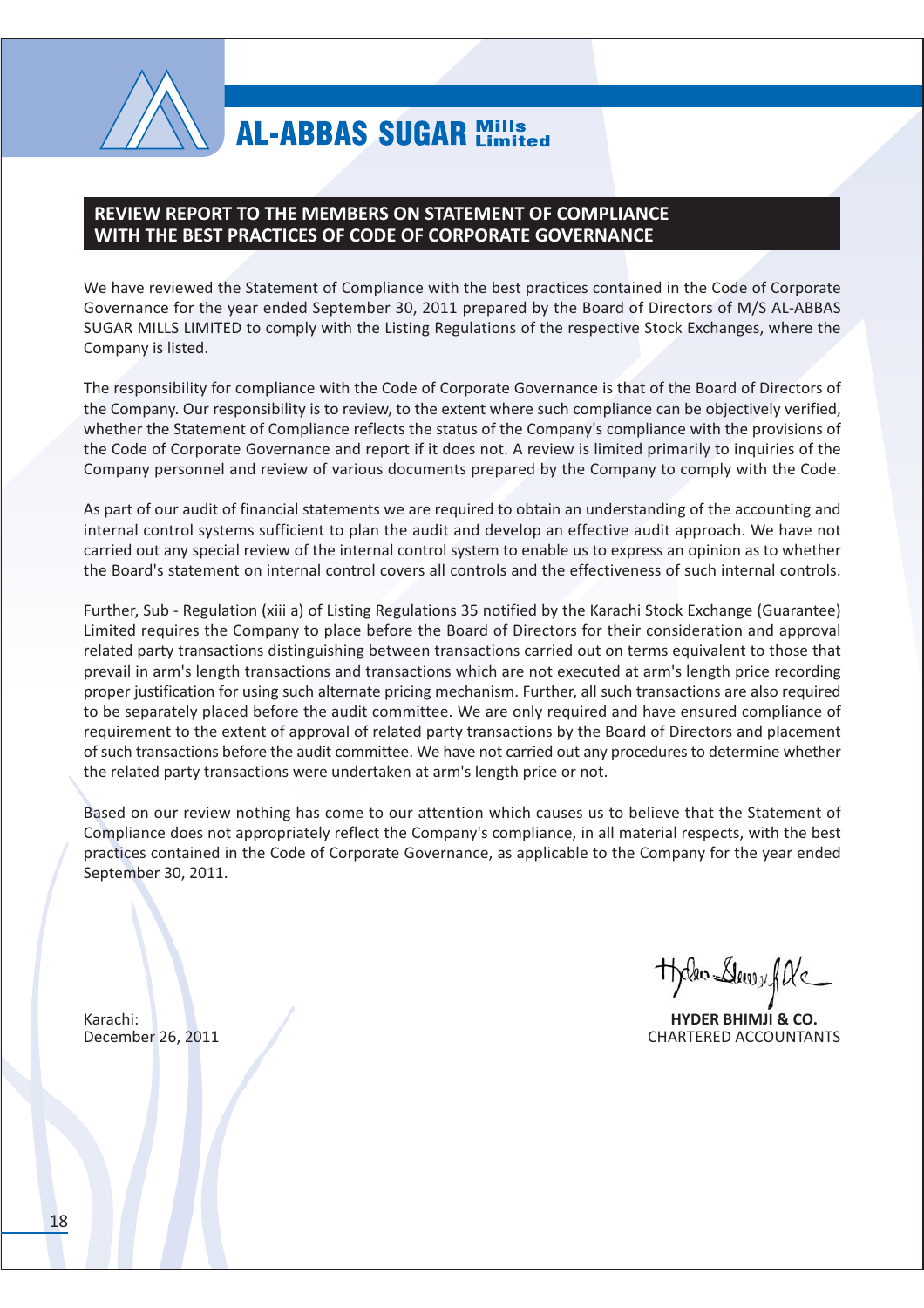

### STATEMENT OF COMPLIANCE WITH THE CODE OF **CORRPORATE GOVERNANCE**

This statement is being presented to comply with the Code of Corporate Governance contained in listing regulations of Karachi Stock Exchange (Guarantee) Limited for the purpose of establishing a framework of good governance, whereby a listed company is managed in compliance with the best practices of Corporate Governance.

- The Board comprises of seven Directors including two Executive Directors. The Company encourages the  $1<sub>1</sub>$ representation of independent non-executive Directors on its Board. There are five non-executive Directors.
- The Directors have confirmed that none of them is serving as a director in more than ten listed companies,  $2.$ including the Company.
- $3.$ All the resident directors of the company are registered as taxpayers and none of them has defaulted in payment of any loan to a banking company, DFI or NBFI or being a member of a Stock Exchange, has been declared as a defaulter by that Stock Exchange.
- Causal vacancy arose in the Board of Directors during the year was filled within 30 days thereof. 4.
- The Company has prepared a 'Statement of Ethics and Business Practices', which has been signed by all  $5<sub>1</sub>$ the directors and employees of the Company.
- The Board has developed a vision/mission statement, overall corporate strategy and significant policies 6. of the Company. A complete record of particulars of significant policies along with the dates on which they were approved or amended has been maintained.
- 7. All the powers of the Board have been duly exercised and decisions on material transactions, including appointment and determination of remuneration and terms and conditions of employment of the CEO and other executive directors, have been taken by the Board.
- The meetings of the Board were presided over by the Chairman. The Board met at least once in every 8. quarter. Written notices of the Board meetings, along with agenda and working papers, were circulated at least seven days before the meeting. The minutes of the meetings were appropriately recorded and circulated.
- $9<sub>1</sub>$ All the directors on the Board are fully conversant with their duties and responsibilities as directors of corporate bodies. All directors have attended seminar/ workshops in their personal capacity to equip themselves and keep abreast with the new information.
- 10. The Board has approved appointment of Company Secretary, Chief Financial Officer, and Head of Internal Audit including their remuneration and terms and conditions of employment, as determined by the CEO.
- 11. The Directors' Report for the year has been prepared in compliance with the requirements of the Code and fully describes the salient matters required to be disclosed.
- 12. The financial statements of the Company were duly endorsed by CEO and CFO before approval of the Board.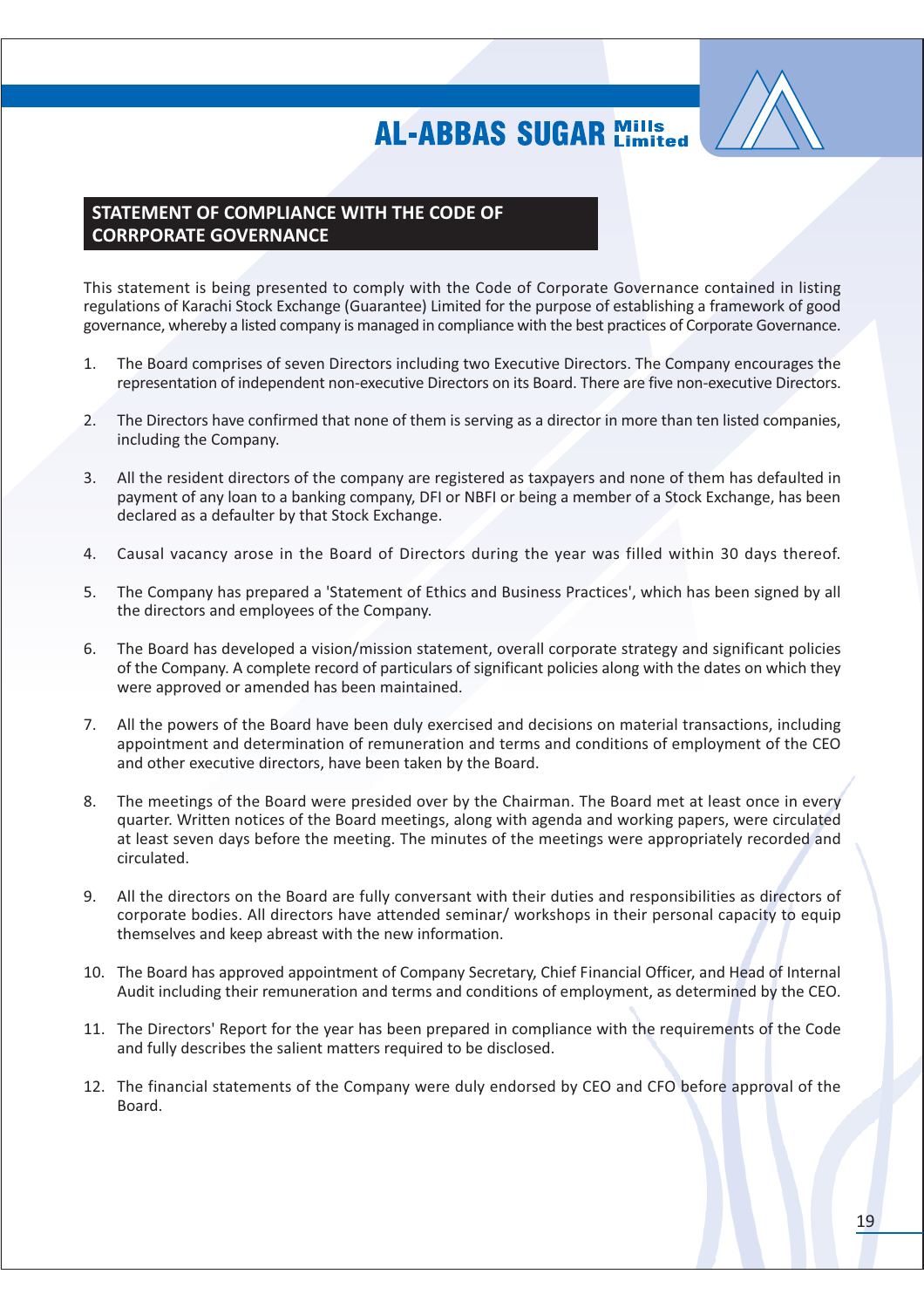

- 13. The directors, CEO and executives do not hold any interest in the shares of the Company other than that disclosed in the pattern of shareholding.
- 14. The Company has complied with all the corporate and financial reporting requirements of the Code.
- 15. The Board has formed an Audit Committee. It comprises of four members, of whom three are non-executive directors including the Chairman of the Committee.
- 16. The meetings of the Audit Committee were held at least once every quarter prior to approval of interim and final results of the Company. The terms of reference of the Committee have been formed and advised to the Committee for compliance.
- 17. The Board has set-up an effective Internal Audit function. This function is being performed by Head of Internal Audit who is considered suitably qualified and experienced for the purpose and is conversant with the policies and procedures of the Company.
- 18. The statutory Auditors of the Company have confirmed that they have been given a satisfactory rating under the quality control review program of the Institute of Chartered Accountants of Pakistan, that they or any of the partners of the firm, their spouses and minor children do not hold share of the Company and that the firm and all its partners are in compliance with International Federation of Accountants (IFAC) guidelines on Code of Ethics as adopted by Institute of Chartered Accountants of Pakistan.
- 19. The statutory Auditors or the persons associated with them have not been appointed to provide other services except in accordance with the listing regulations and the Auditors have confirmed that they have observed IFAC guidelines in this regard.
- 20. The related party transactions have been placed before the audit committee and approved by the Board of Directors with necessary justification for non arm's length transactions and pricing methods for transactions that were made on terms equivalent to those that prevail in the arm's length transactions only if such terms can be substantiated.
- 21. We confirm that all other material principles contained in the Code have been complied with.

**SHUNAID OURESHI Chief Executive** 

Karachi: December 26, 2011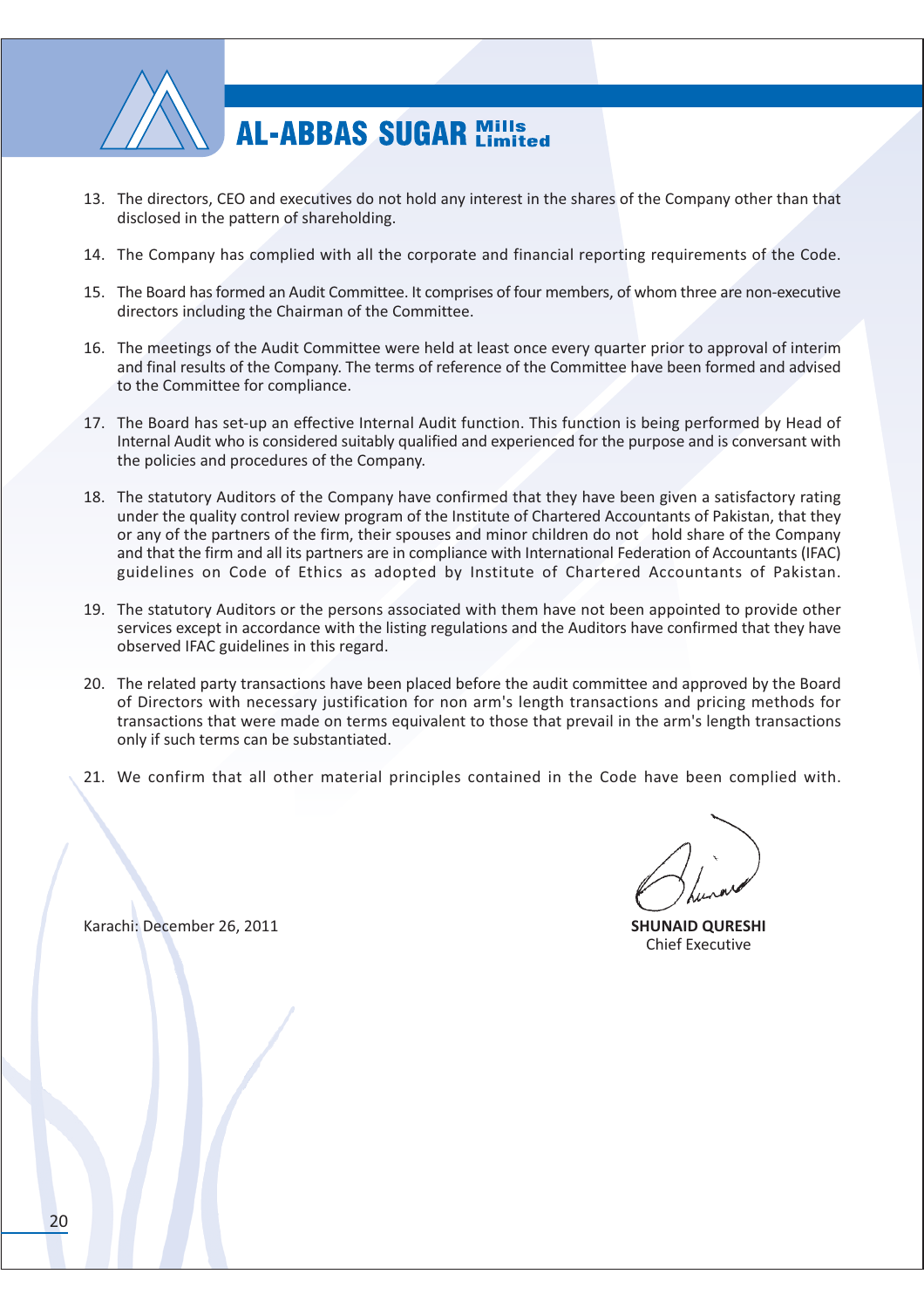

### **AUDITOR'S REPORT TO THE MEMBERS**

We have audited the annexed Balance Sheet of M/S AL-ABBAS SUGAR MILLS LIMITED as at September 30, 2011 and the related Profit and Loss Account, Statement of Comprehensive Income, Cash Flow Statement and Statement of Changes in Equity together with the notes forming part thereof, for the year then ended and we state that we have obtained all the information and explanations which, to the best of our knowledge and belief, were necessary for the purposes of our audit.

It is the responsibility of the Company's management to establish and maintain a system of internal control, and prepare and present the above said statements in conformity with the approved accounting standards and the requirements of the Companies Ordinance, 1984. Our responsibility is to express an opinion on these statements based on our audit.

We conducted our audit in accordance with the auditing standards as applicable in Pakistan. These standards require that we plan and perform the audit to obtain reasonable assurance about whether the above said statements are free of any material misstatement. An audit includes examining, on a test basis, evidence supporting the amounts and disclosures in the above said statements. An audit also includes assessing the accounting policies and significant estimates made by management, as well as, evaluating the overall presentation of the above said statements. We believe that our audit provides a reasonable basis for our opinion and, after due verification, we report that:

- in our opinion, proper books of accounts have been kept by the Company as required by the Companies Ordinance,  $(a)$ 1984:
- in our opinion:  $(h)$ 
	- the Balance Sheet and Profit and Loss Account together with the notes thereon have been drawn up in conformity i) with the Companies Ordinance, 1984, and are in agreement with the books of account and are further in accordance with accounting policies consistently applied;
	- $\mathsf{ii}$ the expenditure incurred during the year was for the purpose of the Company's business; and
	- iii) the business conducted, investments made and the expenditure incurred during the year were in accordance with the objects of the Company;
- (c) in our opinion and to the best of our information and according to the explanations given to us, the Balance Sheet, Profit and Loss Account, Statement of Comprehensive Income, Cash Flow Statement and Statement of Changes in Equity together with the notes forming part thereof conform with approved accounting standards as applicable in Pakistan, and give the information required by the Companies Ordinance, 1984, in the manner so required and respectively give a true and fair view of the state of the Company's affairs as at September 30, 2011 and of the profit, total comprehensive income, its cash flows and changes in equity for the year then ended; and
- (d) in our opinion, Zakat deductible at source under the Zakat and Ushr Ordinance, 1980 (XVIII of 1980), was deducted by the Company and deposited in the Central Zakat Fund established under Section 7 of that Ordinance.

Rev Slewy fle

**HYDER BHIMJI & CO. CHARTERED ACCOUNTANTS** Engagement Partner. **Mohammad Hanif Razzak** 

Karachi: December 26, 2011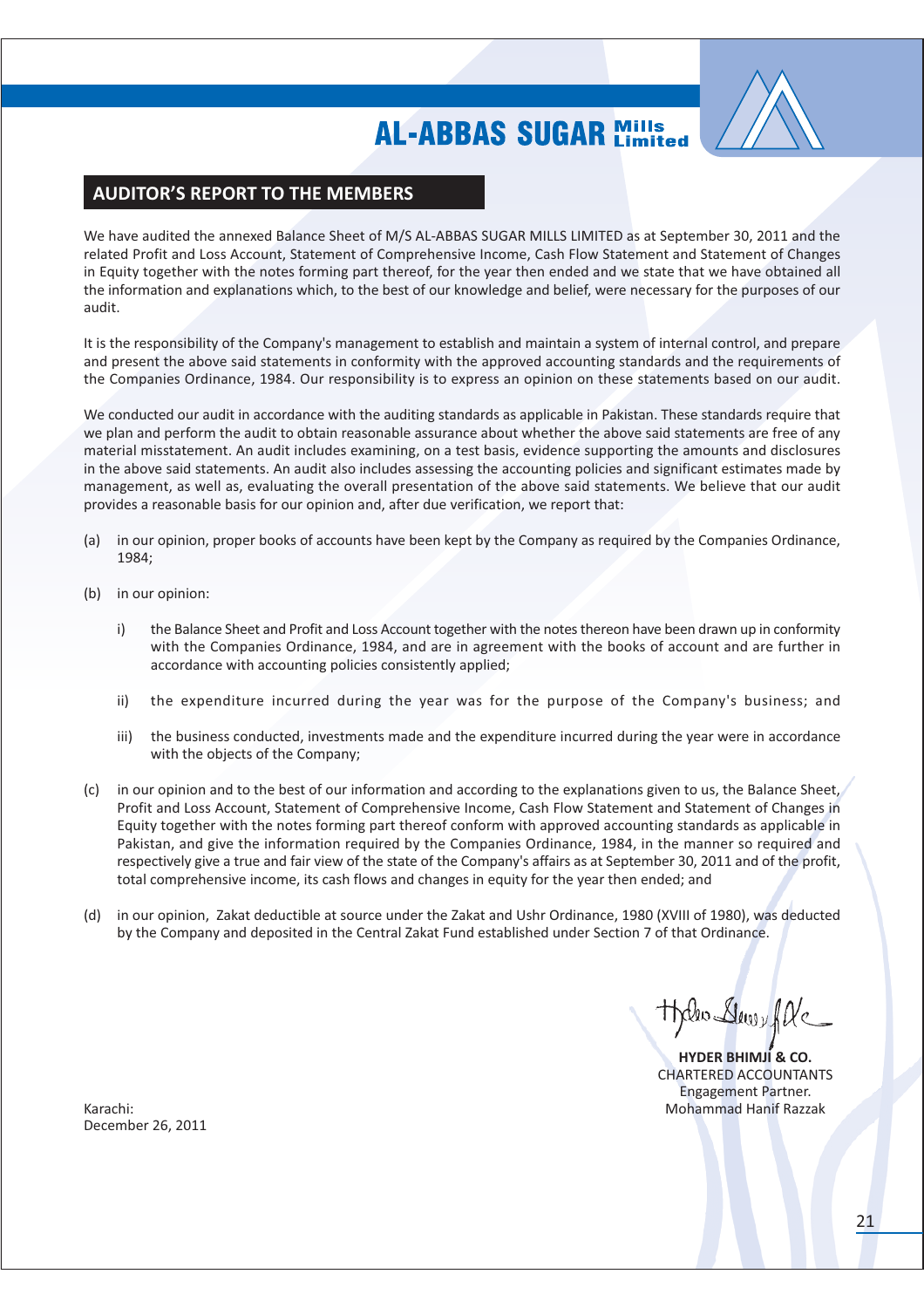

### **BALANCE SHEET**

| AS AT SEPTEMBER 30, 2011                  | <b>Note</b>    | 2011                 | 2010      |
|-------------------------------------------|----------------|----------------------|-----------|
|                                           |                | (Rupees in thousand) |           |
| <b>ASSETS</b>                             |                |                      |           |
| <b>NON-CURRENT ASSETS</b>                 |                |                      |           |
| Property, plant and equipment             | $\overline{4}$ | 1,999,174            | 2,009,477 |
| Intangible assets                         | 5              | 613                  | 10,768    |
| Long term loans and advances              | 6              | 3,404                | 3,383     |
| Long term deposits                        |                | 11,127               | 12,162    |
| Long term investments                     | 7              | 9,114                | 14,502    |
| Deferred tax asset                        | 8              | 14,586               | 15,735    |
|                                           |                | 2,038,018            | 2,066,027 |
|                                           |                |                      |           |
| <b>CURRENT ASSETS</b>                     |                |                      |           |
| Stores and spares                         | 9              | 153,152              | 154,137   |
| Stock-in-trade                            | 10             | 2,430,743            | 991,194   |
| Trade debts                               | 11             | 487,536              | 343,043   |
| Loans and advances                        | 12             | 170,399              | 129,618   |
| Trade deposits and short term prepayments | 13             | 1,012                | 14,238    |
| Other receivables                         | 14             | 19,600               | 13,106    |
| Short term investment                     | 15             | 10,000               | 11,550    |
| Accrued mark-up                           |                | 416                  | 84        |
| Cash and bank balances                    | 16             | 18,179               | 29,613    |
|                                           |                | 3,291,037            | 1,686,583 |
| Non - current assets held for sale        | 17             |                      | 286,274   |
| <b>Total assets</b>                       |                | 5,329,055            | 4,038,884 |
|                                           |                |                      |           |
| <b>EQUITY AND LIABILITIES</b>             |                |                      |           |
| <b>SHARE CAPITAL AND RESERVES</b>         |                |                      |           |
| Authorized capital                        |                |                      |           |
| 17,500,000 Ordinary shares of Rs. 10 each |                | 175,000              | 175,000   |
|                                           |                |                      |           |
| Issued, subscribed and paid-up capital    | 18             | 173,623              | 173,623   |
| Reserves                                  | 19             | 1,207,941            | 1,073,278 |
| <b>Shareholders' equity</b>               |                | 1,381,564            | 1,246,901 |
|                                           |                |                      |           |
| <b>NON-CURRENT LIABILITIES</b>            |                |                      |           |
| Long term financing                       | 20             | 433,791              | 653,638   |
| Deferred liability                        | 21             | 47,591               | 43,503    |
|                                           |                | 481,382              | 697,141   |
|                                           |                |                      |           |
| <b>CURRENT LIABILITIES</b>                |                |                      |           |
| Trade and other payables                  | 22             | 1,588,808            | 937,573   |
| Accrued mark-up                           | 23             | 84,026               | 60,982    |
| Short term borrowings                     | 24             | 1,548,977            | 856,180   |
| Current maturity of long term financing   | 25             | 219,697              | 221,324   |
| Provision for taxation                    |                | 24,601               | 18,783    |
|                                           |                | 3,466,109            | 2,094,842 |
| <b>CONTINGENCIES AND COMMITMENTS</b>      | 26             |                      |           |
| <b>Total equity and liabilities</b>       |                | 5,329,055            | 4,038,884 |

The annexed notes from 1 to 47 form an integral part of these financial statements.

Shunaid Qureshi **Chief Executive** 

Asim Ghani Director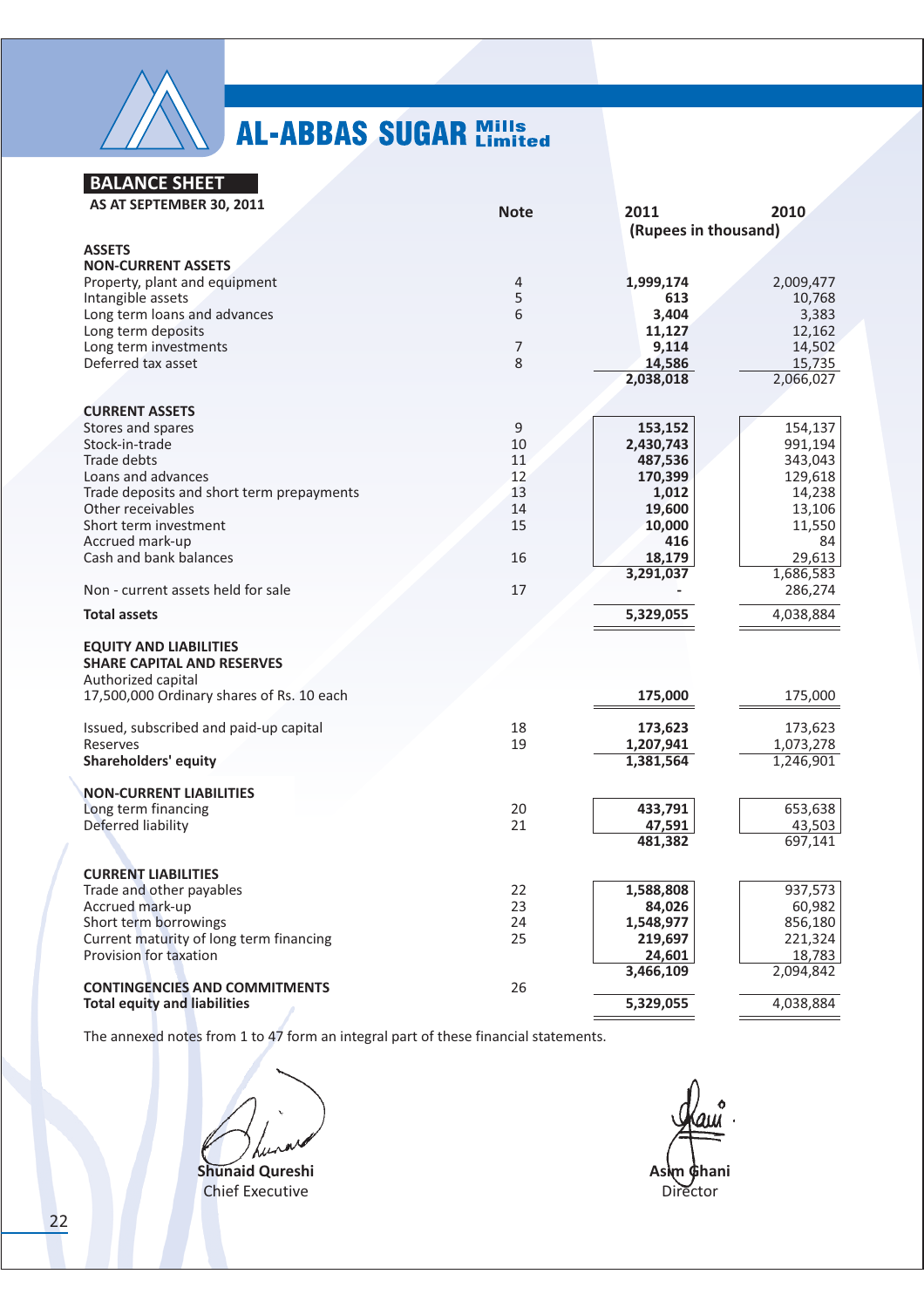

### **PROFIT AND LOSS ACCOUNT**

FOR THE YEAR ENDED SEPTEMBER 30, 2011

|                                                      | 2011<br><b>Note</b> |                      | 2010        |
|------------------------------------------------------|---------------------|----------------------|-------------|
|                                                      |                     | (Rupees in thousand) |             |
|                                                      |                     |                      |             |
| <b>Continuing operations</b>                         |                     |                      |             |
| Sales - net                                          | 27                  | 6,217,989            | 6,352,884   |
| Cost of sales                                        | 28                  | (5, 280, 399)        | (5,596,237) |
| <b>Gross profit</b>                                  |                     | 937,590              | 756,647     |
|                                                      |                     |                      |             |
| Distribution cost                                    | 29                  | (93, 289)            | (105, 561)  |
| Administrative expenses                              | 30                  | (123, 564)           | (107, 319)  |
| Other operating expenses                             | 31                  | (76, 134)            | (35, 734)   |
|                                                      |                     |                      |             |
|                                                      |                     | (292, 987)           | (248, 614)  |
| <b>Operating profit</b>                              |                     | 644,603              | 508,033     |
|                                                      |                     |                      |             |
| Finance cost                                         | 32                  | (356, 946)           | (294, 245)  |
| Other operating income                               | 33                  | 36,806               | 62,271      |
| <b>Profit before taxation</b>                        |                     | 324,463              | 276,059     |
|                                                      |                     |                      |             |
| Taxation                                             | 34                  | (71, 657)            | (14, 350)   |
| Net profit after taxation from continuing operations |                     | 252,806              | 261,709     |
|                                                      |                     |                      |             |
| <b>Discontinued operations</b>                       |                     |                      |             |
| Loss from discontinued operations                    | 35                  | (25, 943)            | (56, 858)   |
| Net profit for the year                              |                     | 226,863              | 204,851     |
|                                                      |                     |                      |             |
|                                                      |                     |                      | (Rupees)    |
| Earning per share - From continued operations -      |                     |                      |             |
| <b>Basic and diluted</b>                             |                     | 14.56                | 15.07       |
| Loss per share - From discontinued operations -      |                     |                      |             |
| <b>Basic and diluted</b>                             |                     | (1.49)               | (3.27)      |
| Earning per share - For the year ended -             |                     |                      |             |
| <b>Basic and diluted</b>                             | 36                  | 13.07                | 11.80       |
|                                                      |                     |                      |             |

The annexed notes from 1 to 47 form an integral part of these financial statements.

**Shunaid Qureshi Chief Executive** 

**Asim Ghani** Director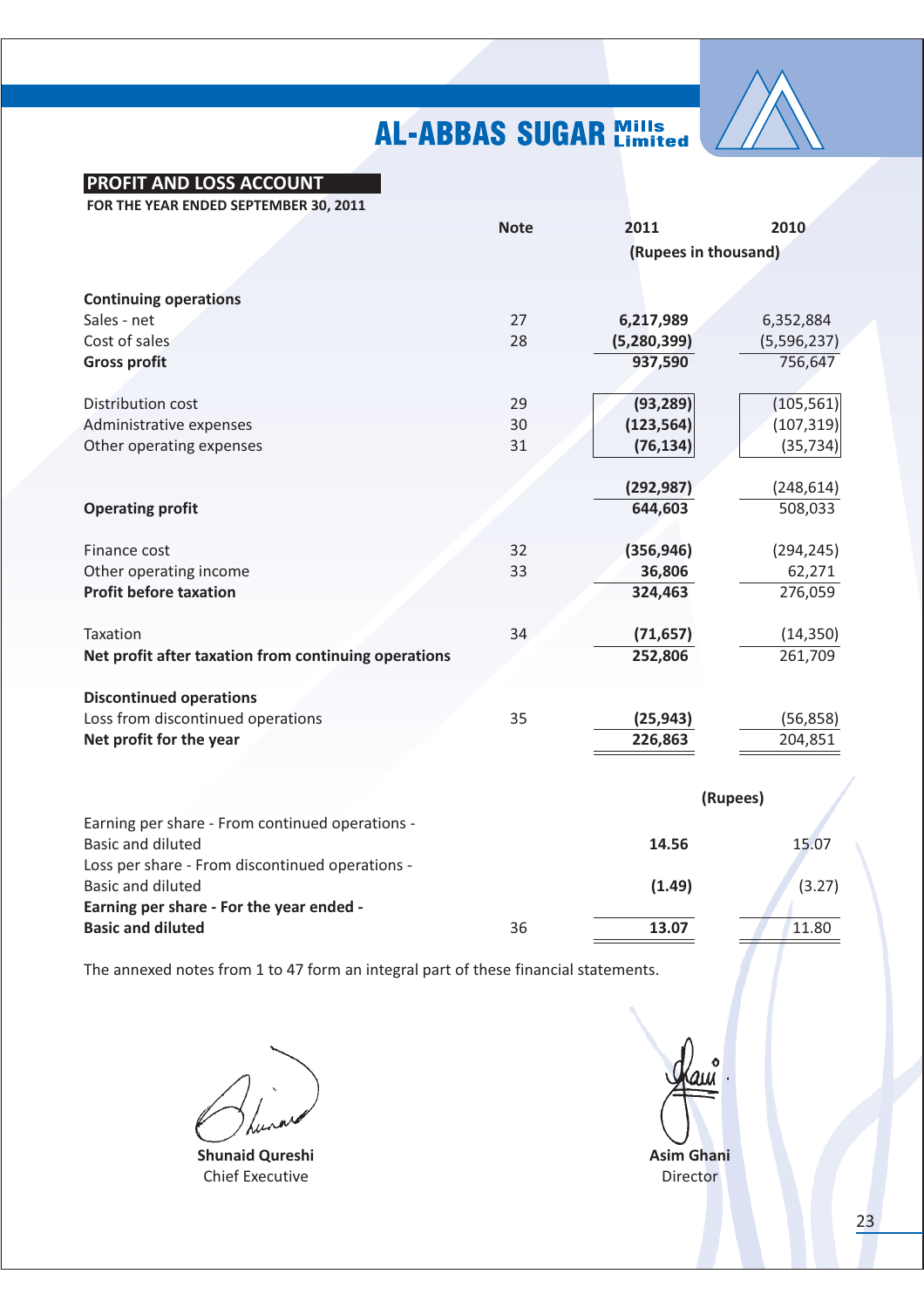

### STATEMENT OF COMPREHENSIVE INCOME

FOR THE YEAR ENDED SEPTEMBER 30, 2011 2011 2010 (Rupees in thousand) Profit after taxation 226,863 204,851 Other comprehensive income Unrealized loss on revaluation of available for sale investments  $(5, 388)$  $(14, 127)$ Total comprehensive income for the year 221,475 190,724

The annexed notes from 1 to 47 form an integral part of these financial statements.

**Shunaid Qureshi Chief Executive** 

**Asim Ghani** 

Director

24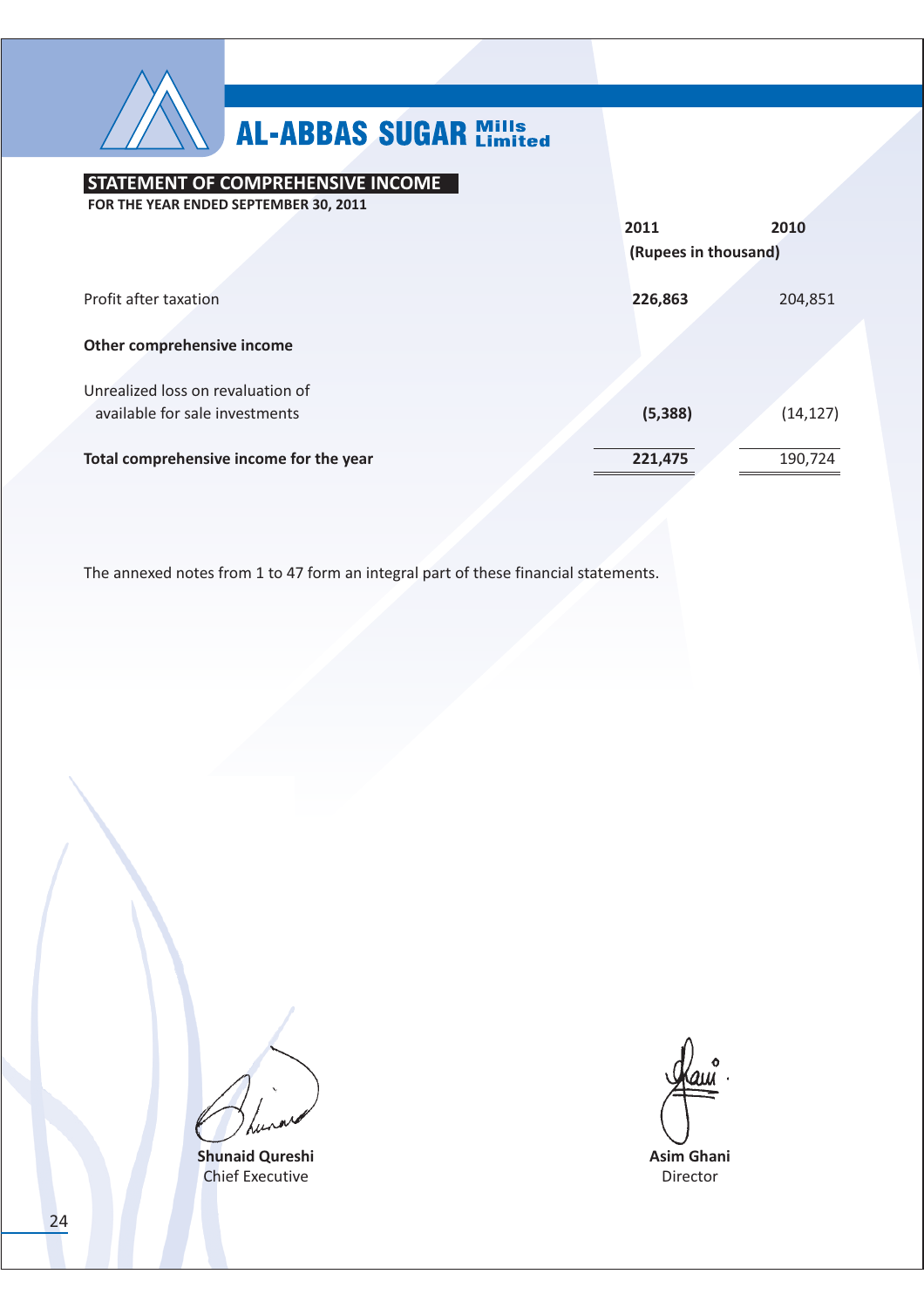

| FOR THE YEAR ENDED SEPTEMBER 30, 2011                    |             |                      |            |
|----------------------------------------------------------|-------------|----------------------|------------|
|                                                          | <b>Note</b> | 2011                 | 2010       |
|                                                          |             | (Rupees in thousand) |            |
| <b>Cash flows from operating activities</b>              |             |                      |            |
|                                                          |             |                      |            |
| Cash (used in) / generated from operations               | 37          | (120, 431)           | 639,212    |
| Financial charges paid                                   |             | (333,902)            | (293, 502) |
| Taxes paid                                               |             | (77, 120)            | (42, 579)  |
|                                                          |             | (411, 022)           | (336,081)  |
| Net cash (used in)/generated from operating activities   |             | (531, 453)           | 303,131    |
| <b>Cash flows from investing activities</b>              |             |                      |            |
|                                                          |             |                      |            |
| Purchase of property, plant and equipment                |             | (51, 341)            | (95, 831)  |
| Purchase of intangible assets                            |             |                      | (1,838)    |
| Proceeds from disposal of property, plant and equipment  |             | 3,844                | 4,390      |
| Proceeds from sales of non-current assets held for sale  |             | 180,022              |            |
| Interest received                                        |             | 1,969                | 8,522      |
| Dividend received                                        |             |                      | 770        |
| Long term loans and advances - net                       |             | (21)                 | 1,758      |
| Long term deposits                                       |             | 1,035                | (1, 131)   |
| Net cash generated from / (used in) investing activities |             | 135,508              | (83, 360)  |
|                                                          |             |                      |            |
| <b>Cash flows from financing activities</b>              |             |                      |            |
| Repayment of long term financing                         |             | (219, 847)           | (201, 515) |
| Repayment of long term loan from related parties         |             |                      | (301, 346) |
| Repayment of lease liabilities                           |             | (1,627)              | (1,680)    |
| Dividend paid                                            |             | (86, 812)            | (69, 449)  |
| Short term borrowings - net                              |             | 692,797              | 371,328    |
| Net cash generated from / (used in) financing activities |             | 384,511              | (202, 662) |
| Net (decrease) / increase in cash and cash equivalents   |             | (11, 434)            | 17,109     |
| Cash and cash equivalents at beginning of the year       |             | 29,613               | 12,504     |
|                                                          |             |                      |            |
| Cash and cash equivalents at the end of the year         | 16          | 18,179               | 29,613     |

The annexed notes from 1 to 47 form an integral part of these financial statements.

**CASH FLOW STATEMENT** 

**Shunaid Qureshi Chief Executive** 

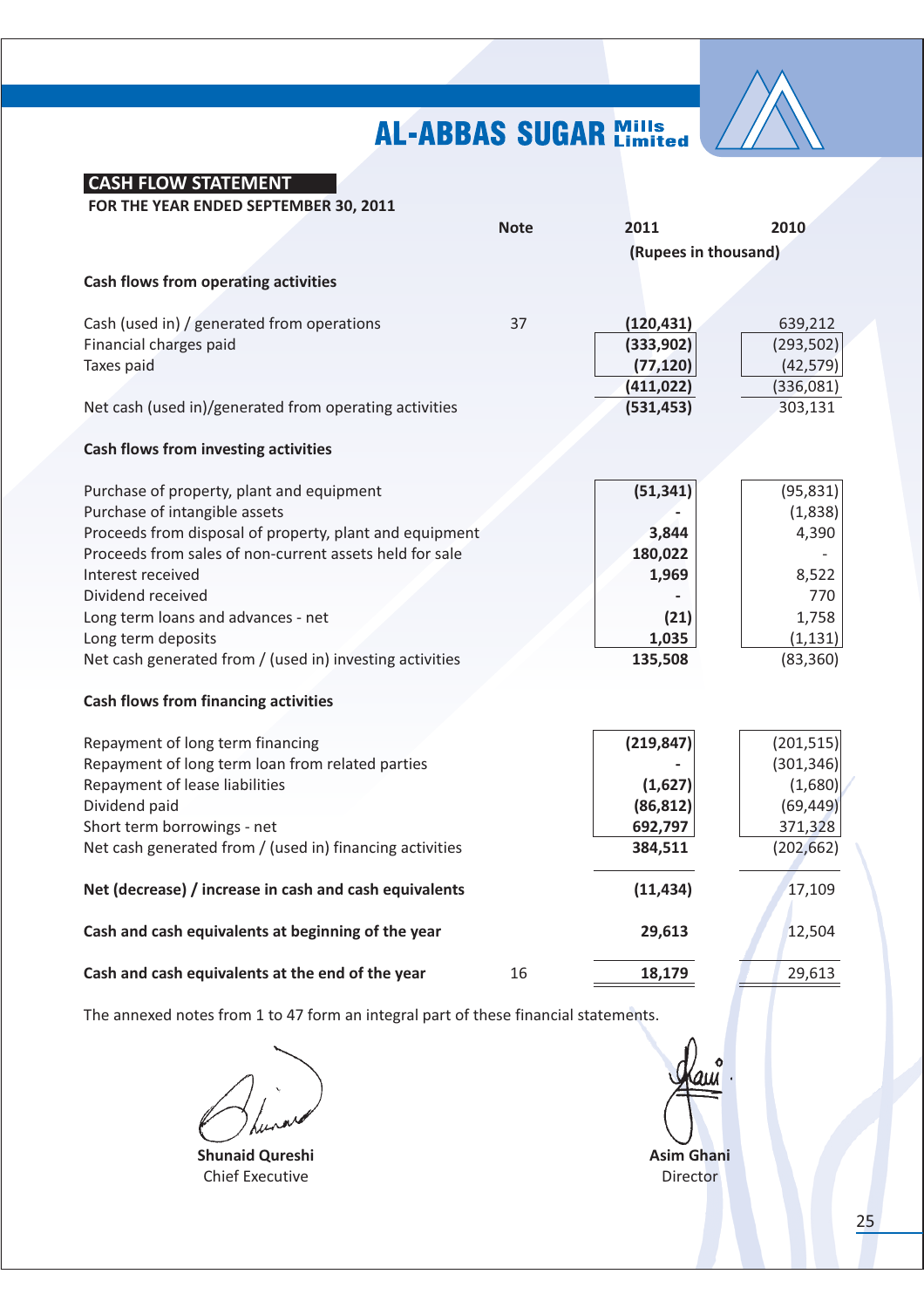

### **STATEMENT OF CHANGES IN EQUITY**

FOR THE YEAR ENDED SEPTEMBER 30, 2011

|                                         | Issued,<br>subscribed  |                            | <b>Revenue</b>                |                                                   | Fair value reserve                                          |                          | <b>Total</b><br><b>Share</b> |
|-----------------------------------------|------------------------|----------------------------|-------------------------------|---------------------------------------------------|-------------------------------------------------------------|--------------------------|------------------------------|
|                                         | and paid<br>up capital | General<br><b>Reserves</b> | Unappr-<br>opriated<br>profit | <b>Total</b><br><b>Revenue</b><br><b>Reserves</b> | on remeasurement<br>of available<br>for sale<br>investments | <b>Total</b><br>reserves | holder's<br><b>Equity</b>    |
|                                         |                        |                            |                               | (Rupees in thousand)                              |                                                             |                          |                              |
|                                         |                        |                            |                               |                                                   |                                                             |                          |                              |
| Balance as at October 01, 2009          | 173,623                | 458,000                    | 501,739                       | 959,739                                           | (7, 736)                                                    | 952,003                  | 1,125,626                    |
| Total comprehensive income for the year |                        |                            |                               |                                                   |                                                             |                          |                              |
| Net profit for the year                 |                        |                            | 204,851                       | 204,851                                           |                                                             | 204,851                  | 204,851                      |
| Other comprehensive income              |                        |                            |                               |                                                   | (14, 127)                                                   | (14, 127)                | (14, 127)                    |
|                                         |                        |                            | 204,851                       | 204,851                                           | (14, 127)                                                   | 190,724                  | 190,724                      |
| <b>Distribution to owners</b>           |                        |                            |                               |                                                   |                                                             |                          |                              |
| Final cash dividend for the year ended  |                        |                            |                               |                                                   |                                                             |                          |                              |
| September 30, 2009: Rs. 4 per share     |                        |                            | (69, 449)                     | (69, 449)                                         |                                                             | (69, 449)                | (69, 449)                    |
| Balance as at September 30, 2010        | 173,623                | 458,000                    | 637,141                       | 1,095,141                                         | (21, 863)                                                   | 1,073,278                | 1,246,901                    |
| Total comprehensive income for the year |                        |                            |                               |                                                   |                                                             |                          |                              |
| Profit for the year                     |                        |                            | 226,863                       | 226,863                                           |                                                             | 226,863                  | 226,863                      |
| Other comprehensive income              |                        |                            |                               |                                                   | (5, 388)                                                    | (5, 388)                 | (5, 388)                     |
|                                         |                        |                            | 226,863                       | 226,863                                           | (5, 388)                                                    | 221,475                  | 221,475                      |
| <b>Distribution to owners</b>           |                        |                            |                               |                                                   |                                                             |                          |                              |
| Final cash dividend for the year ended  |                        |                            |                               |                                                   |                                                             |                          |                              |
| September 30, 2010: Rs. 5 per share     |                        |                            | (86, 812)                     | (86, 812)                                         |                                                             | (86, 812)                | (86, 812)                    |
| Balance as at September 30, 2011        | 173,623                | 458,000                    | 777,192                       | 1,235,192                                         | (27, 251)                                                   | 1,207,941                | 1,381,564                    |

The annexed notes from 1 to 47 form an integral part of these financial statements.

**Shunaid Qureshi Chief Executive** 

Asim Ghani Director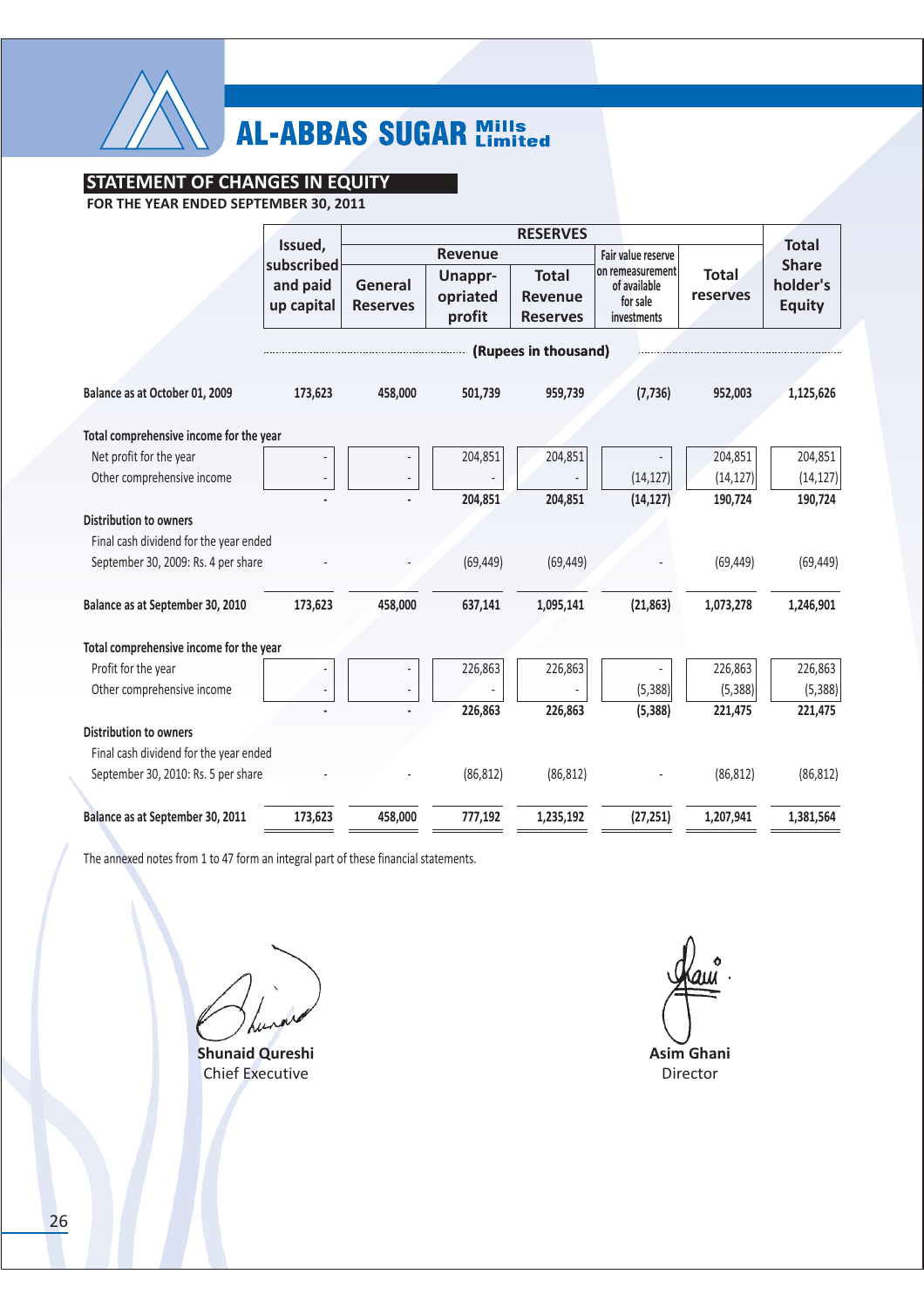

### **NOTES TO THE FINANCIAL STATEMENTS**

FOR THE YEAR ENDED SEPTEMBER 30, 2011

#### THE COMPANY AND ITS OPERATIONS  $\mathbf{1}$

Al-Abbas Sugar Mills Limited - AASML ("the Company") was incorporated in Pakistan on May 2, 1991 as a public limited company under the Companies Ordinance, 1984. The Company is listed on the Karachi Stock Exchange. The registered office of the Company is situated at Pardesi House, Survey No. 2/1, R.Y.16. Old Queens Road, Karachi, Pakistan. The principal activities of the Company under following business segments / divisions comprises of :

| S. No         | <b>Division</b>                            | <b>Principal Activities</b>                                                                             | <b>Location of</b><br>undertaking | <b>Commencement of</b><br>commercial production      |
|---------------|--------------------------------------------|---------------------------------------------------------------------------------------------------------|-----------------------------------|------------------------------------------------------|
|               | Sugar                                      | Manufacturing<br>and sale of sugar                                                                      | Mirwah Gorchani,<br>Mirpurkhas    | December 15, 1993                                    |
| $\mathcal{P}$ | <b>Distillery</b>                          | Processing and sale of<br>industrial ethanol                                                            | Mirwah Gorchani,<br>Mirpurkhas    | Unit I: August 20, 2000<br>Unit II: January 23, 2004 |
| 3             | Power*,<br>chemical and<br>alloys Division | Manufacturing and sales<br>of Calcium Carbide, Ferro<br>alloys, *Generation and<br>sales of electricity | Dhabeji, Thatta.                  | November 01, 2006<br>*April 06, 2010                 |

#### **BASIS OF PREPARATION**  $\overline{2}$

### 2.1 Statement of Compliance

These financial statements have been prepared in accordance with approved accounting standards as applicable in Pakistan. Approved accounting standards comprise of such International Financial Reporting Standards (IFRS) issued by the International Accounting Standards Board as are notified under the Companies Ordinance, 1984, provisions of and directives issued under the Companies Ordinance, 1984. In case requirements differ, the provisions or directives of the Companies Ordinance, 1984 shall prevail.

### 2.2 Accounting convention

These financial statements have been prepared under the historical cost convention without any adjustments for the effect of inflation or current values, except for investments classified as available for sale and held for trading which are stated at fair value and financial assets and liabilities which are carried at their fair values, certain employee benefits are based on actuarial valuation, impairment of assets, capitalization of borrowing cost, stock in trade which is valued at net realizable value, if it is less than the cost and property, plant and equipment of former Al-Abbas Industries Limited at fair value.

### 2.3 Amendments to published standards that are effective in current year and are relevant to the Company

The following new standards and amendments to standards are mandatory for the Company's accounting periods beginning on or after October 01, 2010.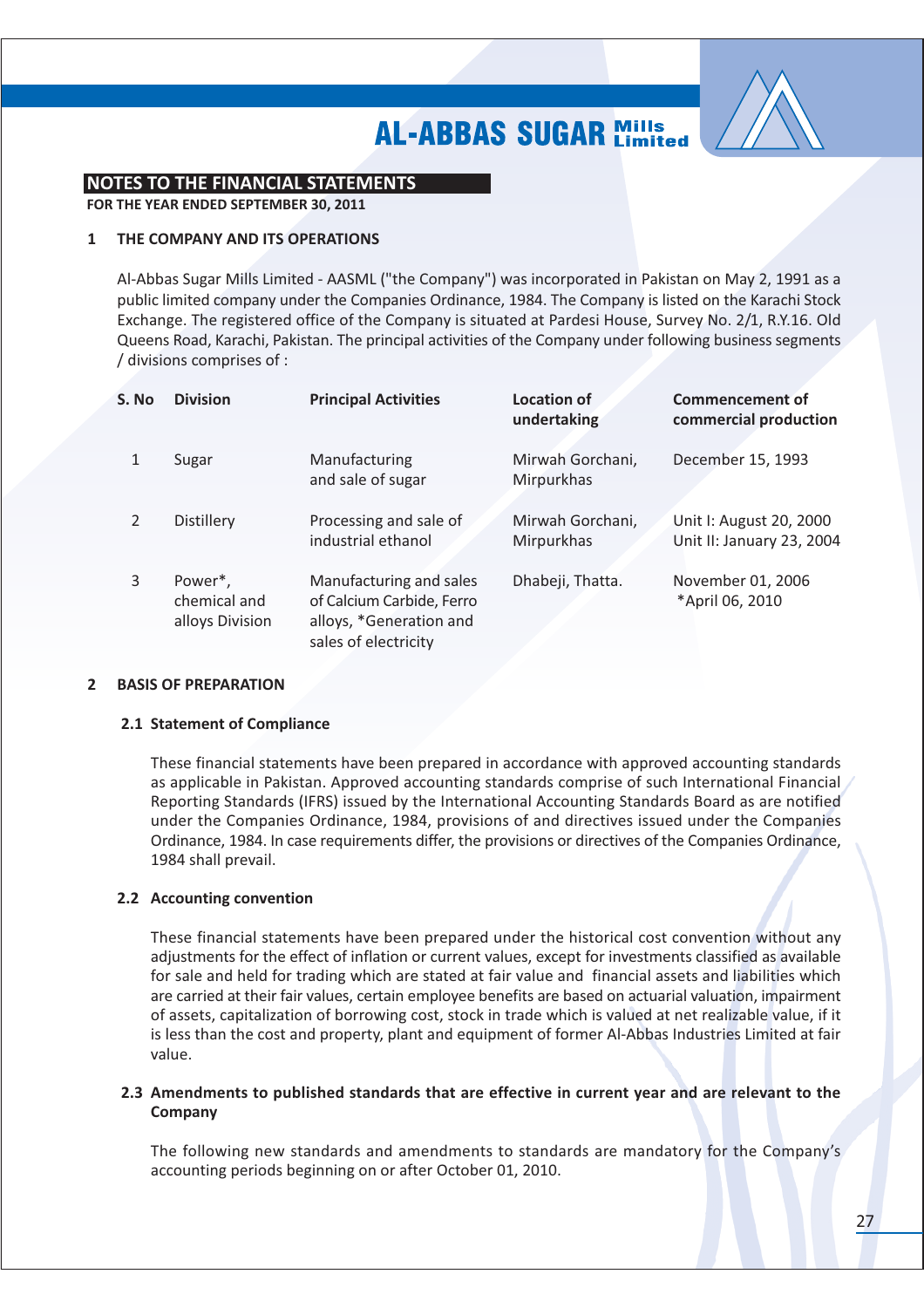

-IFRS 8 (Amendment). 'Operating segments' is effective from October 01, 2010. The amendment is part of the IASB's annual improvements project published in April 2009. The amendment provides clarification that the requirement for disclosing a measure of segment assets is only required when the Chief Operating Decision Maker (CODM) reviews that information. The application of the amendment will not affect the results or net assets of the Company as it is only concerned with presentation and disclosures.

- IAS 7 (Amendment), 'Statement of cash flows' is effective from October 01, 2010. The amendment provides clarification that only expenditure that results in a recognized asset in the balance sheet can be classified as a cash flow from investing activity. The clarification results in an improvement in the alignment of the classification of cash flows from investing activities in the cash flow statement and the presentation of recognized assets in the balance sheet. The application of the amendment will not affect the results or net assets of the Company as it is only concerned with presentation and disclosures.

-IFRS 5 (Amendment), 'Measurement of non-current assets (or disposal groups) classified as held-forsale' is effective from October 01, 2010. The amendment provides clarification that IFRS 5 specifies the disclosures required in respect of non-current assets (or disposal groups) classified as held for sale or discontinued operations. It also clarifies that the general requirement of IAS 1 still apply, particularly paragraph 15 (to achieve a fair presentation) and paragraph 125 (sources of estimation uncertainty) of IAS 1. The application of this amendment does not have any impact on the Company's financial statements.

### 2.4 Amendments to published standards that are effective in current year but not relevant to the Company

The following amendments and interpretations to existing standards have been published and are mandatory for the accounting periods beginning on or after October 01, 2010 but are not relevant to the Company.

-IAS 1 (Amendment), 'Presentation of financial statements' is effective from October 01, 2010. The amendment provides clarification that the potential settlement of a liability by the issue of equity is not relevant to its classification as current or non current. By amending the definition of current liability, the amendment permits a liability to be classified as non-current (provided that the entity has an unconditional right to defer settlement by transfer of cash or other assets for at least 12 months after the accounting period) notwithstanding the fact that the entity could be required by the counterparty to settle in shares at any time. The application of the amendment will not affect the results or net assets of the Company as it is only concerned with presentation and disclosures.

-IAS 17 (Amendment), 'Leases' is effective from October 01, 2010. Prior to the amendment, IAS 17 generally required a lease of land with an indefinite useful life to be classified as an operating lease, unless title passed at the end of the lease term. The amendment provides clarification that when a lease includes both land and buildings, classification as a finance or operating lease is performed separately in accordance with IAS 17's general principles. A lease newly classified as a finance lease should be recognized retrospectively. The adoption of this amendment does not have any impact on the Company's financial statements.

-IAS 36 (Amendment), 'Impairment of assets', is effective from October 01, 2010. The amendment clarifies that the largest cash-generating unit (or group of units) to which goodwill should be allocated for the purposes of impairment testing is an operating segment, as defined by paragraph 5 of IFRS 8, 'Operating segments' (that is, before the aggregation of segments with similar economic characteristics). The application of this amendment does not have any impact on the Company's financial statements.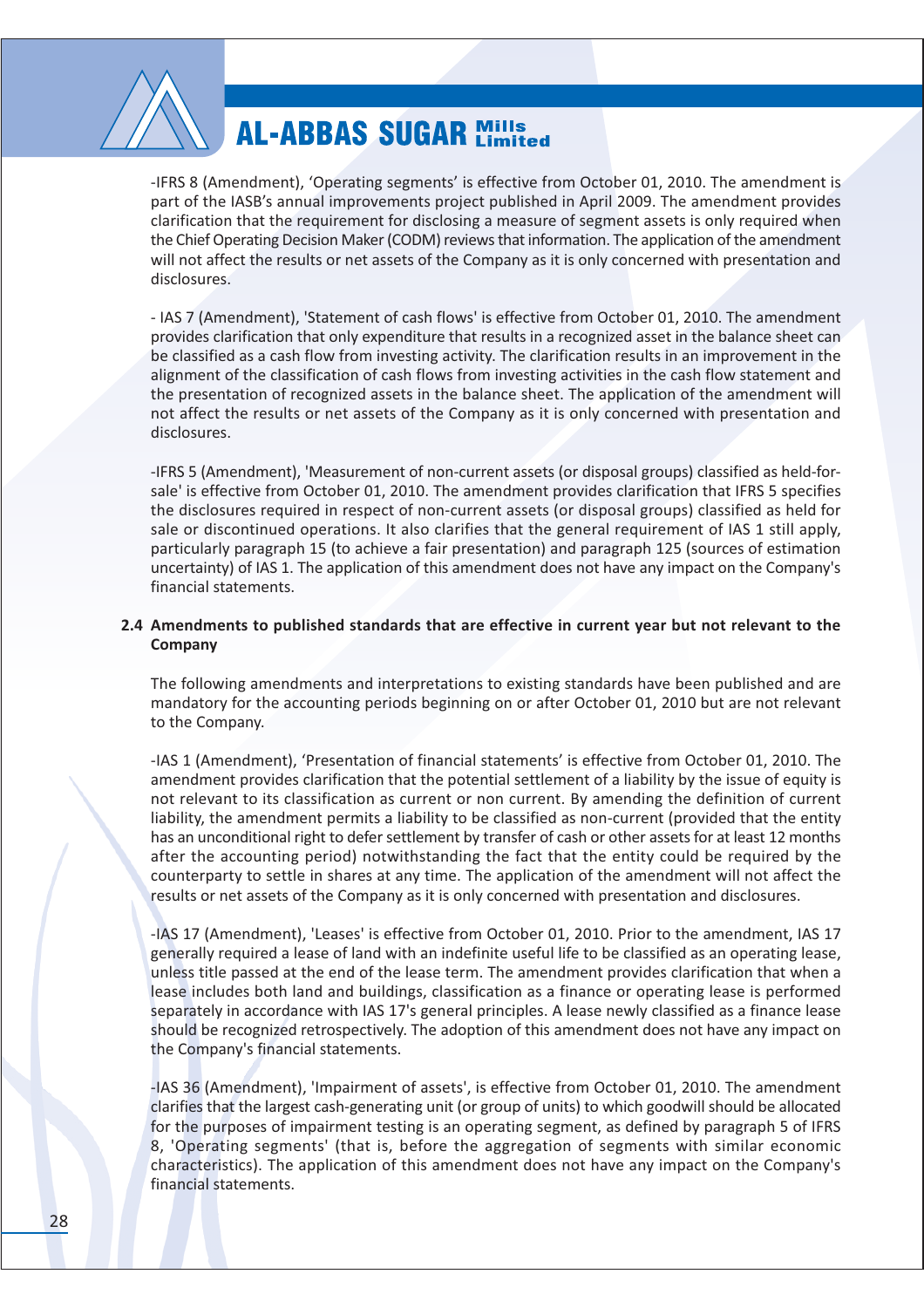

-IAS 38 (Amendment). 'Intangible assets' is effective from October 01, 2010. The amendment is part of the IASB's annual improvements project published in April 2009. The amendment clarifies guidance in measuring the fair value of an intangible asset acquired in a business combination and it permits the grouping of intangible assets as a single asset if each asset has similar useful economic lives. The application of this amendment does not have any impact on the Company's financial statements.

-IAS 39 (Amendment), 'Cash flow hedge accounting' is effective from October 01, 2010. This amendment provides clarification when to recognize gains or losses on hedging instruments as a reclassification adjustments in a cash flow hedge of a forecast transaction that results subsequently in the recognition of a financial instrument. The amendment clarifies that gains or losses should be reclassified from equity to income statement in the period in which the hedged forecast cash flow affects income statement. The application of this amendment does not have any impact on the Company's financial statements.

-IFRS 2 (Amendments), 'Group cash-settled share-based payment transactions' is effective from October 01, 2010. In addition to incorporating IFRIC 8, 'Scope of IFRS 2', and IFRIC 11, 'IFRS 2-Group and treasury share transactions', the amendments expand on the guidance in IFRIC 11 to address the classification of group arrangements that were not covered by that interpretation. The application of this amendment does not have any impact on the Company's financial statements.

-IFRS 3 (Revised), 'Business combinations', and consequential amendments to IAS 27, 'Consolidated and separate financial statements', IAS 28, 'Investments in associates', and IAS 31, 'Interests in joint ventures', are effective from October 01, 2010. The revised standard continues to apply the acquisition method to business combinations, with some significant changes. For example, all payments to purchase a business are to be recorded at fair value at the acquisition date, with contingent payments classified as debt subsequently re-measured through the income statement. There is a choice on an acquisition-by-acquisition basis to measure the non-controlling interest in the acquiree at fair value or at the non-controlling interest's proportionate share of the acquiree's net assets. All acquisitionrelated costs should be expensed. It does not have any impact on the Company's financial statements.

-IFRIC 16, 'Hedges of a net investment in a foreign operation' effective October 01, 2010. This amendment states that, in a hedge of a net investment in a foreign operation, qualifying hedging instruments may be held by any entity or entities within a group, including the foreign operation itself, as long as the designation, documentation and effectiveness requirements of IAS 39 that relate to a net investment hedge are satisfied. In particular, the entity should clearly document its hedging strategy because of the possibility of different designations at different levels of the entity. It does not have any impact on the Company's financial statements.

### 2.5 Standards, amendments and interpretations to existing standards that are not yet effective and have not been early adopted by the Company

The following amendments and interpretations to existing standards have been published and are mandatory for the Company's accounting periods beginning on or after October 01, 2011 or later periods, but the Company has not early adopted them:

-IFRS 9, 'Financial instruments', issued in November 2009. This standard is the first step in the process to replace IAS 39, 'Financial instruments: recognition and measurement'. IFRS 9 introduces new requirements for classifying and measuring financial assets and is likely to affect the Company's accounting for its financial assets. The standard is not applicable until October 01, 2013 but is available for early adoption.

-IAS 1 (Amendments), Clarifies that an entity will present an analysis of other comprehensive income for each component of equity, either in the statement of changes in equity or in the notes to the financial statements. This amendment is effective for periods beginning on or after October 01, 2011.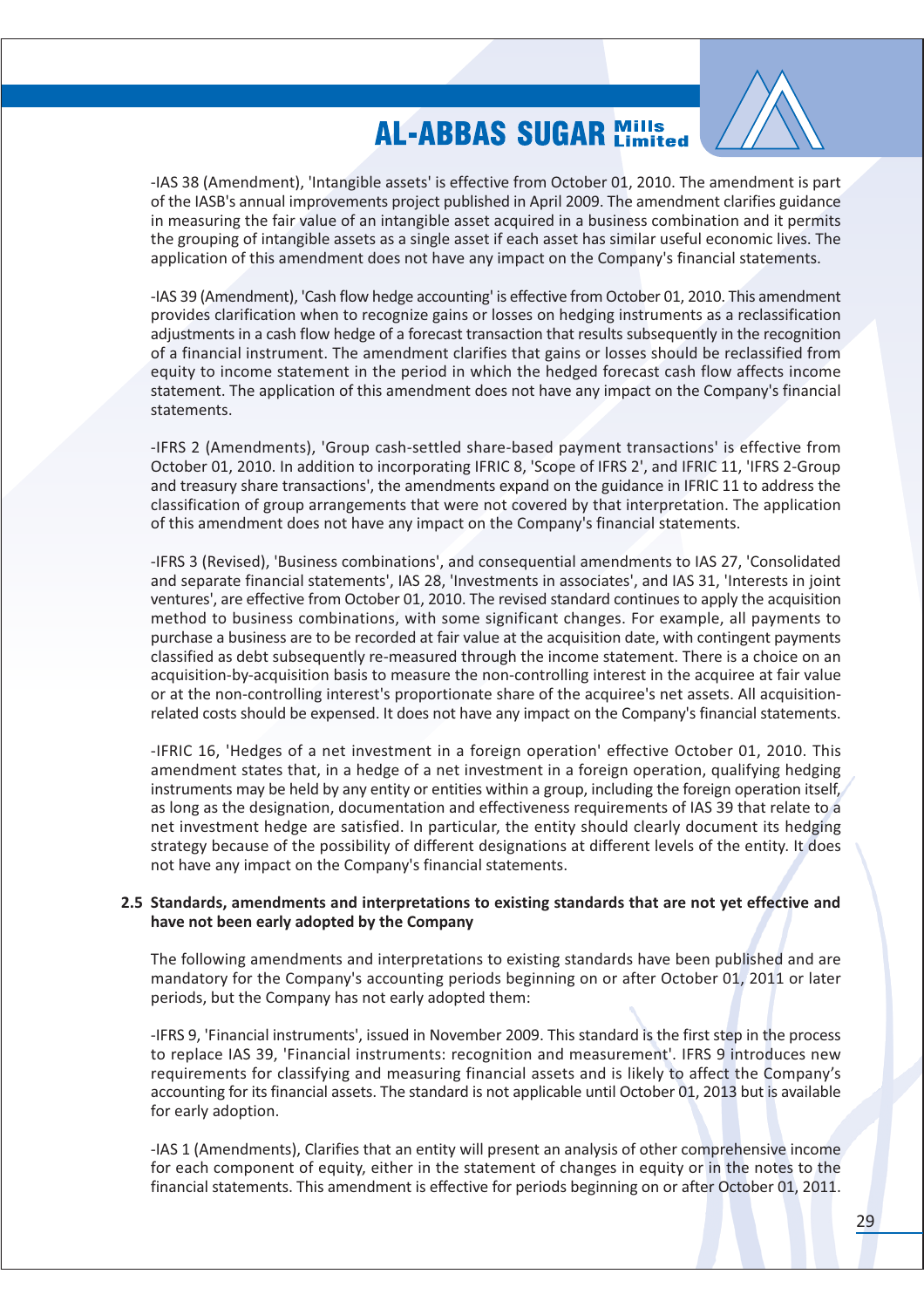

-IAS 24. 'Related party disclosures' (Revised), issued in November 2009, It supersedes IAS 24. 'Related party disclosures', issued in 2003. IAS 24 (revised) is mandatory for periods beginning on or after January 01, 2011. The revised standard clarifies and simplifies the definition of a related party and removes the requirement for government-related entities to disclose details of all transactions with the government and other government-related entities. The Company will apply the revised standard from October 01, 2011.

-IFRIC 19, 'Extinguishing financial liabilities with equity instruments', effective October 01, 2011. The interpretation clarifies the accounting by an entity when the terms of a financial liability are renegotiated and result in the entity issuing equity instruments to a creditor of the entity to extinguish all or part of the financial liability (debt for equity swap). It requires a gain or loss to be recognized in profit or loss, which is measured as the difference between the carrying amount of the financial liability and the fair value of the equity instruments issued. If the fair value of the equity instruments issued cannot be reliably measured, the equity instruments should be measured to reflect the fair value of the financial liability extinguished. It is not expected to have any impact on the Company's financial statements.

-IFRIC 14, 'Prepayments of a minimum funding requirement' (Amendment). The amendments correct an unintended consequence of IFRIC 14, 'IAS 19 - The limit on a defined benefit asset, minimum funding requirements and their interaction'. Without the amendments, entities are not permitted to recognize as an asset some voluntary prepayments for minimum funding contributions. This was not intended when IFRIC 14 was issued, and the amendments correct this. The amendments are effective for annual periods beginning January 01,2011. The amendments should be applied retrospectively to the earliest comparative period presented. The Company will apply these amendments for the financial reporting period commencing on October 01, 2011. It is not expected to have any impact on the Company's financial statements.

-IFRS 7, 'Disclosures on transfers of financial assets' (Amendment). The new disclosure requirements apply to transferred financial assets. An entity transfers a financial asset when it transfers the contractual rights to receive cash flows of the asset to another party. These amendments are part of the IASBs comprehensive review of off balance sheet activities. The amendments will promote transparency in the reporting of transfer transactions and improve users' understanding of the risk exposures relating to transfers of financial assets and the effect of those risks on an entity's financial position, particularly those involving securitization of financial asset. The Company will apply these amendments for the financial reporting period commencing on October 01, 2012. It is not expected to have any impact on the Company's financial statements.

#### 2.6 Critical Accounting Estimates and Judgments

The preparation of financial statements in conformity with approved accounting standards requires the use of certain critical accounting estimates. It also requires the management to exercise its judgment in the process of applying the Company's accounting policies. Estimates and judgments are continually evaluated and are based on historical experience, including expectations of future events that are believed to be reasonable under the circumstances. The areas where various assumptions and estimates are significant to the Company's financial statements or where judgment was exercised in application of accounting policies are as follows:

Property, Plant and Equipments - 3.1 Intangible assets - 3.2 Investments - 3.4 Provision for stores and spares - 3.5 Estimation of Net Realizable value for stock in trade Note -3.6 Trade debts - 3.7 Taxation Note -3.9 Deferred taxation - 3.9 (b) **Staff Retirement Benefits - 3.10** Loans and advances - 12 Contingencies - 26.1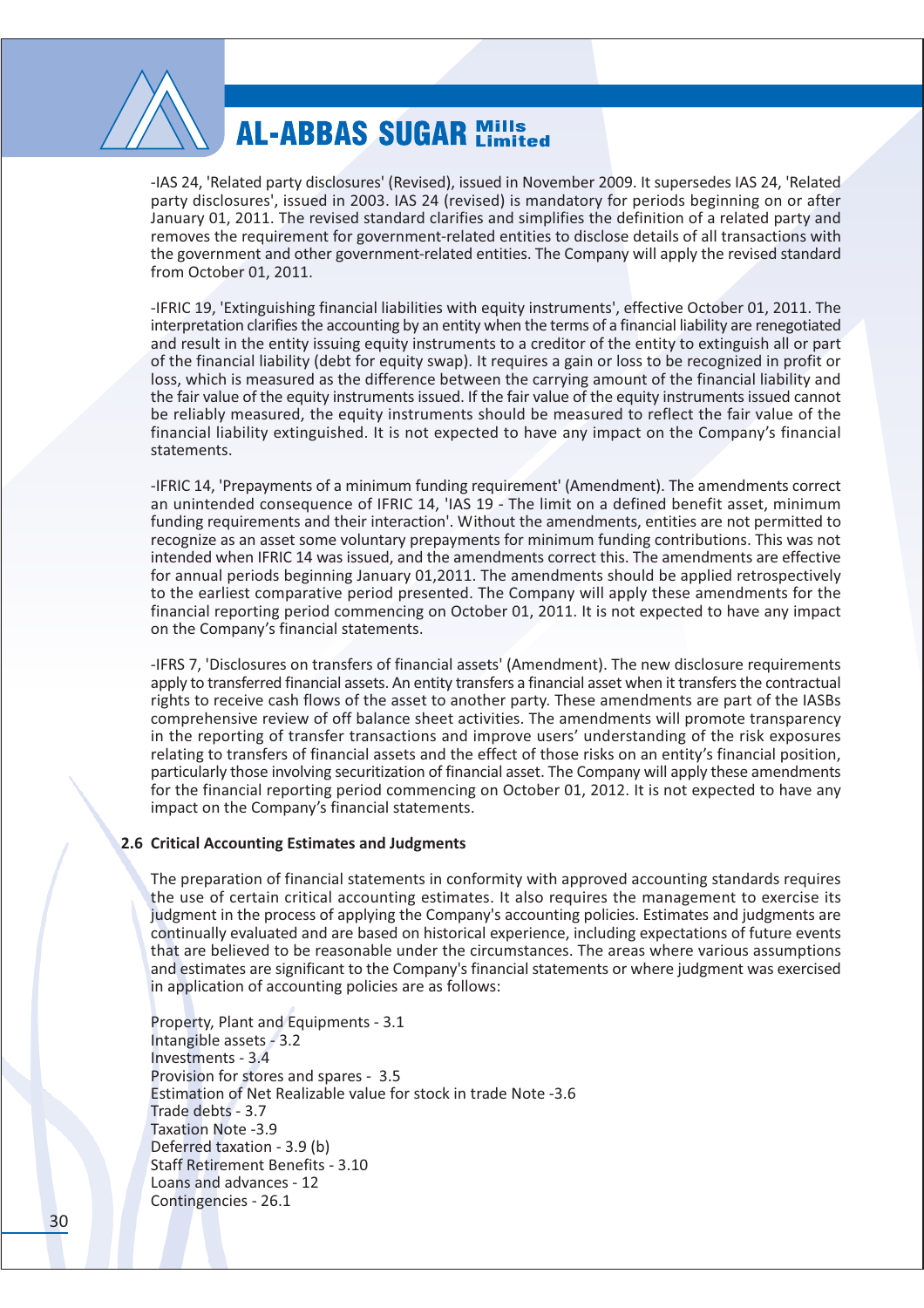

### 2.7 Functional and presentation currency

These financial statements are presented in Pakistan Rupees which is also the Company's functional currency. All financial information presented in Pakistan rupees has been rounded to the nearest thousand.

### **3 SIGNIFICANT ACCOUNTING POLICIES**

### 3.1 Property, plant and equipment

#### **Operating fixed assets - owned** a)

These are stated at cost less accumulated depreciation and accumulated impairment except for land, which is stated at cost.

Depreciation is charged, on a systematic basis over the useful life of the asset, on reducing balance method, which reflects the patterns in which the asset's economic benefits are consumed by the Company, at the rates specified in the relevant note. Assets residual value and useful lives are reviewed and adjusted appropriately at each financial year end. Depreciation on additions is charged from the month in which the assets are put to use while no depreciation is charged in the month in which the assets are disposed off.

Maintenance and normal repairs are charged to income as and when incurred. Major renewals and improvements are capitalized.

Gains or losses on disposals, if any, are included in income currently.

### b) Accounting for leases

Finance leases, which transfer to the Company substantially all the risks and benefits incidental to ownership of the leased assets, are capitalized at the inception of the lease at the fair value of the leased assets or, if lower, at the present value of the minimum lease payments. Lease payments are apportioned between the finance charges and reduction of the lease liability so as to achieve a constant rate of interest on the remaining balance of the liability. Finance charges are charged directly against income.

Depreciation is charged at rates and method used for similar assets, so as to depreciate the assets over their estimated useful life in view of ownership of the assets at the end of the lease term.

### c) Capital work-in-progress

Capital work-in-progress represents expenditures on fixed assets in the course of construction and installation. Transfers are made to relevant fixed assets category as and when assets are available for use. Capital work-in-progress is stated at cost.

### 3.2 Intangible assets

Intangible assets acquired by the Company are stated at cost less accumulated amortization and impairment losses, if any.

Subsequent expenditures on intangible assets are capitalized only when it increases the future economic benefits embodied in the specific assets to which it relates. All other expenditure are expensed as incurred.

Amortization is charged to the income statement on a straight line basis over the estimated useful lives of intangible assets unless such lives are indefinite. All intangible assets with an indefinite useful life are systematically tested for impairment at each balance sheet date. Amortization on additions to intangible assets is charged from the month in which an item is acquired or capitalized while no amortization is charged for the month in which the item is disposed off.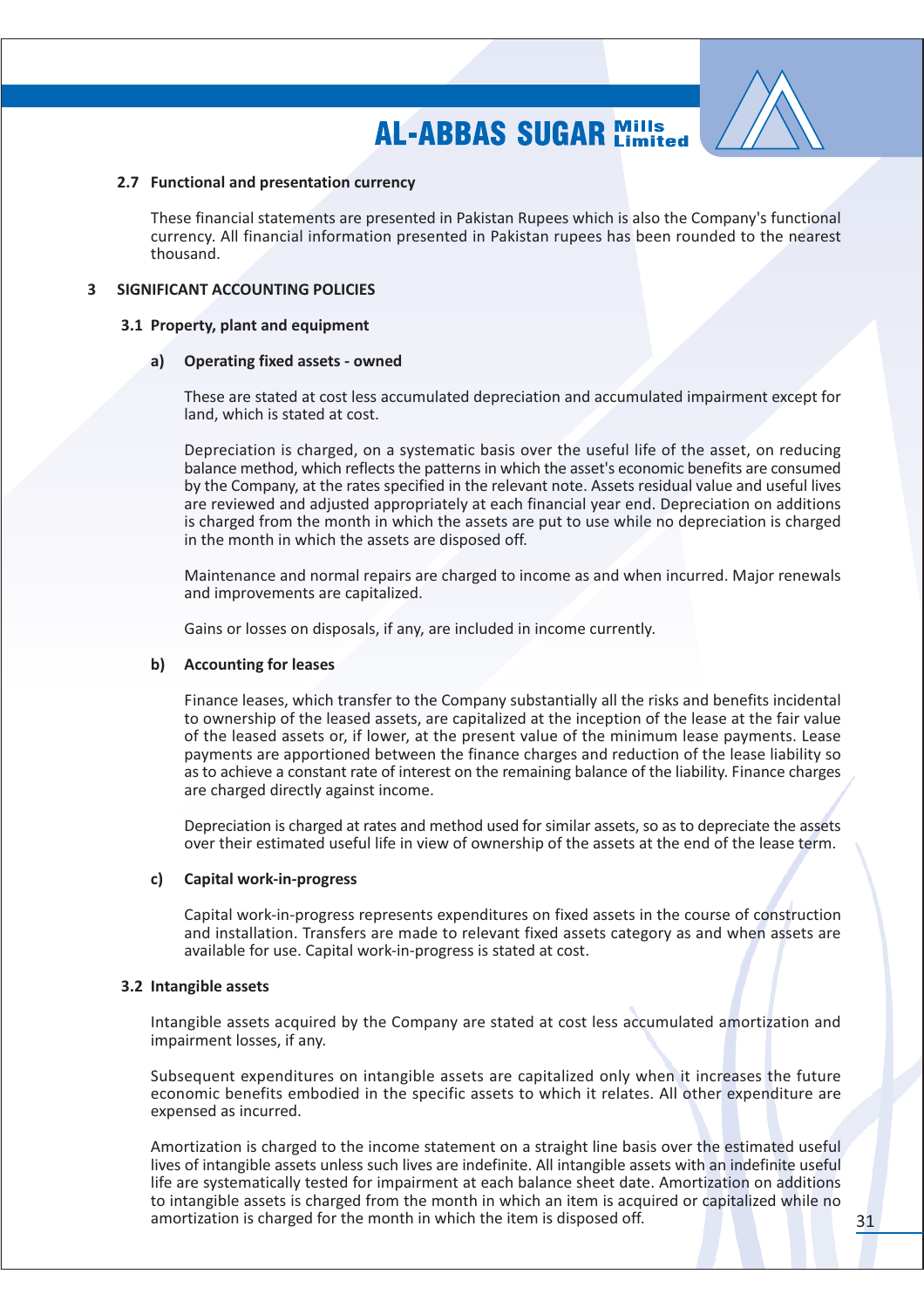

Where the carrying amount of assets exceeds its estimated recoverable amount it is written down immediately to its recoverable amount.

### 3.3 Non- Current assets held for sale

Non-current assets (or disposal groups) are classified as held for sale if the carrying amount will be recovered principally through sale. This condition is regarded as met only when the sale is highly probable, the assets (or disposal groups) are available for immediate sale in its present condition and management is committed to the sale which should be expected to qualify for recognition as a completed sale within one year from the date of the classification. Immediately prior to being classified as held for sale the carrying amount of assets and liabilities are measured in accordance with the applicable standard. After classification as held for sale it is measured at the lower of the carrying amount and fair value less costs to sell. An impairment loss is recognized in profit or loss for any initial and subsequent write-down of the asset and disposal group to fair value less costs to sell. A gain for any subsequent increase in fair value less costs to sell is recognized in profit or loss to the extent that it is not in excess of the cumulative impairment loss previously recognized.

Non-current assets or disposal groups that are classified as held for sale are not depreciated.

### 3.4 Investments

#### Long term investments a)

Investments which the management intends to hold for an indefinite period, but may be sold in response to the need for liquidity are classified as available for sale.

All investments in equity instruments of associated companies are initially recognized at cost, being the fair value of the consideration given including transaction cost associated with the investments. After initial recognition, investment classified as available for sale are remeasured at fair value.

Gain or losses on devaluation of available for sale investment are recognized in equity until the investment is sold or otherwise dispose off, or until the investment is determined to be impaired, at which time the cumulative gain or loss previously reported in equity is included in income.

#### $\mathbf{b}$ Investments in equity instruments of associated companies

Investments in associates where the company has significant influence are measured at cost in the company's financial statements.

At each balance sheet date, the company reviews the carrying amounts of the investments to assess whether there is any indication that such investments have suffered permanent impairment loss. If any such indication exists, the recoverable amount is estimated in order to determine the extent of the impairment loss, if any. Impairment losses are recognized as expense.

#### At fair value through profit or loss c)

Investments are stated at fair value through profit or loss which are designated as such upon initial recognition. Subsequent to initial recognition, these investments are marked to market using the closing market rates and are carried on the balance sheet at fair value. Net gains and losses arising on changes in fair values of these investments are taken to the profit and loss account in the period in which these arise.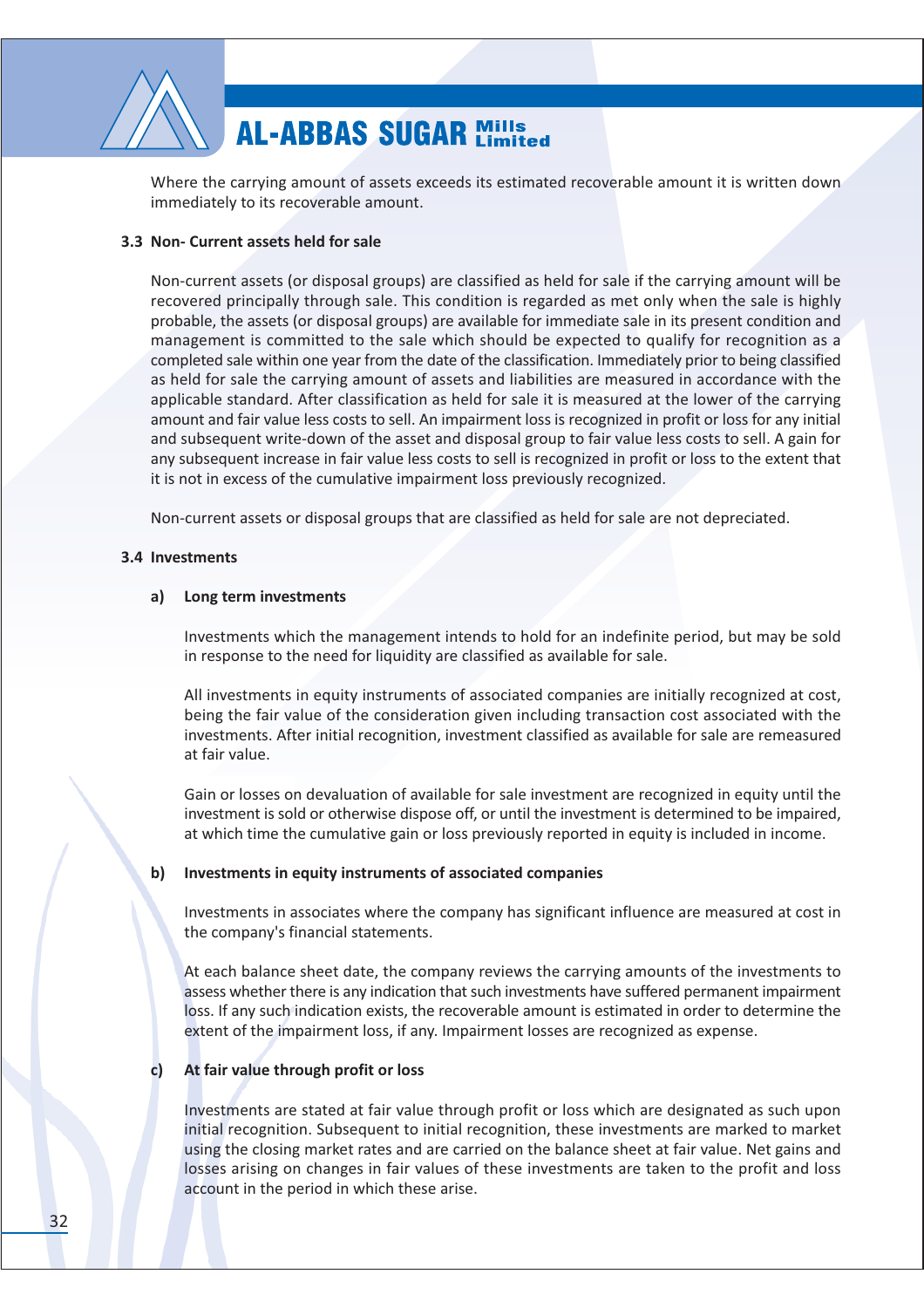

#### 3.5 Stores and spares

Stores and spares are valued at lower of moving average cost and net realizable value. Items in transit are valued at cost comprising invoice value plus other directly attributable charges incurred thereon. Value of items is reviewed at each balance sheet date to record any provision for slow moving items and obsolescence

#### 3.6 Stock-in-trade

These are stated at the lower of weighted average cost and net realizable value.

Cost in relation to semi finished and finished goods represents cost of raw material and an appropriate portion of manufacturing overheads. Cost in respect of semi finished goods is adjusted to an appropriate stage of completion of process whereas cost of bagasse is taken equivalent to net realizable value.

Cost in relation to stock of molasses held by distillery acquired from outside sugar mills is valued at weighted average cost whereas the molasses transferred by the sugar division to distillery division are valued on the basis mentioned in the relevant note.

Net realizable value signifies the estimated selling price in the ordinary course of business less the estimated cost of completion and the estimated costs necessary to make the sale.

#### 3.7 Trade debts

Trade debts originated by the Company are recognized and carried at original invoice amount less an allowance for any uncollectible amounts. An estimate for doubtful debts is made when collection of the amount is no longer probable. Bad debts are written off as incurred.

#### 3.8 Cash and cash equivalents

For the purpose of the cash flow statement, cash and cash equivalents comprise of cash and bank balances. The cash and cash equivalents are subject to insignificant risk of changes in value.

#### 3.9 Taxation

#### a) Current

The Company falls under the presumptive tax regime under Sections 154 and 169 of the Income Tax Ordinance, 2001, to the extent of direct export sales. Provision for tax on other income and local sales is based on taxable income at the rates applicable for the current tax year, after considering the rebates and tax credits available, if any.

#### $\mathbf{b}$ **Deferred**

Deferred tax is provided by using the liability method, on all temporary differences at the balance sheet date between the tax base of assets and liabilities and their carrying values for financial reporting purposes. Deferred tax assets are recognized only to the extent that it is probable that future profit will be available against which the assets can be utilized.

#### 3.10 Staff retirement benefits

#### $a)$ Defined benefit gratuity scheme

The company operates an approved funded gratuity scheme (defined benefit plan) for all its employees who have completed the qualifying period under the scheme. Contributions are made to the fund in accordance with the actuarial recommendations. The most recent valuation in this regard was carried out as at September 30, 2011, using the Projected Unit Credit Method for valuation of the scheme. Actuarial gains/losses exceeding 10 percent of the higher of projected benefit obligation and fair value of plan assets, at the beginning of the year, are amortized over average future service of the employees.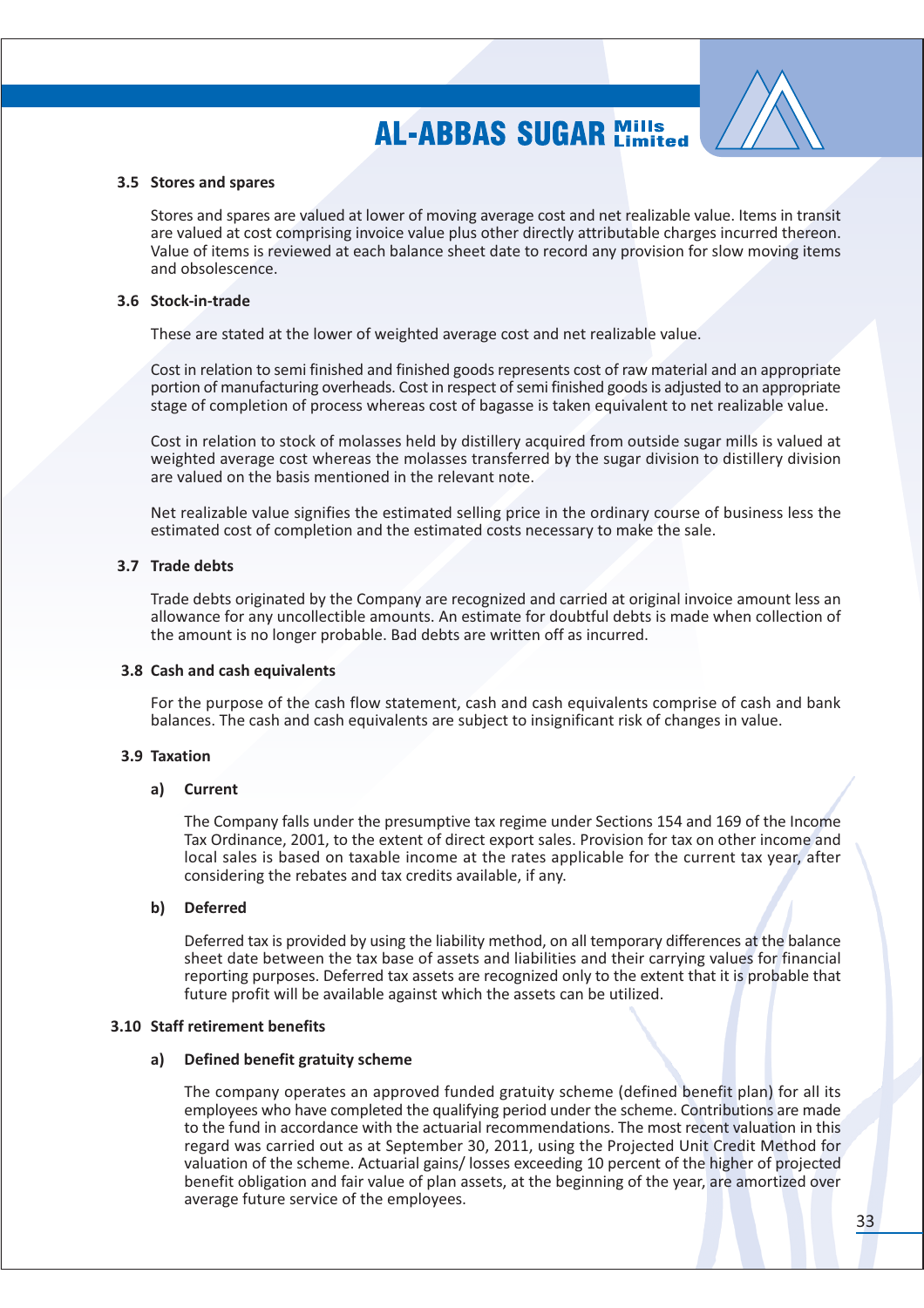

#### b) Employees compensated absences

The Company accounts for liability in respect of un availed compensated absences for all its permanent employees, in the period of absence. Provision for liabilities towards compensated absences is made on the basis of last drawn basic salary.

#### 3.11 Trade and other pavables

Liabilities for trade and other amounts payable are carried at cost which is the fair value of the consideration to be paid in future for goods and services.

### 3.12 Foreign currency transaction

Transactions in foreign currencies are translated into reporting currency at the rates of exchange prevailing on the dates of transactions. Monetary assets and liabilities denominated in foreign currencies are translated at the rates ruling on the balance sheet date. Non-monetary assets and liabilities are translated using exchange rates that existed when the values were determined. Exchange differences on foreign currency translations are included in profit and loss account.

The financial statements are presented in Pak Rupees, which is the Company's functional and presentation currency.

### 3.13 Financial instruments

#### Recognition  $a)$

All the financial assets and financial liabilities are recognized at the time when the company becomes a party to the contractual provisions of the instrument. Any gains or losses on derecognizing of the financial assets and financial liabilities is taken to profit and loss account.

### b) Offsetting

A financial asset and a financial liability is offset and the net amount is reported in the balance sheet if the company has a legally enforceable right to set-off the recognized amounts and intends either to settle on a net basis or to realize the asset and settle the liability simultaneously.

#### **Derivative financial instruments** c)

The Company use derivative financial instruments such as interest rate swap and cross currency swap to hedge its risk associated with interest and exchange rate fluctuations. Such derivative financial instruments are initially recognized at fair value on the date on which a derivative contract is entered into and are subsequently re-measured at fair value. Derivatives are carried as assets when the fair value is positive and as liabilities when the fair value is negative.

Any gains or losses arising from change in fair value of derivatives that do not qualify for hedge accounting are taken directly to profit and loss account.

#### 3.14 Borrowing costs

Borrowing costs incurred on finances obtained for the construction of qualifying assets are capitalized up to date the respective assets are available for the intended use. All other mark-up, interest and other related charges are taken to the profit and loss account currently.

### 3.15 Provisions

A provision is recognized in the balance sheet when the Company has a legal or constructive obligation as a result of past event, it is probable that an outflow of resources embodying economic benefits will be required to settle the obligation and a reliable estimate can be made of the amount of obligation.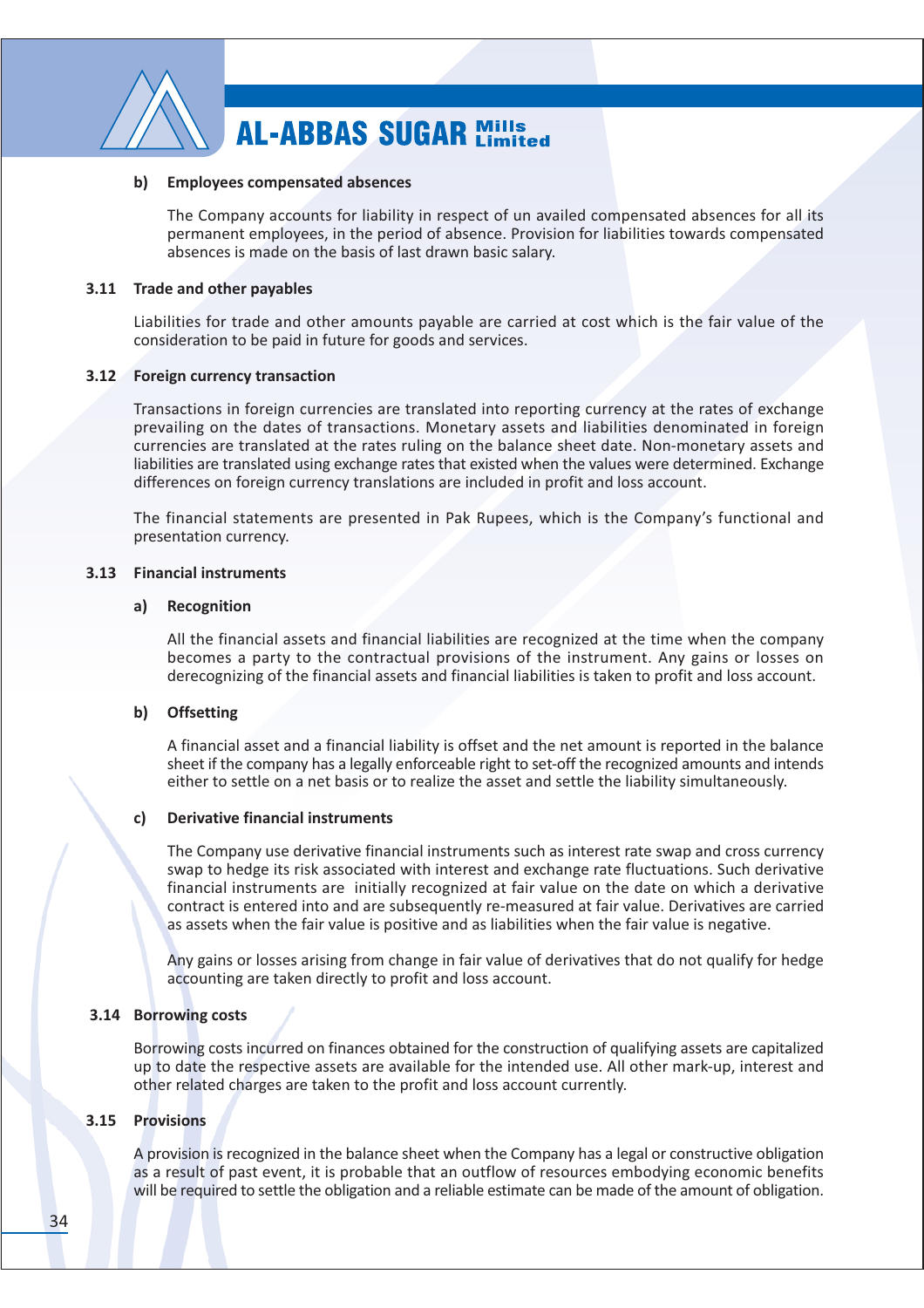

#### 3.16 Related party transactions

Transactions in relation to sales, purchases and services with related parties are made at arm's length prices determined in accordance with the comparable uncontrolled price method except for the allocation of expenses such as electricity, gas, water, repair and maintenance relating to the head office, shared with associated companies, which are based on the advices received. The related parties comprise of entities over which the directors are able to exercise significant influence, entities with common directors, major shareholders, directors and key management employees.

#### 3.17 Inter-segment pricing

Transfer between business segment are recorded at net realizable value.

#### 3.18 Revenue recognition

Revenue is recognized to the extent it is probable that the economic benefits will flow to the Company and the revenue can be measured reliably. Revenue is measured at the fair value of the consideration received or receivable, excluding discounts, rebates and government levies. The following recognition criteria must be met before revenue is recognized.

- Revenue from sale of goods is recognized when the significant risks and rewards of ownership  $a)$ of the goods have passed to the buyer, usually on dispatch of the goods to customers.
- $\mathbf{b}$ Return on bank deposits is recognized on a time proportion basis on the principal amount outstanding and the rate applicable.
- Mark-up on grower loan is accounted for in line with the recovery of the respective loan due to  $c)$ exigencies involved in such matters.
- d) Unrealized gains /(losses) arising on revaluation of securities classified as 'held for trading' are included in profit and loss account in the period in which they arise.
- Miscellaneous income is recognized on receipts basis. e)
- $f$ Dividend income is recognized when the right to receive the same is established i.e. the book closure date of the investee company declaring the dividend.

#### 3.19 Dividend and appropriation to reserves:

Dividend and appropriation to reserves are recognized in the financial statements in the period in which these are approved.

#### $3.20$ **Segment reporting**

Operating segments are reported in a manner consistent with the internal reporting structure. Management monitors the operating results of its business units separately for the purpose of making decisions regarding resource allocation and performance assessment.

Segment results, assets and liabilities include items directly attributable to segment as well as those that can be allocated on a reasonable basis. Segment assets, consist primarily of property, plant and equipment, intangibles, stores and spares, stock in trade and trade and other debts. Segment liabilities comprise of operating liabilities and exclude items such as taxation and corporate.

Segment capital expenditure is the total cost include during the year to acquire property, plant and equipment and intangible assets.

#### $3.21$ Impairment

The carrying amounts of the financial and non - financial assets are reviewed at each financial year end to determine whether there is any indication of impairment of any asset or a group of assets. If any such indication exists, the recoverable amount of that asset is estimated and impairment losses are recognized in the profit and loss account.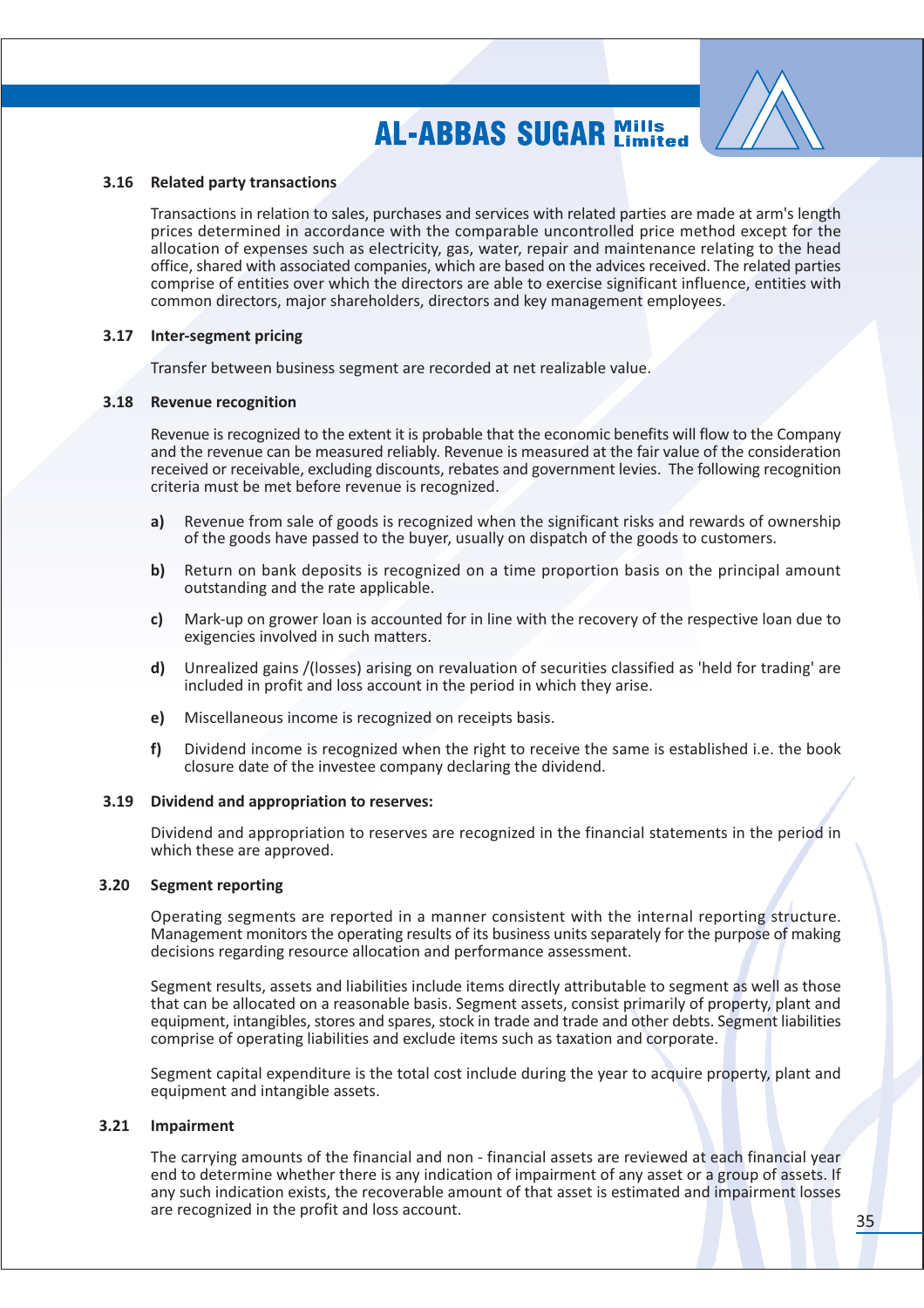

| $\mathbf{a}$ | PROPERTY PLANT AND EQUIPMENT    | <b>Note</b> | 2011      | 2010                 |
|--------------|---------------------------------|-------------|-----------|----------------------|
|              |                                 |             |           | (Rupees in thousand) |
|              | Operating fixed assets          | 4.1         | 1,830,364 | 1,860,428            |
|              | Capital work in progress - CWIP | 4.2         | 168,810   | 149,049              |
|              |                                 |             | 1,999,174 | 2,009,477            |
|              |                                 |             |           |                      |

### 4.1 Operating fixed assets

| 4.1<br>Operating fixed assets               |                     |                            |                                 |                                                                            |                     | 2011                 |                                        |                         |                     |                           |                   |
|---------------------------------------------|---------------------|----------------------------|---------------------------------|----------------------------------------------------------------------------|---------------------|----------------------|----------------------------------------|-------------------------|---------------------|---------------------------|-------------------|
|                                             |                     |                            | COST                            |                                                                            |                     |                      | <b>ACCUMULATED DEPRECIATION</b>        |                         |                     | <b>Written down</b>       | Rate of           |
|                                             | As at<br>01-10-2010 | Additions /<br>(Deletions) | <b>Transferred</b><br>from CWIP | Transferred (to)/<br>from non - current<br>assets held for<br>sale / lease | As at<br>30-09-2011 | As at<br>01-10-2010  | Charge for<br>the year<br>(Adjustment) | Transfer to /<br>(from) | As at<br>30-09-2011 | value as at<br>30-09-2011 | depreciation<br>% |
| Owned                                       |                     |                            |                                 |                                                                            |                     | (Rupees in thousand) |                                        |                         |                     |                           |                   |
| Free-hold land                              | 26,557              |                            |                                 |                                                                            | 26,557              |                      |                                        |                         |                     | 26,557                    |                   |
| Lease-hold land<br>Main factory building on | 51,000              |                            |                                 |                                                                            | 51,000              |                      |                                        |                         |                     | 51,000                    |                   |
| free-hold land                              | 382,978             |                            |                                 |                                                                            | 382,978             | 162,588              | 21,022                                 |                         | 183,610             | 199,368                   | $10\,$            |
| Non-factory building                        | 153,216             |                            | 19,845                          |                                                                            | 173,061             | 78,244               | 8,289                                  |                         | 86,533              | 86,528                    | 10                |
| Plant and machinery                         | 2,150,184           | 400                        |                                 | 61,000                                                                     | 2,211,584           | 712,414              | 81,289                                 |                         | 793,703             | 1,417,881                 | 5 to 10           |
| Furniture and fittings                      | 7,106               | 3,500                      |                                 |                                                                            | 10,606              | 3,785                | 517                                    |                         | 4,302               | 6,304                     | 10                |
| Vehicles                                    | 49,546              | 123                        | 5,742                           | 5,405                                                                      | 56,135              | 25,025               | 5,626                                  | 2,551                   | 31,341              | 24,794                    | 20                |
|                                             |                     | (4,681)                    |                                 |                                                                            |                     |                      | (1, 861)                               |                         |                     |                           |                   |
| Office equipment                            | 29,885              | 661<br>(143)               |                                 |                                                                            | 30,403              | 14,478               | 1,482<br>(20)                          |                         | 15,940              | 14,463                    | 10                |
| Computers                                   | 4,050               | 1,309                      |                                 |                                                                            | 5,309               | 1,778                | 807                                    |                         | 2,584               | 2,725                     | 30                |
|                                             |                     | (50)                       |                                 |                                                                            |                     |                      | (1)                                    |                         |                     |                           |                   |
| Tools and tackles                           | 4,268               |                            |                                 |                                                                            | 4,268               | 3,358                | 166                                    |                         | 3,524               | 744                       | 10 to 20          |
|                                             | 2,858,790           | 5,993<br>(4, 874)          | 25,587                          | 66,405                                                                     | 2,951,901           | 1,001,670            | 119,198<br>(1,882)                     | 2,551                   | 1,121,537           | 1,830,364                 |                   |
| Leased                                      |                     |                            |                                 |                                                                            |                     |                      |                                        |                         |                     |                           |                   |
| Vehicles                                    | 5,405               |                            |                                 | (5, 405)                                                                   |                     | 2,097                | 454                                    | (2, 551)                |                     |                           | 20                |
|                                             | 2,864,195           | 5,993<br>(4, 874)          | 25,587                          | 61,000                                                                     | 2,951,901           | 1,003,767            | 119,652<br>(1,882)                     |                         | 1,121,537           | 1,830,364                 |                   |
|                                             |                     |                            |                                 |                                                                            |                     |                      |                                        |                         |                     |                           |                   |

|                                             |                     |                            |                                         |                                                                            |                     | 2010                 |                                        |                         |                     |                           |                   |
|---------------------------------------------|---------------------|----------------------------|-----------------------------------------|----------------------------------------------------------------------------|---------------------|----------------------|----------------------------------------|-------------------------|---------------------|---------------------------|-------------------|
|                                             |                     |                            | COST<br><b>ACCUMULATED DEPRECIATION</b> |                                                                            |                     |                      |                                        | <b>Written down</b>     | Rate of             |                           |                   |
|                                             | As at<br>01-10-2009 | Additions /<br>(Deletions) | <b>Transferred</b><br>from CWIP         | Transferred (to)/<br>from non - current<br>assets held for<br>sale / lease | As at<br>30-09-2010 | As at<br>01-10-2009  | Charge for<br>the vear<br>(Adjustment) | Transfer to /<br>(from) | As at<br>30-09-2010 | value as at<br>30-09-2010 | depreciation<br>% |
| Owned                                       |                     |                            |                                         |                                                                            |                     | (Rupees in thousand) |                                        |                         |                     |                           |                   |
| Free-hold land                              | 26,557              |                            |                                         |                                                                            | 26,557              |                      |                                        |                         |                     | 26,557                    |                   |
| Lease-hold land<br>Main factory building on | 51,000              |                            |                                         |                                                                            | 51,000              |                      |                                        |                         |                     | 51,000                    |                   |
| free-hold land                              | 382,978             |                            |                                         |                                                                            | 382,978             | 139,303              | 23,285                                 |                         | 162,588             | 220,390                   | 10                |
| Non-factory building                        | 153,216             |                            |                                         |                                                                            | 153,216             | 70,324               | 7,920                                  |                         | 78,244              | 74,972                    | 10                |
| Plant and machinery                         | 2,455,733           |                            | ٠                                       | (305, 549)                                                                 | 2,150,184           | 657,563              | 84,793                                 |                         | 712,414             | 1,437,770                 | 5 to 10           |
|                                             |                     |                            |                                         |                                                                            |                     | $\blacksquare$       | (29, 942)                              |                         |                     |                           |                   |
| Furniture and fittings                      | 6,983               | 123                        |                                         |                                                                            | 7,106               | 3,439                | 346                                    | $\blacksquare$          | 3,785               | 3,321                     | 10                |
| Vehicles                                    | 45,030              | 11,374                     |                                         |                                                                            | 49,546              | 25,061               | 3,614                                  | ٠                       | 25,025              | 24,521                    | 20                |
|                                             |                     | (6,858)                    |                                         |                                                                            |                     |                      | (3,650)                                |                         |                     |                           |                   |
| Office equipment                            | 29,160              | 725                        |                                         |                                                                            | 29,885              | 12,879               | 1,599                                  |                         | 14,478              | 15,407                    | 10                |
| Computers                                   | 3,580               | 470                        |                                         |                                                                            | 4,050               | 1,100                | 678                                    |                         | 1,778               | 2,272                     | 30                |
| Tools and tackles                           | 4,268               |                            |                                         |                                                                            | 4,268               | 3,155                | 203                                    |                         | 3,358               | 910                       | 10 to 20          |
|                                             | 3,158,505           | 12,692                     |                                         |                                                                            | 2,858,790           | 912,824              | 122,438                                | $\blacksquare$          | 1,001,670           | 1,857,120                 |                   |
|                                             |                     | (6,858)                    | $\blacksquare$                          | (305, 549)                                                                 | (33, 592)           |                      |                                        |                         |                     |                           |                   |
| <b>Leased</b>                               |                     |                            |                                         |                                                                            |                     |                      |                                        |                         |                     |                           |                   |
| Vehicles                                    | 5,405               |                            |                                         |                                                                            | 5,405               | 1,362                | 735                                    |                         | 2,097               | 3,308                     | 20                |
|                                             | 3,163,910           | 12,692<br>(6.858)          |                                         | (305.549)                                                                  | 2,864,195           | 914,186              | 123,173<br>(33.592)                    | ٠                       | 1,003,767           | 1,860,428                 |                   |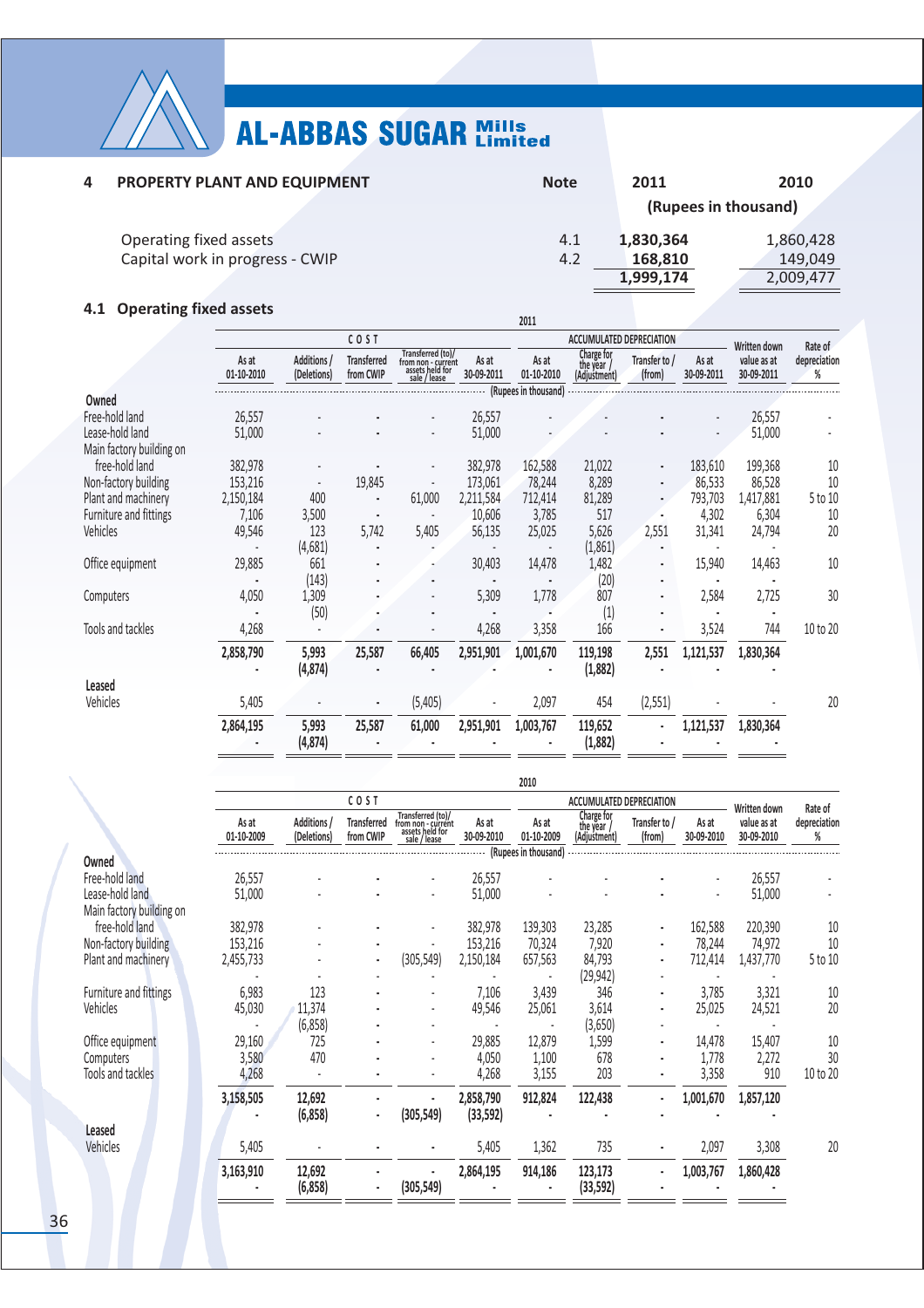

|                          |                                         |                  |                                 | 2011                                                                       |                  |                        |                                         |
|--------------------------|-----------------------------------------|------------------|---------------------------------|----------------------------------------------------------------------------|------------------|------------------------|-----------------------------------------|
| <b>Description</b>       | <b>Opening</b><br>written<br>down value | <b>Additions</b> | <b>Transferred</b><br>from CWIP | Transferred (to)/<br>from non - current<br>assets held for<br>sale / lease | <b>Disposals</b> | Depreciation<br>charge | <b>Closing</b><br>written<br>down value |
|                          |                                         |                  |                                 | (Rupees in thousand) -------------------                                   |                  |                        |                                         |
| Owned                    |                                         |                  |                                 |                                                                            |                  |                        |                                         |
| Free-hold land           | 26,557                                  |                  |                                 |                                                                            |                  |                        | 26,557                                  |
| Lease-hold land          | 51,000                                  |                  |                                 |                                                                            |                  |                        | 51,000                                  |
| Main factory building on |                                         |                  |                                 |                                                                            |                  |                        |                                         |
| free-hold land           | 220,390                                 |                  |                                 |                                                                            |                  | 21,022                 | 199,368                                 |
| Non-factory building     | 74,972                                  |                  | 19,845                          |                                                                            |                  | 8,289                  | 86,528                                  |
| Plant and machinery      | 1,437,770                               | 400              |                                 | 61,000                                                                     |                  | 81,289                 | 1,417,881                               |
| Furniture and fittings   | 3,321                                   | 3,500            |                                 |                                                                            |                  | 517                    | 6,304                                   |
| Vehicles                 | 24,521                                  | 123              | 5,742                           | 3,308                                                                      | 2,820            | 6,080                  | 24,794                                  |
| Office equipment         | 15,407                                  | 661              |                                 |                                                                            | 123              | 1,482                  | 14,463                                  |
| Computers                | 2,272                                   | 1,309            |                                 |                                                                            | 49               | 807                    | 2,725                                   |
| Tools and tackles        | 910                                     |                  |                                 |                                                                            |                  | 166                    | 744                                     |
|                          | 1,857,120                               | 5,993            | 25,587                          | 64,308                                                                     | 2,992            | 119,652                | 1,830,364                               |
| Leased                   |                                         |                  |                                 |                                                                            |                  |                        |                                         |
| Vehicles                 | 3,308                                   |                  |                                 | (3, 308)                                                                   |                  |                        |                                         |
|                          | 1,860,428                               | 5,993            | 25,587                          | 61,000                                                                     | 2,992            | 119,652                | 1,830,364                               |
|                          |                                         |                  |                                 | 2010                                                                       |                  |                        |                                         |

| <b>Description</b>       | <b>Opening</b><br>written<br>down value | <b>Additions</b> | <b>Transferred</b><br>from CWIP | Transferred (to)/<br>from non - current<br>assets held for<br>sale / lease | <b>Disposals</b> | <b>Depreciation</b><br>charge | Closing<br>written<br>down value |
|--------------------------|-----------------------------------------|------------------|---------------------------------|----------------------------------------------------------------------------|------------------|-------------------------------|----------------------------------|
|                          |                                         |                  |                                 |                                                                            |                  |                               |                                  |
| Owned                    |                                         |                  |                                 |                                                                            |                  |                               |                                  |
| Free-hold land           | 26,557                                  |                  |                                 |                                                                            |                  |                               | 26,557                           |
| Lease-hold land          | 51,000                                  |                  |                                 |                                                                            |                  |                               | 51,000                           |
| Main factory building on |                                         |                  |                                 |                                                                            |                  |                               |                                  |
| free-hold land           | 243,675                                 |                  |                                 |                                                                            |                  | 23,285                        | 220,390                          |
| Non-factory building     | 82,892                                  |                  |                                 |                                                                            |                  | 7,920                         | 74,972                           |
| Plant and machinery      | 1,798,170                               |                  |                                 | (275, 607)                                                                 |                  | 84,793                        | 1,437,770                        |
| Furniture and fittings   | 3,544                                   | 123              |                                 |                                                                            |                  | 346                           | 3,321                            |
| Vehicles                 | 19,969                                  | 11,374           |                                 |                                                                            | 3,208            | 3,614                         | 24,521                           |
| Office equipment         | 16,281                                  | 725              |                                 |                                                                            |                  | 1,599                         | 15,407                           |
| Computers                | 2,480                                   | 470              |                                 |                                                                            |                  | 678                           | 2,272                            |
| Tools and tackles        | 1,113                                   |                  |                                 |                                                                            |                  | 203                           | 910                              |
|                          | 2,245,681                               | 12,692           |                                 | (275, 607)                                                                 | 3,208            | 122,438                       | 1,857,120                        |
| Leased                   |                                         |                  |                                 |                                                                            |                  |                               |                                  |
| Vehicles                 | 4,043                                   |                  |                                 |                                                                            |                  | 735                           | 3,308                            |
|                          | 2,249,724                               | 12,692           |                                 | (275, 607)                                                                 | 3,208            | 123,173                       | 1,860,428                        |
|                          |                                         |                  |                                 |                                                                            |                  |                               |                                  |

| <b>Note</b> | 2011                 | 201 |
|-------------|----------------------|-----|
|             | (Rupees in thousand) |     |

### 4.1.2 The depreciation charged for the year has been allocated as follows:

| Cost of sales           | 28 | 110,600 | 115,998 |
|-------------------------|----|---------|---------|
| Administrative expenses | 30 | 9.052   | 7.175   |
|                         |    | 119.652 | 123,173 |

2010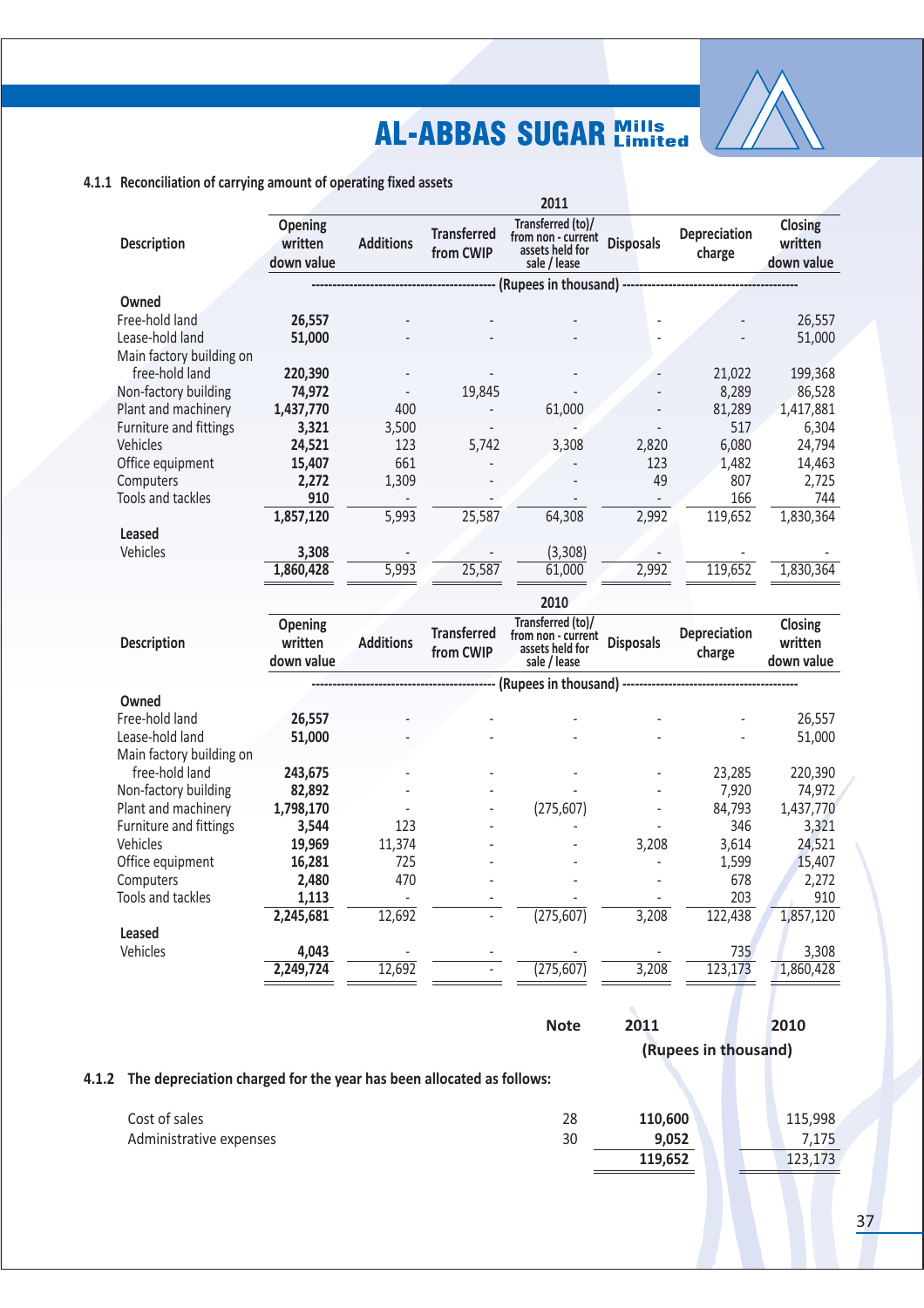

| 63                         | 332          |        |              | ă<br>3 | \$9<br><b>TO</b> | n | 3<br>8                                                            |
|----------------------------|--------------|--------|--------------|--------|------------------|---|-------------------------------------------------------------------|
|                            |              |        |              |        |                  |   |                                                                   |
| $%$ #'                     |              |        |              |        |                  |   | 234                                                               |
| 4#                         |              |        | $\mathbf{r}$ |        |                  |   | $\Pi = \Pi = \Pi$ , $\Box = \Pi$<br>$67*$<br>$\frac{1}{2}$        |
| 8<br>b.                    |              |        |              |        |                  |   |                                                                   |
|                            |              |        |              |        |                  |   | 55<16<br>#<br>)4'<br>$\rightarrow$ $\equiv$                       |
| $\&\; ;\;$ #><br>5         |              |        |              |        |                  |   | $\mathbf{I}$<br>9                                                 |
| $\mathfrak{D}$             |              |        |              |        |                  |   | $\mathbf{1}$<br>& :<br>h.                                         |
| - 11<br>8                  |              |        | $\prime$     |        |                  |   | $\mathbf{1}$<br>& :                                               |
|                            |              |        |              |        |                  |   | $\mathbf{I}$<br>Ξ                                                 |
|                            |              |        |              |        |                  |   | $\mathbf{1}$<br>$^{\copyright}$<br>$\blacksquare$<br>$\mathbf{r}$ |
| $\gamma$<br>8 <sup>1</sup> | $\mathbf{I}$ |        |              |        | $\sim$           |   | 8#<br>#<br>$\sim$<br>$\sim$ $\pm$                                 |
|                            | $+4$         | $+***$ | +11          | , *    | $\star$          |   |                                                                   |
|                            |              |        |              |        |                  |   |                                                                   |

 $!" # !$ \$!%&&'

|                                                                                                                             |                                              | $\mathbb{0}$                              |                                               |                                           |                                            |                     |                                            |                |
|-----------------------------------------------------------------------------------------------------------------------------|----------------------------------------------|-------------------------------------------|-----------------------------------------------|-------------------------------------------|--------------------------------------------|---------------------|--------------------------------------------|----------------|
| 63                                                                                                                          | 0 0 00                                       |                                           | $5\phantom{.0}$                               | $0'01'$ 0                                 | $\overline{1}$                             |                     | S<br>$\#$<br>ŢŢ.                           |                |
|                                                                                                                             |                                              |                                           |                                               |                                           |                                            |                     |                                            |                |
| $\,$ II<br>$\mathbf{H}$<br>$^\star$<br>$"$ ! $"$ #<br>$+23$<br>(3)                                                          | $^*$ +,<br>$+ / \, 0$<br>$1+$ *,             | $\sim 1$<br>$\mathcal{F}_{\mathcal{F}}$ . | $ +$ ,.<br>$-+/0.$<br>$\overline{\cdot 1+^*}$ | $\sim 1$<br>$\langle \hat{f} \rangle$     | $+$<br>$\overline{\phantom{a}}$<br>$\pm$ . | $+$ ,<br>$, +$      | $\blacksquare$<br>$\overline{\phantom{a}}$ | $+$ /<br>$, +$ |
| $\overline{+}$<br>$(\#$<br>$^{\rm H}$ $\parallel$<br>\$8<br>- 11<br>$\frac{1}{2}$ $\frac{1}{2}$ $\frac{1}{2}$ $\frac{1}{2}$ | $, +4$<br>$+$<br>$0+0$ $^{\star}$<br>$1 + 0$ | $1+$<br>$/+4$<br>$,+$ $*$                 | $-1.4$ .<br><b>Controller</b><br>$-1.14$ .    | $+, 4,$<br>$/$ + $\frac{1}{1}$<br>$/*+*0$ | $+$<br>$+$                                 | $\ddagger$<br>$+$ / | $\overline{\phantom{a}}$                   | $, +$          |
|                                                                                                                             | $1 + 01$                                     |                                           | $, +$ $*$ $ , +, *4$ .                        | $/*+*0$                                   | $/$ +                                      | $+$                 |                                            |                |
| $\mathbf{H}_{\mathrm{c}}$                                                                                                   |                                              |                                           |                                               |                                           | Ţ                                          | Ţ                   | $\overline{u}$ #                           |                |

 $&!$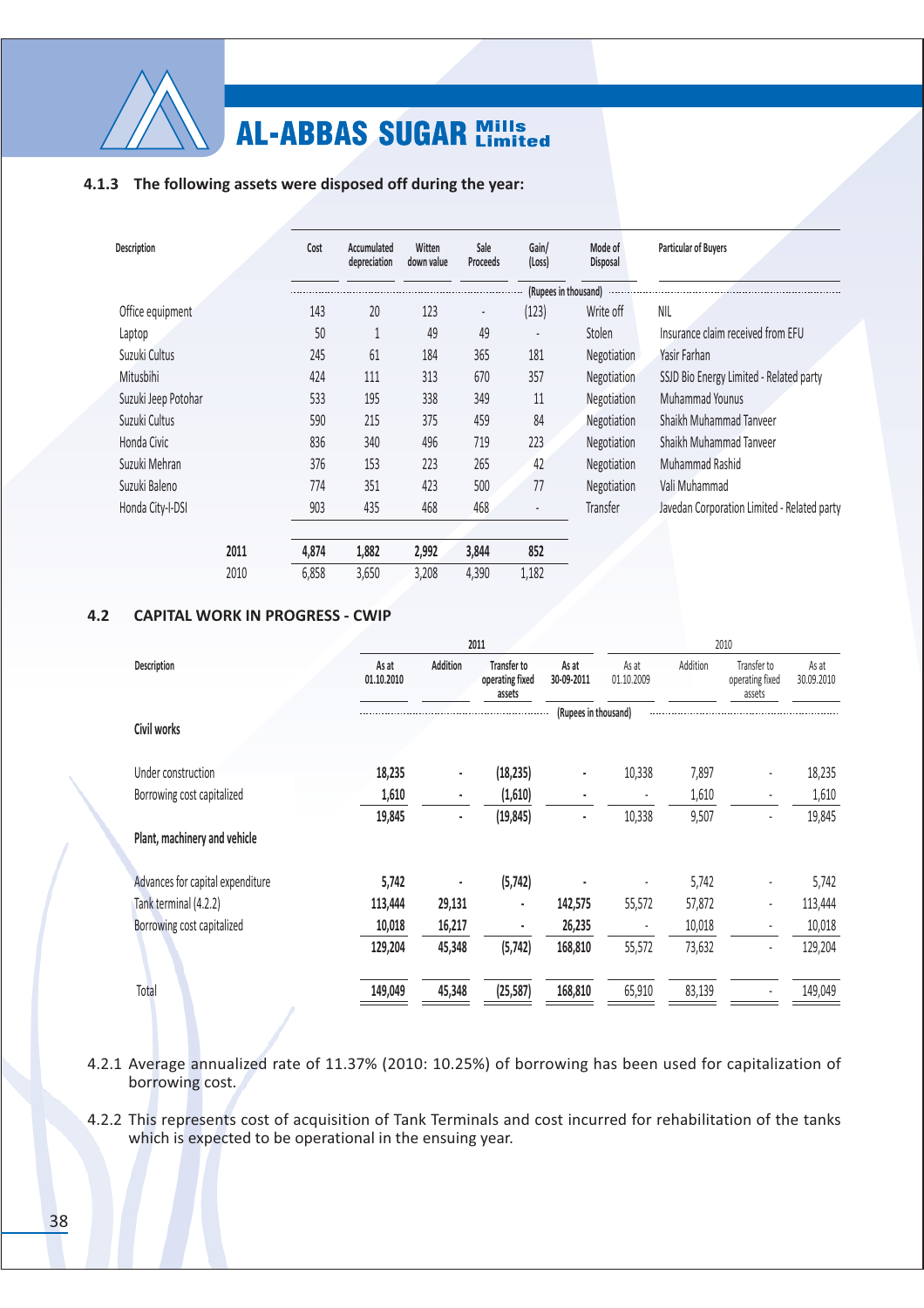

#### 5 **INTANGIBLE ASSET**

6

|                      |                     | Cost                     |                     |                      | Amortization           |                     |                                           |                                           |
|----------------------|---------------------|--------------------------|---------------------|----------------------|------------------------|---------------------|-------------------------------------------|-------------------------------------------|
| <b>Description</b>   | As at<br>01.10.2010 | Addition                 | As on<br>30-09-2011 | As at<br>01.10.2010  | Charge for<br>the year | As on<br>30-09-2011 | Written down<br>value as on<br>30-09-2011 | Written down<br>value as on<br>30-09-2010 |
|                      |                     |                          |                     | (Rupees in thousand) |                        |                     |                                           |                                           |
| ERP software systems | 22.285              | $\overline{\phantom{a}}$ | 22.285              | 11 511               | 10.155                 | 21.672              | 613                                       | 10,768                                    |

 $5.1$ Intangible assets are amortized at the rate of 33.33% (2010: 33.33% per annum).

|                                                   | <b>Note</b> | 2011                 | 2010     |
|---------------------------------------------------|-------------|----------------------|----------|
|                                                   |             | (Rupees in thousand) |          |
| LONG TERM LOANS AND ADVANCES - Considered good    |             |                      |          |
| <b>Secured</b>                                    |             |                      |          |
| To employees - Other than Directors,              |             |                      |          |
| Chief Executive and executive                     | 6.1         | 740                  | 627      |
|                                                   |             |                      |          |
| To executives other than key management personnel |             | 219                  |          |
| To executives being key management personnel      |             | 3,950                | 3,908    |
|                                                   | 6.2         | 4,909                | 4,535    |
| Current portion of long term loans and advances   | 12          | (1, 505)             | (1, 152) |
|                                                   |             | 3.404                | 3,383    |

6.1 The maximum aggregate amount of loans outstanding during the year is Rs. 5.186 million (2010: Rs. 4.393 million).

|                                      | 2011                 | 2010     |  |
|--------------------------------------|----------------------|----------|--|
|                                      | (Rupees in thousand) |          |  |
| 6.2 Balance at beginning of the year | 4,535                | 6,294    |  |
| Add: Loans disbursed during the year | 2,042                | 2,255    |  |
|                                      | 6,577                | 8,549    |  |
| Less: Recovery during the year       | (1,668)              | (4, 014) |  |
| Balance at end of the year           | 4,909                | 4,535    |  |
|                                      |                      |          |  |

6.3 The above loans and advances are interest free and are given for purchase of vehicles and personal use. These loans and advances are secured against the retirement benefits and vehicles (in case of vehicle loan) of the respective employees and are within the limits of such securities.

| <b>LONG TERM INVESTMENTS</b>                                                                                                                       | 2011                 | 2010            |
|----------------------------------------------------------------------------------------------------------------------------------------------------|----------------------|-----------------|
| <b>Related parties - Associated Companies</b>                                                                                                      | (Rupees in thousand) |                 |
| Available for sale investments<br>Al-Abbas Cement Industries Limited (Holding 1.09%)<br>2,000,000 (2010: 2,000,000) ordinary shares of Rs. 10 each | 4,120                | 6,280           |
| Eye Television Network Limited (Holding 0.81%)<br>405,000 (2010: 405,000) ordinary shares of Rs. 10 each                                           | 4,994<br>9.114       | 8,222<br>14,502 |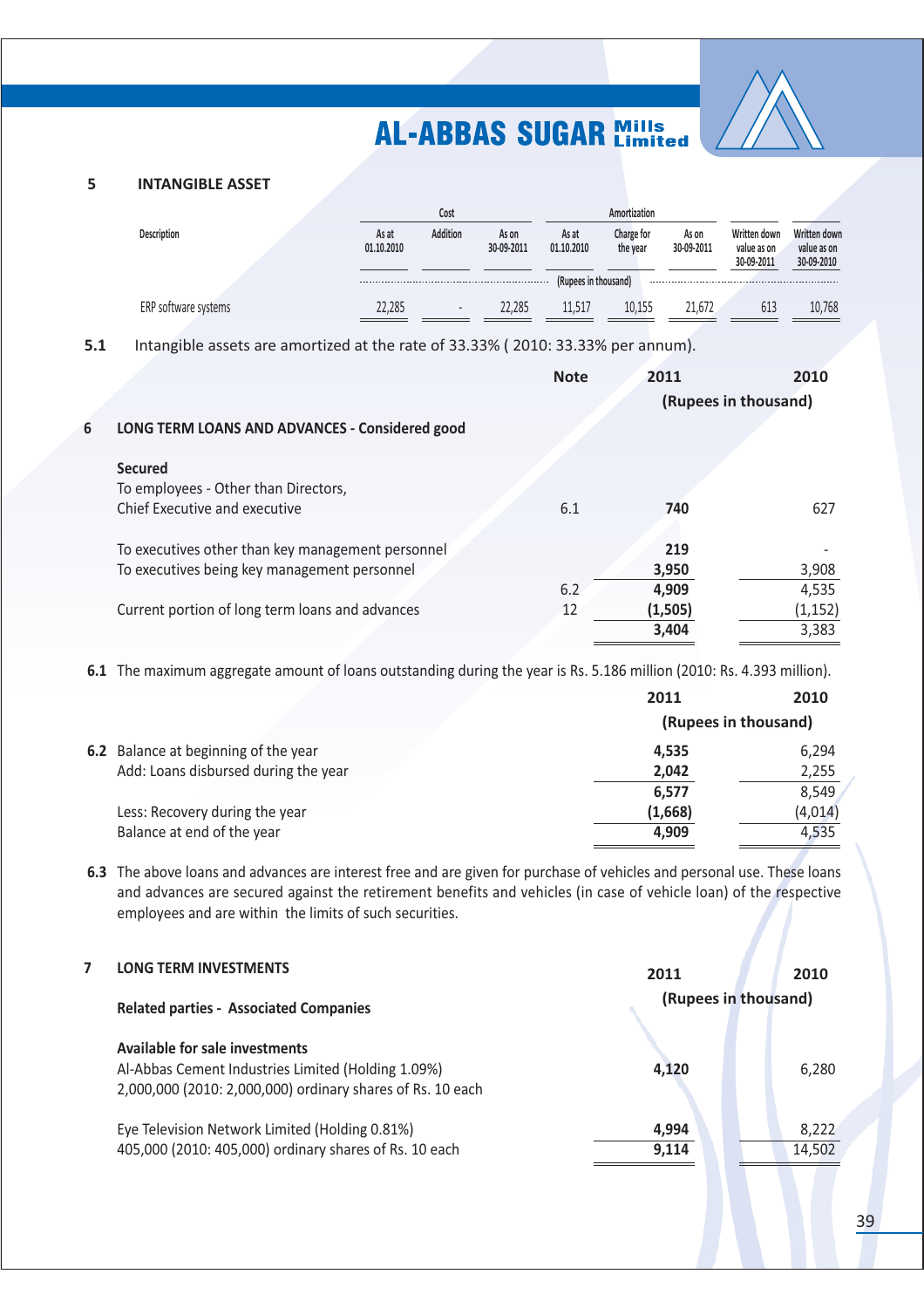

|    |                                                                                                   | <b>Note</b>  | 2011                             | 2010                            |
|----|---------------------------------------------------------------------------------------------------|--------------|----------------------------------|---------------------------------|
|    |                                                                                                   |              |                                  | (Rupees in thousand)            |
| 8  | <b>DEFERRED TAX ASSET</b>                                                                         |              |                                  |                                 |
|    | <b>Deferred taxation</b><br>Deductible temporary differences<br>Available tax losses              |              | 270,388                          | 349,829                         |
|    | Taxable temporary differences<br>Accelerated tax depreciation<br>Lease liabilities                |              | 255,802                          | 333,479<br>615                  |
|    |                                                                                                   |              | 255,802<br>14,586                | 334,094<br>15,735               |
| 9  | <b>STORES AND SPARES</b>                                                                          |              |                                  |                                 |
|    | Stores and spares<br>Provision for slow moving items and obsolescence                             | 9.1          | 174,154<br>(21,002)<br>153,152   | 174,124<br>(19, 987)<br>154,137 |
|    | 9.1 Balance at beginning of the year<br>Provision made for the year<br>Balance at end of the year |              | (19, 987)<br>(1,015)<br>(21,002) | (19, 897)<br>(19, 987)          |
| 10 | <b>STOCK-IN-TRADE</b>                                                                             |              |                                  |                                 |
|    | Raw materials                                                                                     | 10.2         | 655,406                          | 331,842                         |
|    | Work-in-process                                                                                   |              | 19,417                           | 4,444                           |
|    | Finished goods<br>Provision for the year                                                          | 10.3<br>10.4 | 1,742,688<br>1,742,688           | 655,050<br>(142)<br>654,908     |
|    | Other-Bagasse                                                                                     |              | 13,232<br>2,430,743              | 991,194                         |

10.1 Value of stock pledged as on the balance sheet date amounts to Rs. 1,441.313 million (2010: Rs. 178.817 million).

10.2 It includes stock in transit amounting to Rs. Nil (2010: Rs. 58.889 million).

10.3 Stock in trade at September 30, 2011 includes stock items valued at net realizable value (NRV) as follows. The write down to NRV amounting to Rs. 71.435 million (2010: Rs. 34.656 million) has been recognised in cost of goods sold:

|                        | Cost                 | <b>NRV</b> |
|------------------------|----------------------|------------|
|                        | (Rupees in thousand) |            |
| Ferro Silicon          | 69,417               | 14,130     |
| <b>Silicon Magnese</b> | 19,060               | 3,145      |
| Sugar                  | 6,165                | 5,932      |
|                        | 94,642               | 23,207     |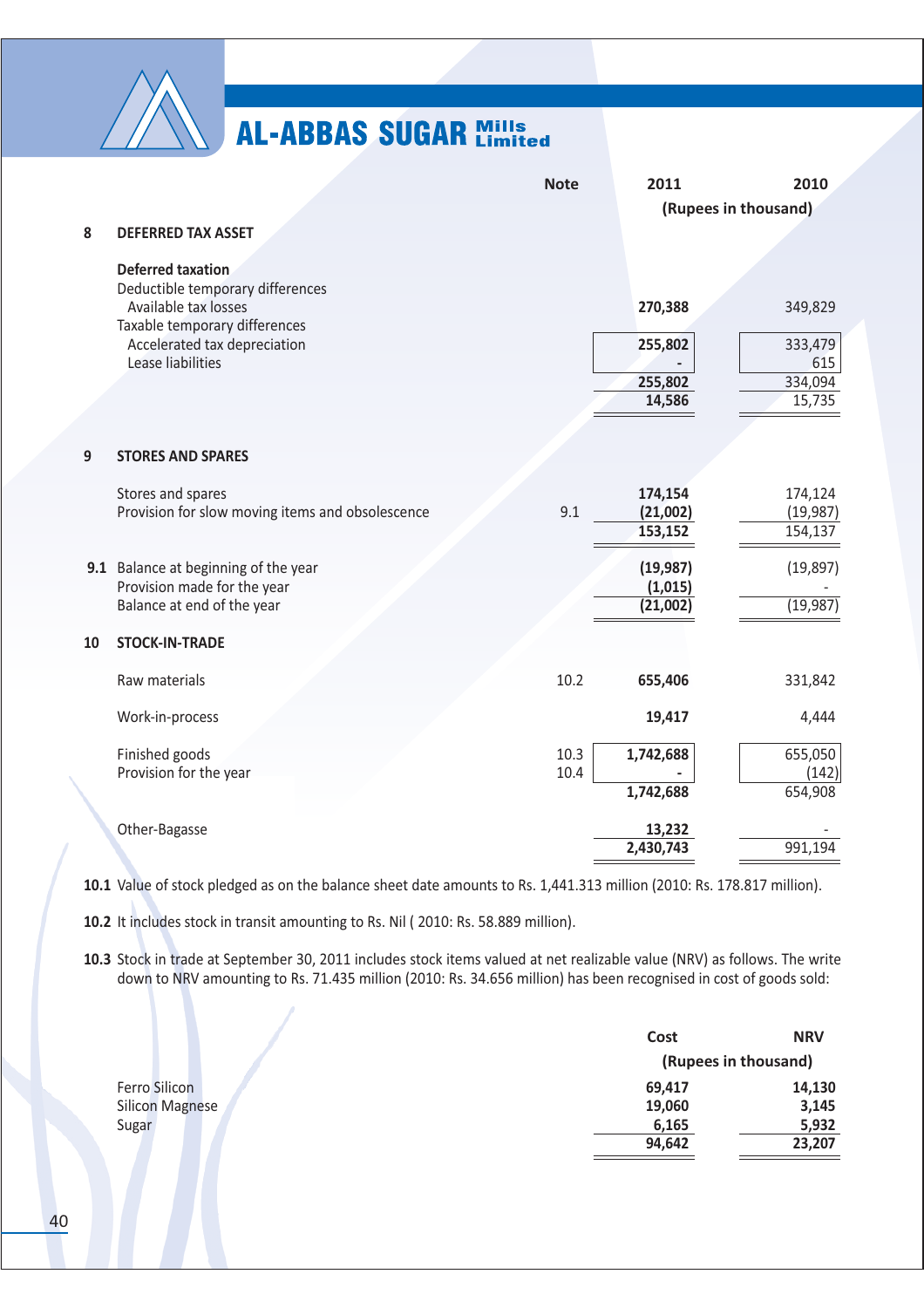

|      |                                                 | <b>Note</b> | 2011               | 2010                 |
|------|-------------------------------------------------|-------------|--------------------|----------------------|
|      |                                                 |             |                    | (Rupees in thousand) |
| 10.4 | <b>Provision for finished goods</b>             |             |                    |                      |
|      | Balance at beginning of the year                |             | (142)              | (142)                |
|      | Write off during the year                       |             | 142                |                      |
|      | Balance at end of the year                      |             |                    | (142)                |
|      |                                                 |             |                    |                      |
| 11   | <b>TRADE DEBTS - UNSECURED</b>                  |             |                    |                      |
|      | <b>Considered good</b>                          |             |                    |                      |
|      | Export proceed receivable                       |             | 349,581            | 98                   |
|      | Local                                           |             | 137,955            | 342,945              |
|      |                                                 |             | 487,536            | 343,043              |
|      | <b>Considered doubtful - Local</b>              |             | 6,666              | 2,626                |
|      | Provision for doubtful trade debts              |             | (6,666)            | (2,626)              |
|      |                                                 |             |                    |                      |
|      |                                                 |             | 487,536            | 343,043              |
| 11.1 | Balance at the beginning of the year            |             | (2,626)            |                      |
|      | Provision made during the year                  |             | (4,500)            | (2,626)              |
|      | Provision write off during the year             |             | 460                |                      |
|      | Balance at end of the year                      |             | (6,666)            | (2,626)              |
|      |                                                 |             |                    |                      |
| 12   | <b>LOANS AND ADVANCES</b>                       |             |                    |                      |
|      | Current portion of long term loans and advances | 6           | 1,505              | 1,152                |
|      | Loans to growers - Unsecured                    | 12.1        |                    |                      |
|      | Considered good                                 |             | 6,174              | 4,474                |
|      | Considered doubtful                             |             | 1,253              | 10,245               |
|      |                                                 |             | 7,427              | 14,719               |
|      | Provision for loans considered doubtful         | 12.2        | (1, 253)           | (10, 245)            |
|      |                                                 |             | 6,174              | 4,474                |
|      | Advances - Unsecured                            |             |                    |                      |
|      | Considered good                                 |             |                    |                      |
|      | To employees against salary                     | 12.3        | 310                | 654                  |
|      | To employees against expense                    |             | 898                | 1,858                |
|      | To suppliers and contractors                    |             | 148,715<br>149,923 | 114,730<br>117,242   |
|      | Considered doubtful                             |             |                    |                      |
|      | To suppliers and contractors                    |             | 46,839             | 8,898                |
|      | Provision for doubtful advances                 | 12.2        | (46, 839)          | (8,898)              |
|      |                                                 |             |                    |                      |
|      | Against letter of credit                        |             | 367                | 6,750                |
|      | Advance tax                                     |             | 12,430             |                      |
|      |                                                 |             |                    |                      |
|      |                                                 |             | 170,399            | 129,618              |

12.1 The rate of mark-up on such loans ranges up to 14.96% (2010: Rs 14.96%) subject to final settlement with the respective growers. During the year, Company has provided fertilizers, seeds and tricograma cards to the growers which has been provided as advance and the Company has enforceable right to recover the same out of the cane supply from the said growers in the ensuing season.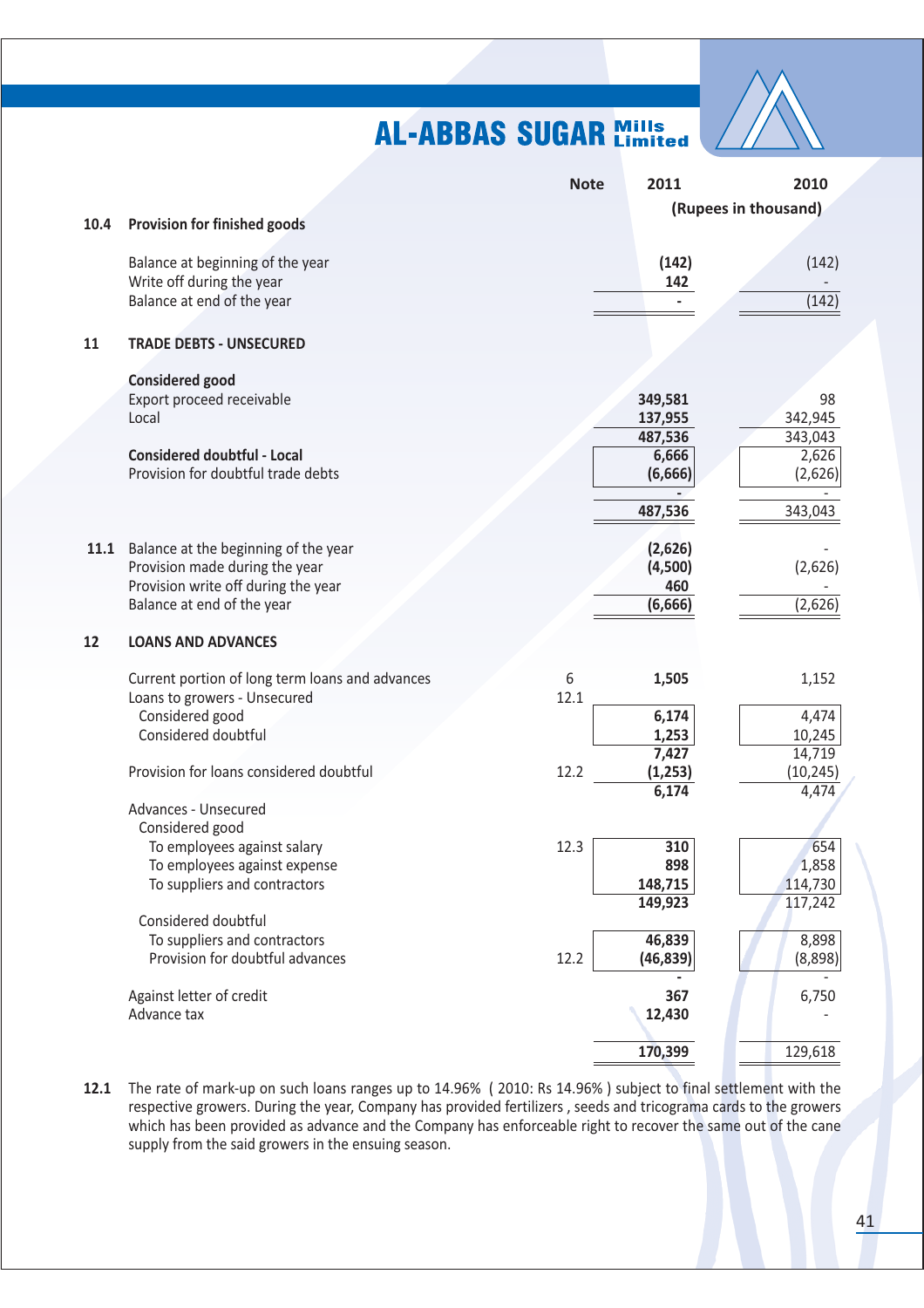

|      |                                      | 2011      | 2010                 |
|------|--------------------------------------|-----------|----------------------|
|      |                                      |           | (Rupees in thousand) |
| 12.2 | Balance at the beginning of the year | (19, 143) | (10, 245)            |
|      | Provision made for the year          | (38, 780) | (8,898)              |
|      | Provision write off during the year  | 9,831     |                      |
|      | Balance at end of the year           | (48,092)  | (19, 143)            |

### 12.3 This represents interest free advances given to employees against current salary.

|    |                                                            | 2011                 | 2010   |
|----|------------------------------------------------------------|----------------------|--------|
| 13 | TRADE DEPOSITS AND SHORT TERM PREPAYMENTS                  | (Rupees in thousand) |        |
|    | Deposits                                                   |                      | 13,585 |
|    | Prepaid insurance                                          | 1,012                | 653    |
|    |                                                            | 1,012                | 14,238 |
| 14 | <b>OTHER RECEIVABLES</b>                                   |                      |        |
|    | Sales tax and excise duty                                  |                      | 2,320  |
|    | Cross currency and interest rate swap                      |                      | 10,025 |
|    | Against sale of non-current assets available held for sale | 19,309               |        |
|    | Others                                                     | 291                  | 761    |
|    |                                                            | 19,600               | 13,106 |

Proceeds realized subsequent to year end in respect of non-current assets available held for sale.

| 15 | <b>SHORT TERM INVESTMENT</b><br>Other than related parties                                                                                           | <b>Note</b> | 2011   | 2010<br>(Rupees in thousand) |
|----|------------------------------------------------------------------------------------------------------------------------------------------------------|-------------|--------|------------------------------|
|    | At fair value through profit or loss - held for trading<br>Fauji Cement Company Limited<br>2,500,000 (2010:2,500,000) ordinary shares of Rs. 10 each |             | 10,000 | 11,550                       |
| 16 | <b>CASH AND BANK BALANCES</b>                                                                                                                        |             |        |                              |
|    | Cash in hand<br>Cash at banks                                                                                                                        |             | 1,079  | 1,207                        |
|    | Current accounts                                                                                                                                     | 16.1        | 13,542 | 27,295                       |
|    | Saving accounts                                                                                                                                      | 16.2        | 3,558  | 1,111                        |
|    |                                                                                                                                                      |             | 17,100 | 28,406                       |
|    |                                                                                                                                                      |             | 18,179 | 29,613                       |
|    |                                                                                                                                                      |             |        |                              |

It includes Rs. 0.798 million (2010: Rs. 0.860 million) with JS bank limited - a related party.  $16.1$ 

16.2 These carry profit ranging from 5% to 7%(2010: 6% to 7%).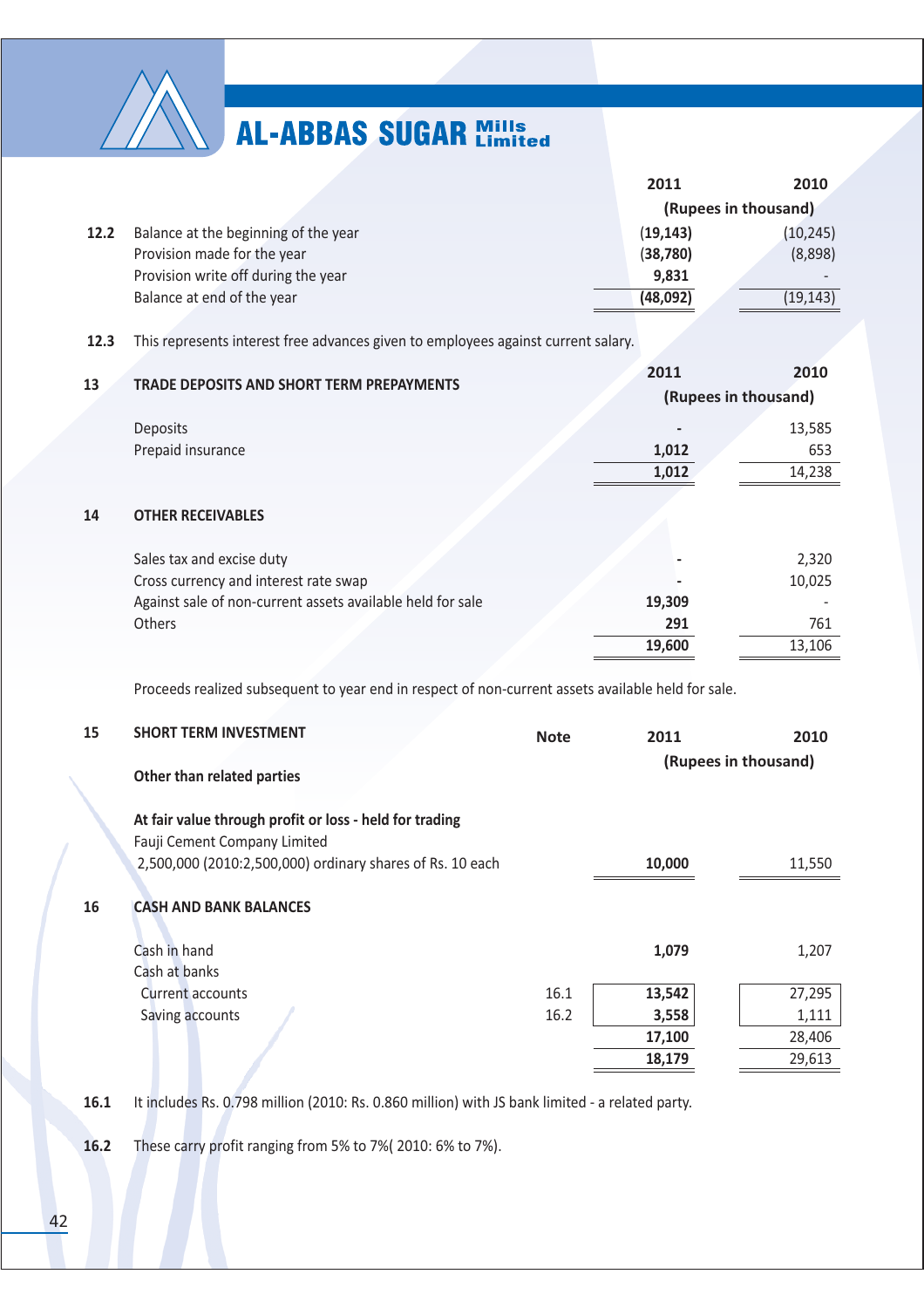

#### 17 **NON - CURRENT ASSETS HELD FOR SALE**

|                    |                                                                                                         |                                                                                        | 2011       |                           |                                                                        |
|--------------------|---------------------------------------------------------------------------------------------------------|----------------------------------------------------------------------------------------|------------|---------------------------|------------------------------------------------------------------------|
| <b>Description</b> | Carrying value<br>at the end of<br>the reporting<br>period before<br>classification<br>as held for sale | <b>Transferred</b><br>to property,<br>plant and<br>equipment /<br>stores and<br>spares | Impairment | Sold /<br><b>Consumed</b> | <b>Carrying</b><br>amount after<br>allocation of<br>impairment<br>loss |
|                    | (Rupees in thousand)                                                                                    |                                                                                        |            |                           |                                                                        |

|                                | 286.274 | 67.032 | 13.441 | 205.801 | -                        |
|--------------------------------|---------|--------|--------|---------|--------------------------|
| Stores and spares              | 31.975  | 6.032  | 13.441 | 12.502  | $\overline{\phantom{0}}$ |
| Plant and machinery            | 254.299 | 61.000 |        | 193.299 | $\overline{\phantom{0}}$ |
| Property, plant and equipments |         |        |        |         |                          |

|                                                              | 2010                                                                                                           |                                                                                                           |                                        |                                                                               |  |  |
|--------------------------------------------------------------|----------------------------------------------------------------------------------------------------------------|-----------------------------------------------------------------------------------------------------------|----------------------------------------|-------------------------------------------------------------------------------|--|--|
| <b>Description</b>                                           | <b>Carrying value</b><br>at the end of<br>the reporting<br>period before<br>classification<br>as held for sale | <b>Carrying</b><br>amount as<br>remeasured<br>immediately<br>before<br>classification<br>as held for sale | <b>Allocated</b><br>impairment<br>loss | <b>Carrying</b><br>amount after<br>allocation of<br>impairment<br><b>loss</b> |  |  |
|                                                              | (Rupees in thousand)                                                                                           |                                                                                                           |                                        |                                                                               |  |  |
| <b>Property, plant and equipments</b><br>Plant and machinery | 275,607                                                                                                        | 275,607                                                                                                   | 21,308                                 | 254,299                                                                       |  |  |
| <b>Stores and spares</b>                                     | 63,950                                                                                                         | 63,950                                                                                                    | 31,975                                 | 31,975                                                                        |  |  |
| <b>Stock in trade</b>                                        | 3,575                                                                                                          | 3,575                                                                                                     | 3,575                                  |                                                                               |  |  |
|                                                              | 343,132                                                                                                        | 343,132                                                                                                   | 56,858                                 | 286,274                                                                       |  |  |

### 18 ISSUED, SUBSCRIBED AND PAID-UP CAPITAL

| 2011       | 2010               |                                             | 2011                 | 2010    |
|------------|--------------------|---------------------------------------------|----------------------|---------|
|            | (Number of shares) |                                             | (Rupees in thousand) |         |
|            |                    | Ordinary shares of Rs. 10 each allotted for |                      |         |
| 17.362.300 |                    | 17,362,300 consideration paid in cash       | 173.623              | 173.623 |

18.1 Number of shares held by the associates as on the balance sheet date are 10,915,948 (2010: 10,965,950).

#### 19 **REVENUE RESERVES**

It includes General Reserve amounting to Rs. 458 million (2010: Rs. 458 million) which represents accumulation made out of profits in past years and is kept in order to meet future exigencies.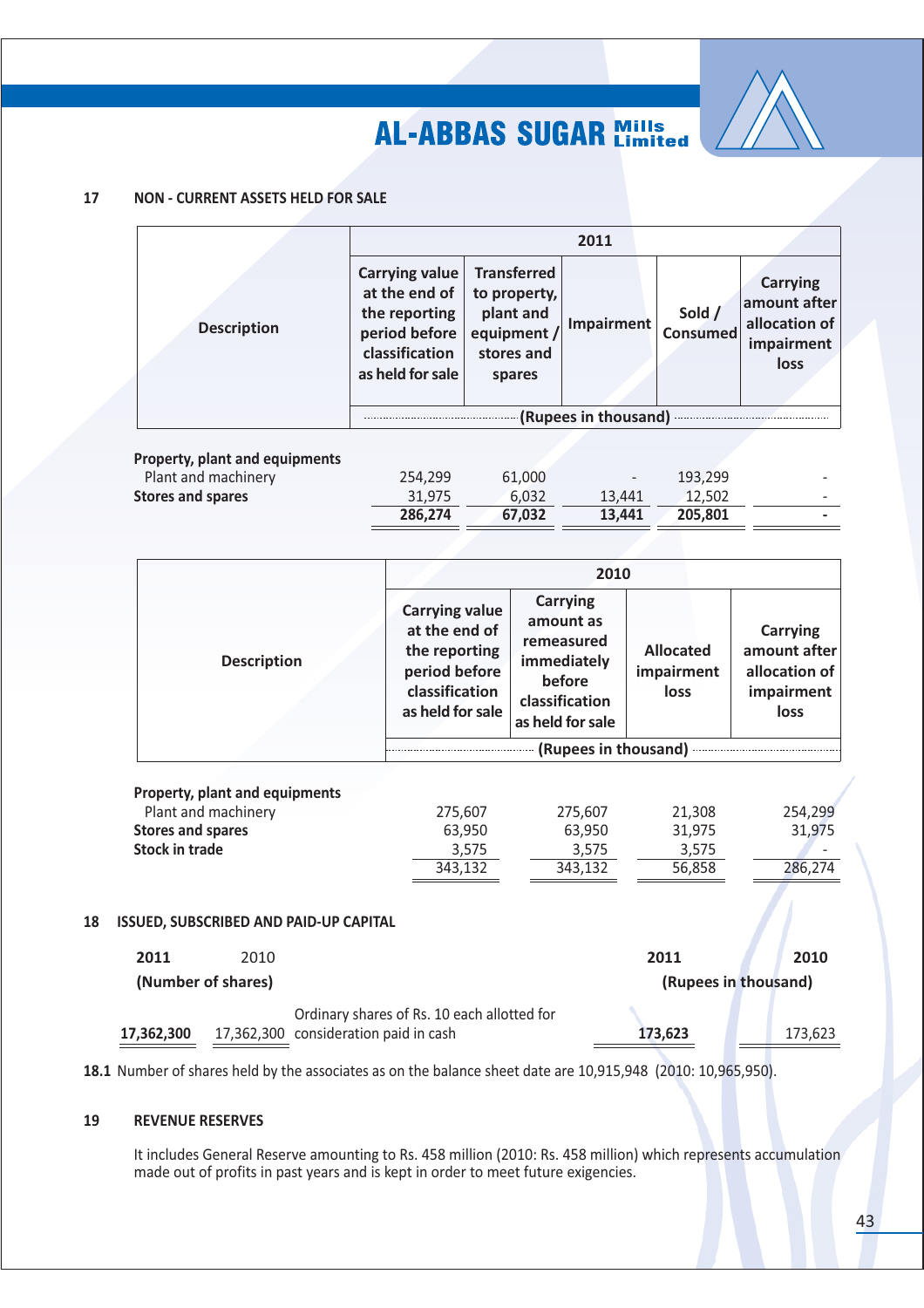

|    |                                                   | <b>Note</b> | 2011                 | 2010       |
|----|---------------------------------------------------|-------------|----------------------|------------|
|    |                                                   |             | (Rupees in thousand) |            |
| 20 | <b>LONG TERM FINANCING - Secured</b>              |             |                      |            |
|    | <b>From banking companies</b>                     |             |                      |            |
|    | MCB bank limited - Demand finance                 | 20.1        | 145,455              | 181,818    |
|    | KASB bank limited - Term finance                  | 20.2        | 133,333              | 166,667    |
|    |                                                   |             | 278,788              | 348,485    |
|    |                                                   |             |                      |            |
|    | <b>Privately placed term finance certificates</b> | 20.3 & 20.4 | 374.700              | 524,850    |
|    |                                                   |             | 653,488              | 873,335    |
|    | Current portion of long term financing            | 27          | (219, 697)           | (219, 697) |
|    |                                                   |             | 433,791              | 653,638    |

- $20.1$ This represents the Demand Finance II from MCB Bank Limited against sanctioned limit of Rs 200 million. It is secured against pari passu charge over fixed assets for Rs. 274 million. It is repayable in 22 quarterly installments of Rs. 9.090 million each commencing from June 2010 latest by September 2015. This carry mark-up at the rate of three months KIBOR plus 1.65% (2010: three months KIBOR plus 1.65%) per annum payable quarterly.
- $20.2$ This represent the term finance from KASB Bank Limited against the sanctioned limit of Rs. 200 million for the purpose of enhancement of crushing capacity. It carries mark up at the rate of three months KIBOR plus 1.5% (2010: three months KIBOR plus 1.5%) per annum payable quarterly. The finance is repayable in 24 equal quarterly installments each of Rs. 8.33 million commencing from October 2009 latest by July 2015. It is secured against first pari passu charge over the Company's fixed assets (including land, building and plant and machinery).
- $20.3$ This represents 150,000 privately placed Term Finance Certificates (TFCs) having a face value of Rs. 5,000 each issued by the Company through M/s Allied Bank of Pakistan, being the lead arranger. It carries mark up at the base rate of 6 months KIBOR plus 1.75%. It is secured by way of first pari passu hypothecation charge over all present and future fixed assets of the Company. TFCs will be redeemed in 10 equal bi-annual installments of Rs. 75 million each commencing from May 2009. The Company is entitled to exercise a call option by redeeming all or any part of outstanding TFCs before the maturity at least after two years of the issue date. As at the balance sheet date the TFCs certificate held by financial institutions amounting to Rs. 244.902 million (2010: Rs. 478.650 million) and by others Rs. 129.948 million (2010: Rs. 46.200 million).
- $20.4$ It includes balance of Rs. 14.988 million (2010: Rs. 20.995 million) due to a related party.
- 21 The Company has challenged the levy of market committee fee in the Honorable High Court of Sindh and filed a constitutional petition and has also obtained a stay order from the Honorable High Court. Pending the outcome of the petition, the Company has accounted for the levy as a matter of prudence. However, classified the same as deferred laibility as the liability is not likely to materialize in near future.

|    |                                    | <b>Note</b> | 2011                 | 2010    |
|----|------------------------------------|-------------|----------------------|---------|
| 22 | <b>TRADE AND OTHER PAYABLES</b>    |             | (Rupees in thousand) |         |
|    | <b>Creditors</b>                   |             | 307,574              | 531,958 |
|    | <b>Accrued liabilities</b>         |             | 34,729               | 36,056  |
|    | Advances from customers            |             | 1,200,650            | 322,884 |
|    | Payable to employees gratuity fund | 22.1        | 10,106               | 23,407  |
|    | Workers' profit participation fund | 22.2        | 16,095               | 11,782  |
|    | Workers' welfare fund              |             | 13,848               | 6,595   |
|    | Unclaimed dividend                 |             | 2,491                | 1,191   |
|    | <b>Retention money</b>             |             | 1,254                | 1,842   |
|    | <b>Others</b>                      |             | 2,061                | 1,858   |
|    |                                    |             | 1,588,808            | 937,573 |
|    |                                    |             |                      |         |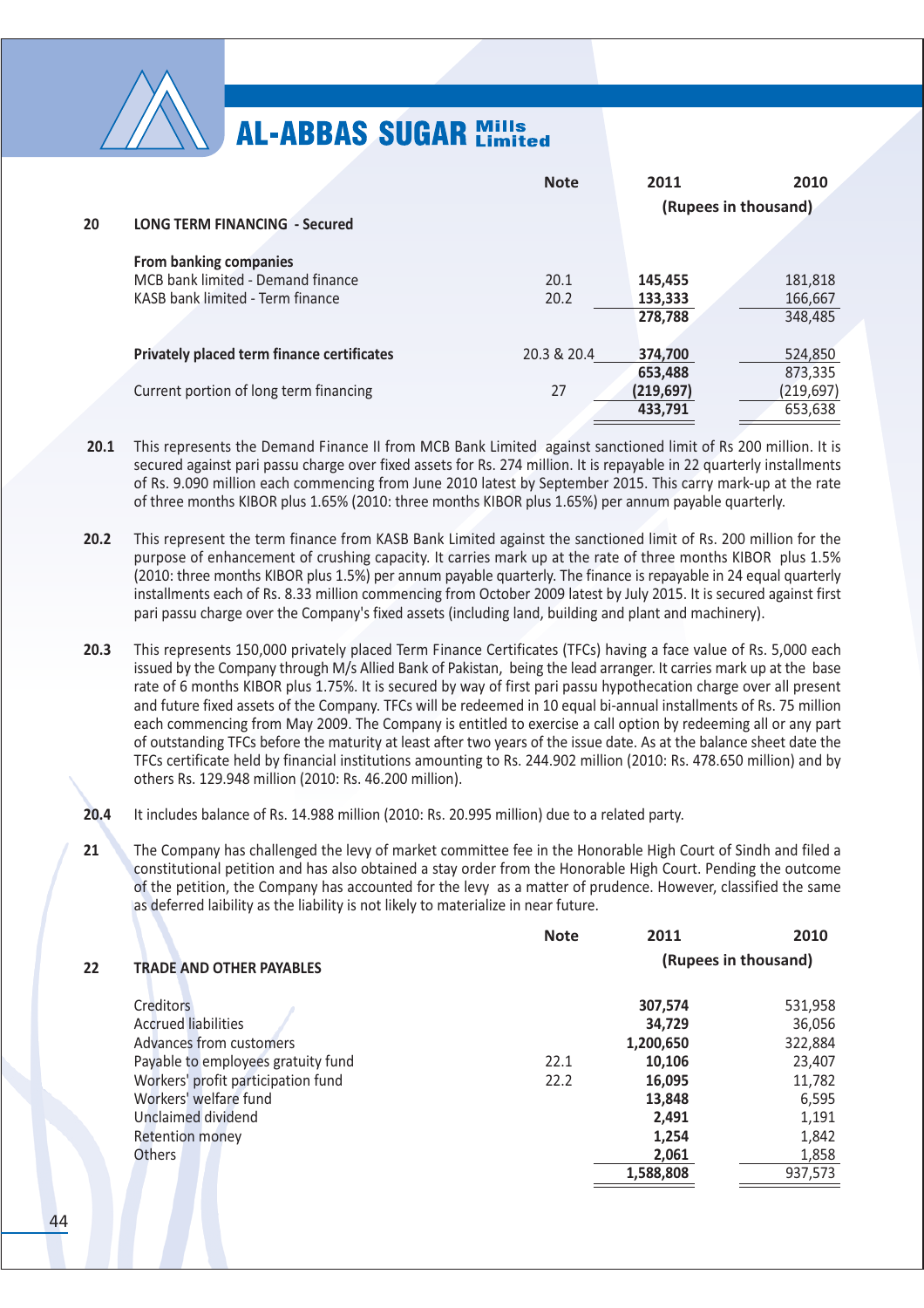

|      |                                                                                     | 2011      | 2010                 |
|------|-------------------------------------------------------------------------------------|-----------|----------------------|
|      |                                                                                     |           | (Rupees in thousand) |
| 22.1 | Payable to employees gratuity fund                                                  |           |                      |
| a)   | Movements in the (assets) / liabilities recognized in the balance sheet:            |           |                      |
|      | Balance at the beginning of year                                                    | 23,407    | 10,587               |
|      | Charge for the year                                                                 | 15,491    | 27,020               |
|      | Contributions made by the company during the year                                   | (28, 792) | (14, 200)            |
|      | Balance at the end of year                                                          | 10,106    | 23,407               |
| b)   | The following amounts have been charged to profit and loss account during the year: |           |                      |
|      | Current service cost                                                                | 12,273    | 11,250               |
|      | Interest cost                                                                       | 11,616    | 7,446                |
|      | Expected return on plan assets                                                      | (8, 398)  | (6, 533)             |
|      | Past service cost                                                                   |           | 14,857               |
|      |                                                                                     | 15,491    | 27,020               |
| c)   | The amount recognized in the balance sheet is as follows:                           |           |                      |
|      | Present value of defined benefit obligation                                         | 105,924   | 92,932               |
|      | Fair value of plan assets                                                           | (90, 184) | (67, 194)            |
|      | Unrecognized actuarial loss                                                         | (5,634)   | (2, 331)             |
|      |                                                                                     | 10,106    | 23,407               |
| d)   | Changes in present value of defined benefit obligations:                            |           |                      |
|      | Present value of defined benefit obligation at the beginning of the year            | 92,932    | 62,051               |
|      | Current service cost                                                                | 12,273    | 11,250               |
|      | Interest cost                                                                       | 11,616    | 7,446                |
|      | Past service cost                                                                   |           | 14,857               |
|      | Benefit paid during the year                                                        | (10, 511) | (6, 184)             |
|      | Actuarial (gain) / loss                                                             | (386)     | 3,512                |
|      | Present value of defined benefit obligation at the end of the year                  | 105,924   | 92,932               |
| e)   | Changes in fair value of plan assets:                                               |           |                      |
|      | Fair value of plan assets as at the beginning of the year                           | 67,194    | 54,446               |
|      | Expected return on plan assets                                                      | 8,398     | 6,533                |
|      | Contributions during the year                                                       | 28,792    | 14,200               |
|      | Benefits paid during the year                                                       | (10, 511) | (6, 184)             |
|      | Actuarial gain on plan assets                                                       | (3,689)   | (1,801)              |
|      | Fair value of plan assets at the end of the year                                    | 90,184    | 67,194               |
| f)   | Actual return on plan assets:                                                       |           |                      |
|      | Expected return on plan assets                                                      | 8,398     | 6,533                |
|      | Actuarial (gain) / loss on plan assets                                              | (3,689)   | (1,801)              |
|      | Actual return on plan assets                                                        | 4,709     | 4,732                |
|      |                                                                                     |           |                      |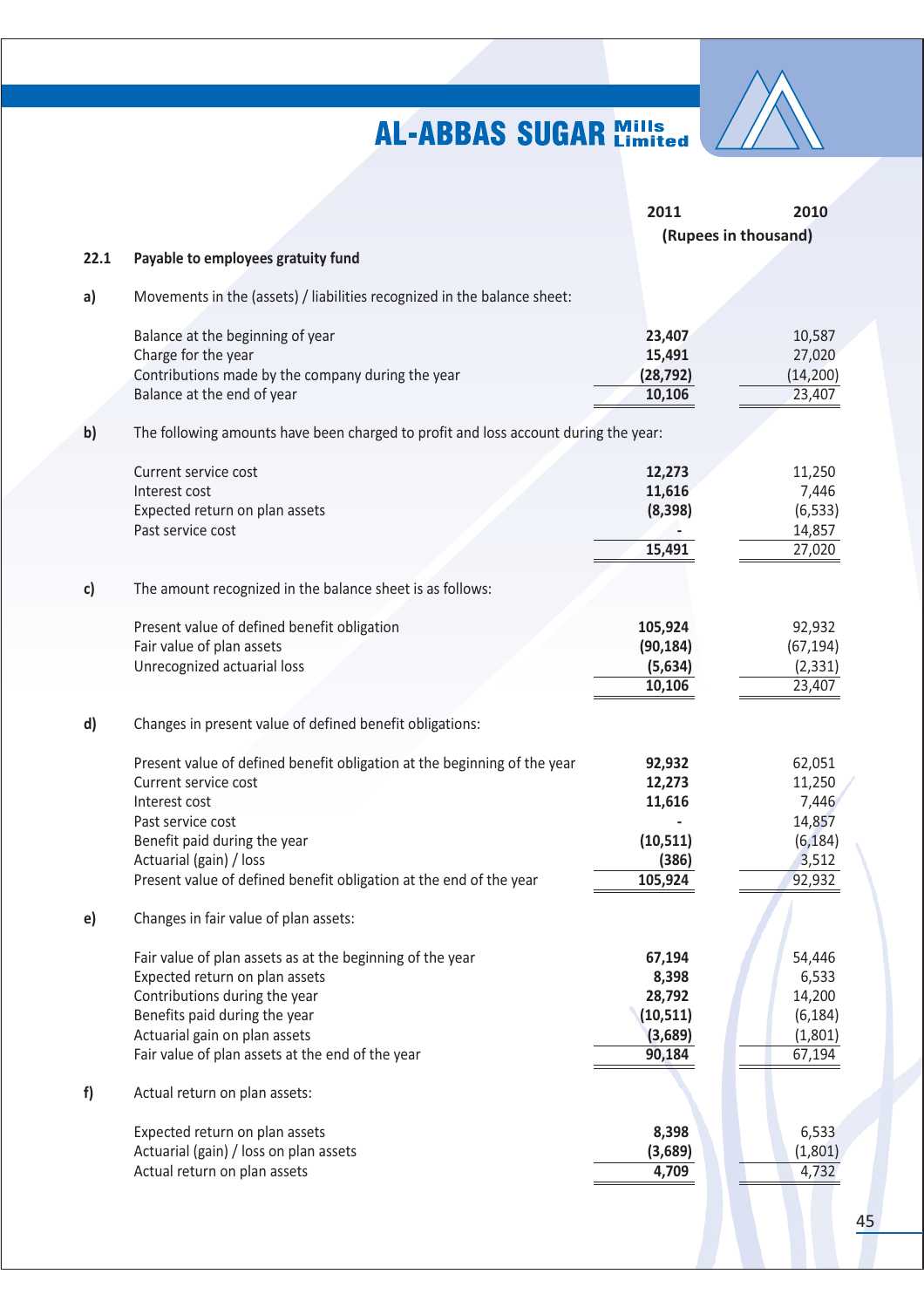

Actuarial valuation of the plan was carried out by M/s. Noman Associates as of September 30, 2011 using the  $g)$ projected unit credit method. Principal actuarial assumptions used were as follows:

|    |                                                        |             | 2011    | 2010                 |
|----|--------------------------------------------------------|-------------|---------|----------------------|
|    | Expected rate of salary increase in future years       |             | 11.5%   | 11.5%                |
|    | Discount rate                                          |             | 12.5%   | 12.5%                |
|    | Expected rate of return on plan assets during the year |             | 12.5%   | 12.0%                |
|    | Average expected remaining working life of employee    |             | 7 years | 7 years              |
|    |                                                        |             |         |                      |
|    |                                                        | <b>Note</b> | 2011    | 2010                 |
| h) | Charge for the year has been allocated as under:       |             |         | (Rupees in thousand) |
|    | Cost of sales                                          | 28          | 10,449  | 24,020               |
|    | Administrative expense                                 | 30          | 5,042   | 3,000                |
|    |                                                        |             | 15,491  | 27,020               |

#### i) Expected charge for the year 2011-12 is Rs. 13.763 million.

#### j) Present value of defined benefit obligations and fair value of plan assets.

|      |                                                                                             | 2011         | 2010     | 2009                                        | 2008                 | 2007                                          |
|------|---------------------------------------------------------------------------------------------|--------------|----------|---------------------------------------------|----------------------|-----------------------------------------------|
|      |                                                                                             |              |          | (Rupees in thousand)                        |                      |                                               |
|      | Present value of defined obligations at year end                                            | 105,924      | 92,932   | 62,051                                      | 66,138               | 55,558                                        |
|      | Fair value of plan assets at year end                                                       | 90,184       | 67,194   | 54,446                                      | 47,915               | 53,055                                        |
|      | Net deficit                                                                                 | 15,740       | 25,738   | 7,605                                       | 18,223               | 2,503                                         |
| k)   | Experience adjustments:                                                                     |              |          |                                             |                      |                                               |
|      | Experience adjustments arising on plan<br>liabilities gains / (losses).                     | 386          | (3, 512) | 13,897                                      | (558)                | N/A                                           |
|      | Experience adjustments arising on plan<br>assets gains / (losses).                          | 3,689        | (1,801)  | (1,613)                                     | 1,646                | N/A                                           |
| 22.2 | Workers' profit participation fund                                                          | <b>Note</b>  |          | 2011                                        | (Rupees in thousand) | 2010                                          |
|      | Balance at beginning of the year<br>Interest for the year<br>Provision made during the year | 32<br>31     |          | 11,782<br>940<br>16,095<br>17,035<br>28,817 |                      | 18,105<br>1,092<br>11,782<br>12,874<br>30,979 |
|      | Paid during the year<br>Balance at end of the year                                          |              |          | (12, 722)<br>16,095                         |                      | (19, 197)<br>11,782                           |
| 23   | <b>ACCRUED MARK-UP</b>                                                                      |              |          |                                             |                      |                                               |
|      | Mark-up on<br>Long term financing<br>Short term borrowing                                   | 23.1<br>23.2 |          | 26,470<br>57,556<br>84,026                  |                      | 32,882<br>28,100<br>60,982                    |

 $23.1$ It includes Rs. 1.059 million (2010: Rs. 1.315 million) payable to a related party.

 $23.2$ It includes Rs. 10.872 million (2010: 3.749 million) payable to a related party.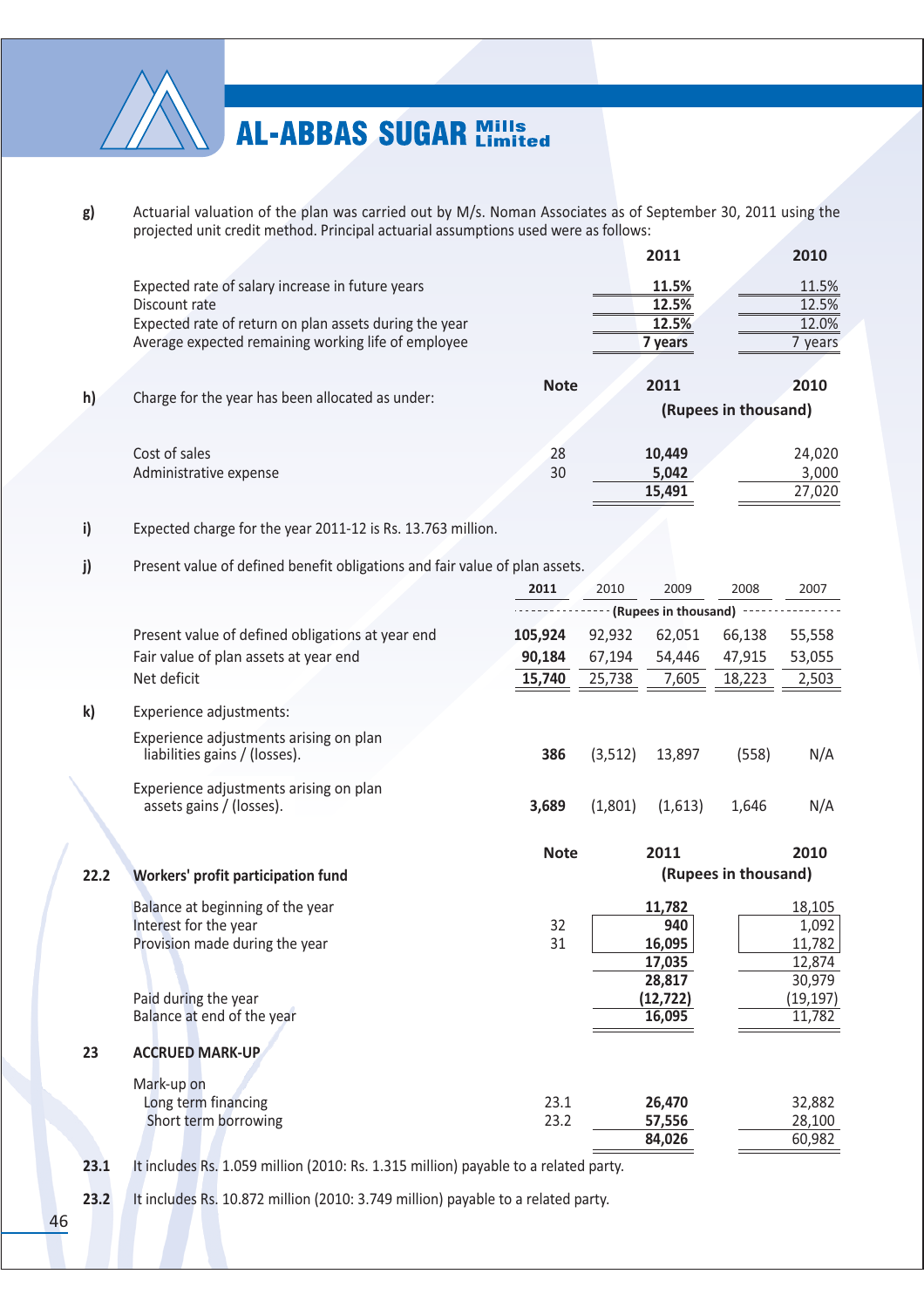

| 24 | <b>SHORT TERM BORROWINGS</b>                                   | <b>Note</b>  | 2011               | 2010                 |
|----|----------------------------------------------------------------|--------------|--------------------|----------------------|
|    | From banking companies - secured<br>Under Mark up arrangements |              |                    | (Rupees in thousand) |
|    | Cash / Running finances                                        | 24.1         | 636,882            | 224,281              |
|    | Export refinance<br>Foreign currency export finance            | 24.1<br>24.2 | 504,000<br>408,095 | 546,249<br>85,650    |
|    |                                                                |              | 1,548,977          | 856,180              |

- $24.1$ The available aggregate finance facilities (short term funded) amounting to Rs. 4.07 billion (2010: Rs. 3.610 billion) which have been arranged from various commercial banks out of which Rs. 2.420 billion (2010: 2.496 billion) is interchangeable with export refinance and FE 25. These are secured against hypothecation of inventories and receivables, pledged of stock and present and future fixed assets of the Company. Cash and running finances carry mark-up ranging from 1 to 3 months KIBOR plus 1% to 2.5% (2010: 1 to 3 months KIBOR plus 1% to 2.25%) per annum payable quarterly in arrears and export refinances carry mark up at the rate of 11% (2010: 8.5% to 9.5%). At the year end, facilities amounting to Rs. 2.522 billion (2010: Rs. 2.754 billion) remained unutilized. These facilities are expired on various dates latest by September 30, 2012 and are renewable. It includes Rs. 400 million (2010: Rs. 200 million) payable to related party.
- $24.2$ The available facility of foreign currency export finance interchangeable with limits of export refinance and cash finance amounts to Rs. 1,100 million (2010: Rs. 1,100 million) which carries mark up at the rate of LIBOR plus 1.75% to 3.1% (2010: LIBOR plus1.75%) and secured against hypothecation of fixed assets, pledge of stock and hypothecation of current assets.
- $24.3$ The available facilities for opening letters of credit as at September 30, 2011 aggregate Rs. 525 million (2010: Rs. 680 million) of which the amount unutilized as at September 30, 2011 was Rs. 522.716 million (2010: Rs. 152.781 million).

|    |                                                | <b>Note</b> | 2011    | 2010                 |
|----|------------------------------------------------|-------------|---------|----------------------|
| 25 | <b>CURRENT MATURITY OF LONG TERM FINANCING</b> |             |         | (Rupees in thousand) |
|    | Current portion of long term financing         | 20          | 219.697 | 219.697              |
|    | Current portion of lease liabilities           |             | ٠       | 1,627                |
|    |                                                |             | 219.697 | 221,324              |

#### 26 **CONTINGENCIES AND COMMITMENTS**

#### $26.1$ Contingency

- a) The Honorable Income Tax Appellate Tribunal (ITAT) has restored the Taxation Officers' order adding back unabsorbed losses amounting to Rs. 12,790 million for the accounting year-2001 against which the Company has filed reference with the Honorable High Court of Sindh, which is pending. The departmental appeal in respect of accounting year 2000 has been decided in fayour of the Company involving taxable loss of Rs. 9.748 million against which the department is in appeal before the Supreme Court of Pakistan. It is expected that the outcome will be in favour of Company. The issue of payment of tax under section 12(9A) of the repealed income tax Ordinance, 1979, for the accounting year-2001 amounting to Rs. 12.846 million has been decided in favour of the Company by the learned Appellate Tribunal Inland Revenue, vide order dated:16.09.2011
- b) Bank guarantees of Rs. 54.5 million (2010: Rs. 66.55 million) have been issued in favour of customer and supplier.
- c) The Karachi Water and Sewerage Board has demanded Rs. 19.588 million for sewerage, fire and conservancy charges which the Company has challenged in Sindh High Court Karachi as no such facilities are being provided by the Board. The Court has stayed the operations of Demand Notice by the Karachi Water and Sewerage Board and case hearings of case are in process. The Management is confident that Case will be decided in favour of Company, therefore, no provision has been made.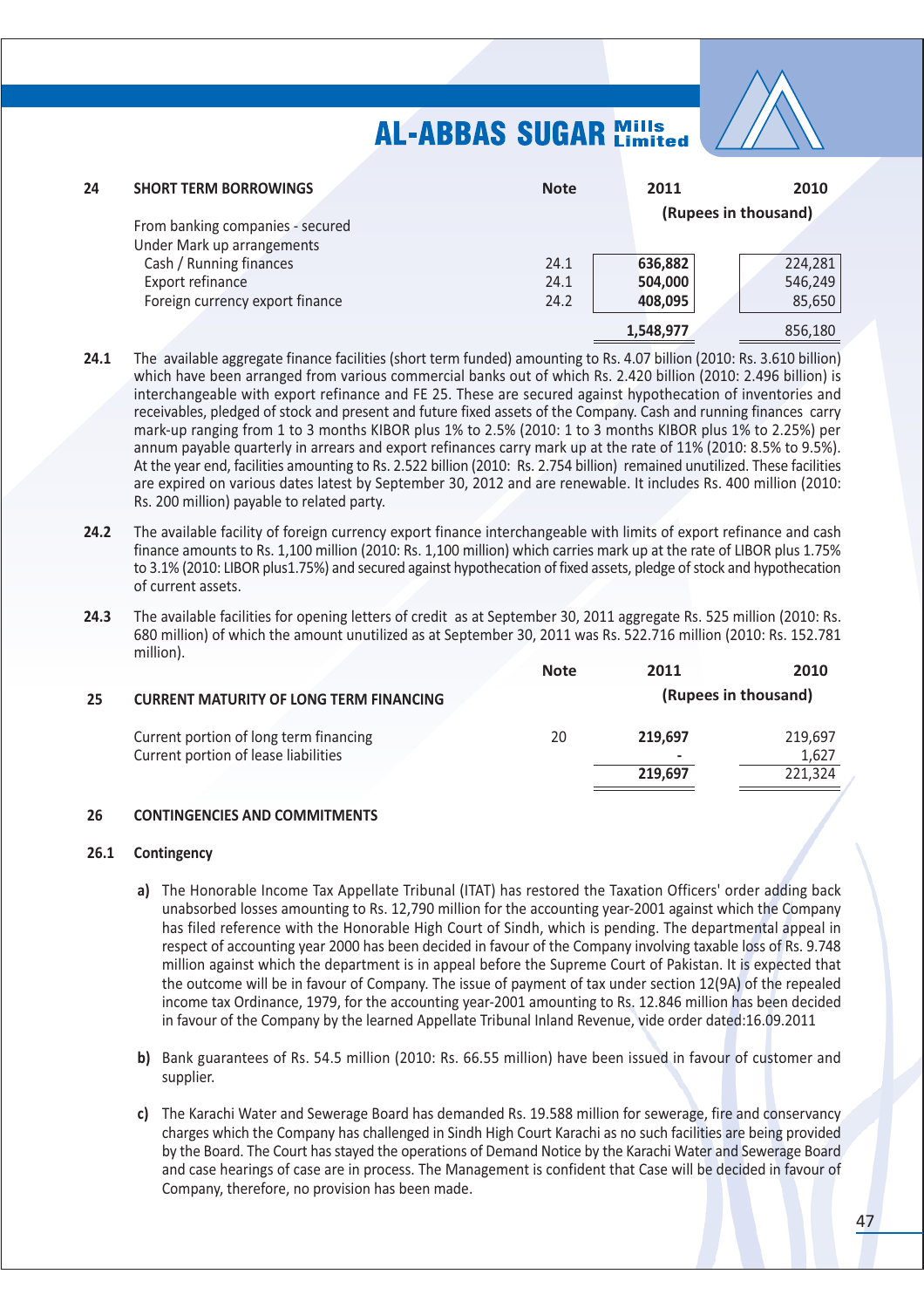

- **d)** The Competition Commission of Pakistan has issued show cause notice to the Company alleging cartelization by industry. The Company has challenged this show cause in Sindh High Court in Karachi challenging the jurisdiction of Competition Commission of Pakistan. The high court has stayed the show cause notice and case hearings are in progress in Sindh High Court Karachi.
- e) The Company has filed a Constitutional Petition before the Honorable High Court of Sindh against Pakistan Standard and Quality Control Authority (the Authority) challenging the levy of marking fee under PSQCA Act -VI of 1996. The Authority has demanded a fee payment @  $\,$  0.1% of ex-factory price. The Company is of the view that demanded notifications so raised are without any lawful authority under the PSQCA Act -VI of 1996 and are in violation of the Constitution . The Honorable High Court of Sindh has accepted the Petition and termed that the impugned notifications have been issued with out lawful authority and suspended the operation of the impugned notifications. Full provision of Rs. 3.202 million (2010: Rs. 3.400 million) as a matter of prudence, has been made.

#### 26.2 Commitments

Commitments in respect of letters of credit amounts to Rs. 2.284 million (2010: Rs. 527.219 million) and capital commitments in respect of tank terminal is Rs. 40 million.

| 27 | <b>TURNOVER</b>     | <b>Note</b> | Sugar      |            | <b>Ethanol</b> |           | <b>Chemical and alloys</b> |           | Power     |           | <b>Total</b> |            |
|----|---------------------|-------------|------------|------------|----------------|-----------|----------------------------|-----------|-----------|-----------|--------------|------------|
|    |                     |             | 2011       | 2010       | 2011           | 2010      | 2011                       | 2010      | 2011      | 2010      | 2011         | 2010       |
|    | Gross sales         |             |            |            |                |           | (Rupees in thousand)       |           |           |           |              |            |
|    | Local               |             | 3,201,923  | 3,400,682  | 88,065         | 77,093    | 64,977                     | 246,208   | 203,736   | 488,267   | 3,558,701    | 4,212,250  |
|    | Export              | 27.1        | ۰          |            | 2,854,714      | 2,449,466 | ٠                          |           |           |           | 2,854,714    | 2,449,466  |
|    |                     |             | 3,201,923  | 3,400,682  | 2,942,779      | 2,526,559 | 64,977                     | 246,208   | 203,736   | 488,267   | 6,413,415    | 6,661,716  |
|    | Less:               |             |            |            |                |           |                            |           |           |           |              |            |
|    | Sales tax           |             | (119, 530) | (149, 560) | (12, 013)      | (11, 131) | (11, 596)                  | (43,081)  | (30, 956) | (79, 042) | (174, 095)   | (282, 814) |
|    | Special excise duty |             | (19, 864)  | (23, 334)  | (794)          | (653)     | (673)                      | (2,031)   |           |           | (21, 331)    | (26, 018)  |
|    |                     |             | (139,394)  | (172,894)  | (12, 807)      | (11, 784) | (12, 269)                  | (45, 112) | (30, 956) | (79, 042) | (195, 426)   | (308, 832) |
|    |                     |             | 3,062,529  | 3,227,788  | 2,929,972      | 2,514,775 | 52,708                     | 201.096   | 172.780   | 409,225   | 6,217,989    | 6,352,884  |

**6--**1 It includes exchange loss of Rs.  $(2.469)$  million  $(2010:$  Exchange gain of Rs. 23.214 million).

### 28 **COST OF SALES**

| Cost of raw materials consumed     |        | 3,874,457                      | 2,770,589              | 1,866,252            | 1,955,301               | 42,998               | 53,219              | 112,490 | 415,625                                    | 5,896,197                  | 5,194,734               |
|------------------------------------|--------|--------------------------------|------------------------|----------------------|-------------------------|----------------------|---------------------|---------|--------------------------------------------|----------------------------|-------------------------|
| Stores and spare parts consumed    |        | 72,385                         | 62,922                 | 72,255               | 28,762                  | 19,922               | 13,118              | 2,396   | 7,692                                      | 166,958                    | 112,494                 |
| Packing materials                  |        | 28,967                         | 18,215                 | 4,512                | 11,361                  | 7,255                | 8,116               |         |                                            | 40,734                     | 37,692                  |
| Salaries, wages and other benefits | 22.1 h | 128,390                        | 123,724                | 23,412               | 26,039                  | 21,623               | 27,234              | 12,950  | 9,876                                      | 186,375                    | 186,873                 |
| Water, fuel and power              |        | 128,213                        | 33,581                 | 72,889               | 12,055                  | 123,420              | 115,831             | 33,235  | $\overline{\phantom{a}}$                   | 357,757                    | 161,467                 |
| Other manufacturing expenses       | 28.1   | 23,528                         | 24,959                 | 17,952               | 13,855                  | 9,167                | 9,847               | 2,432   | 473                                        | 53,079                     | 49,134                  |
| Repairs and maintenance            |        | 14,757                         | 9,795                  | 18,683               | 3,271                   | 1,051                | 4,980               | 87      | 2,697                                      | 34,578                     | 20,743                  |
| Depreciation                       | 4.1.2  | 48,374                         | 50,735                 | 25,617               | 26,867                  | 22,532               | 23,632              | 14,077  | 14,764                                     | 110,600                    | 115,998                 |
|                                    |        | 4,319,071                      | 3,094,520              | 2,101,572            | 2,077,511               | 247,968              | 255,977             | 177,667 | 451,127                                    | 6,846,278                  | 5,879,135               |
| Work-in-process                    |        |                                |                        |                      |                         |                      |                     |         |                                            |                            |                         |
| <b>Opening</b>                     |        | 4,444                          | 1,717                  |                      |                         | ٠                    |                     |         |                                            | 4,444                      | 1,717                   |
|                                    |        | (19, 416)                      | (4, 444)               | ٠                    |                         | ä                    |                     |         | $\overline{\phantom{a}}$                   | (19, 416)                  | (4, 444)                |
| Closing                            |        |                                |                        |                      |                         |                      |                     |         |                                            |                            |                         |
|                                    |        | (14, 972)                      | (2, 727)               |                      |                         |                      |                     |         | ÷.                                         | (14, 972)                  | (2, 727)                |
|                                    |        |                                |                        |                      |                         |                      |                     |         |                                            |                            |                         |
|                                    |        | 4,304,099                      | 3,091,793              | 2,101,572            | 2,077,511               | 247,968              | 255,977             | 177,667 | 451,127                                    | 6,831,306                  | 5,876,408               |
| Less:                              |        |                                |                        |                      |                         |                      |                     |         |                                            |                            |                         |
| Transfer price of molasses         |        | (254, 818)                     | (193, 906)             |                      |                         | ä,<br>ä,             |                     |         | $\overline{\phantom{a}}$<br>$\blacksquare$ | (254, 818)                 | (193, 906)              |
| Sale of fusel oil                  |        |                                |                        | (590)                | (249)                   | ä,                   | $\frac{1}{2}$       |         | $\overline{\phantom{a}}$                   | (590)                      | (249)                   |
| Transfer price of bagasse          |        | (182, 884)                     | (32,661)               |                      |                         | ٠                    |                     |         | $\overline{\phantom{a}}$                   | (182, 884)                 | (32, 661)               |
| Sales of bagasse                   |        | (24, 832)                      | (13,514)               |                      |                         |                      |                     |         |                                            | (24, 832)                  | (13, 514)               |
|                                    |        | (462, 534)                     | (240,081)              | (590)                | (249)                   |                      |                     |         |                                            | (463, 124)                 | (240, 330)              |
| Cost of goods manufactured         |        | 3,841,565                      | 2,851,712              | 2,100,982            | 2,077,262               | 247,968              | 255,977             | 177,667 | 451,127                                    | 6,368,182                  | 5,636,078               |
| Finished goods<br>Opening          |        |                                | 389,841                |                      | 171,501                 |                      |                     |         | $\overline{\phantom{a}}$                   |                            |                         |
| Closing                            |        | 392,960                        |                        | 247,423              |                         | 14,522               | 53,722              |         | $\blacksquare$                             | 654,905                    | 615,064                 |
|                                    |        | (1, 547, 374)<br>(1, 154, 414) | (392, 960)<br>(3, 119) | (178, 039)<br>69,384 | (247, 423)<br>(75, 922) | (17, 275)<br>(2,753) | (14, 522)<br>39,200 |         |                                            | (1,742,688)<br>(1,087,783) | (654, 905)<br>(39, 841) |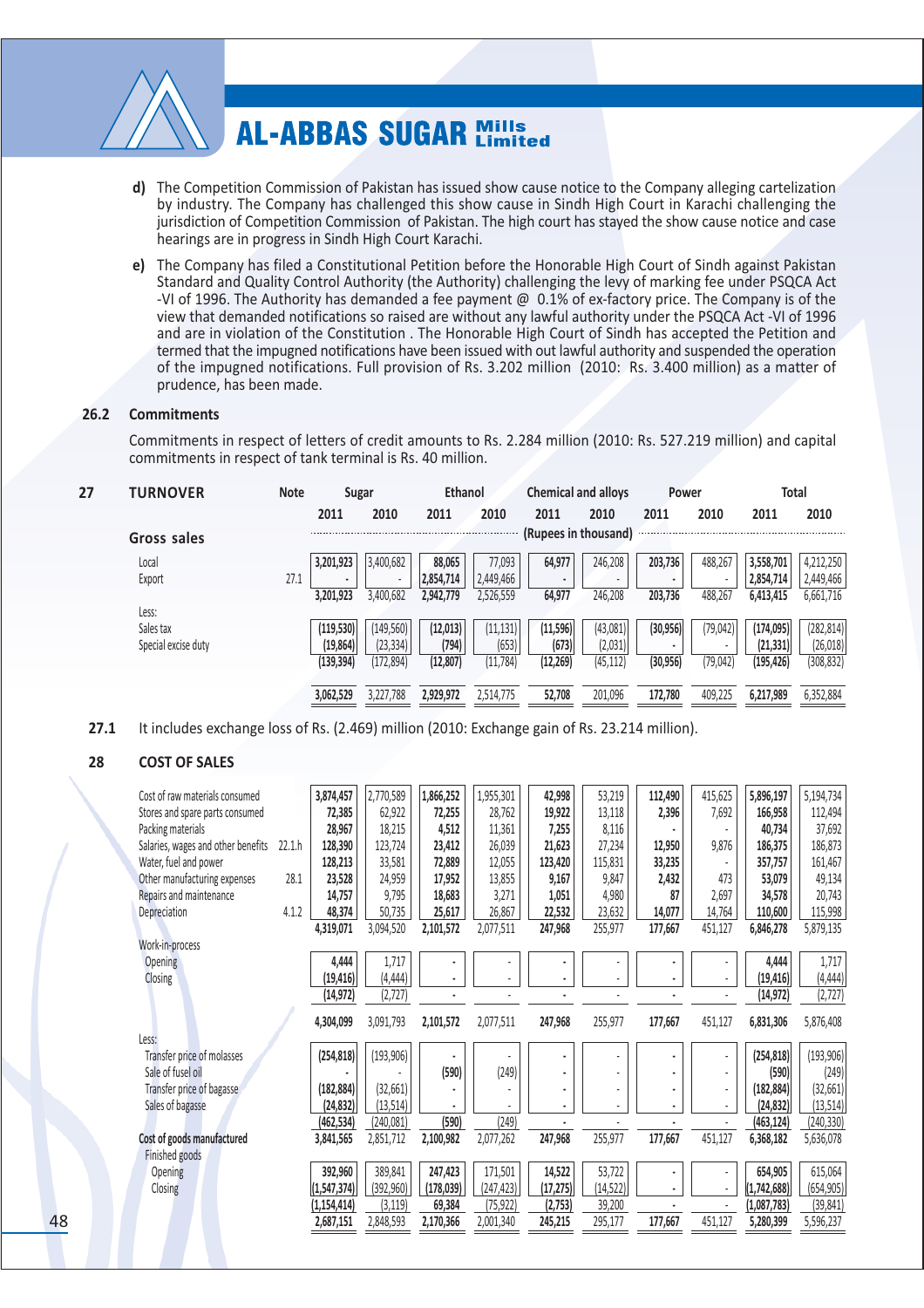

|      |                                                | <b>Note</b> |             | Sugar                    |        | <b>Ethanol</b> |       | <b>Chemical and alloys</b> |                | <b>Power</b>             |         | Total   |
|------|------------------------------------------------|-------------|-------------|--------------------------|--------|----------------|-------|----------------------------|----------------|--------------------------|---------|---------|
|      |                                                |             | 2011        | 2010                     | 2011   | 2010           | 2011  | 2010                       | 2011           | 2010                     | 2011    | 2010    |
|      |                                                |             |             |                          |        |                |       | (Rupees in thousand)       |                |                          |         |         |
| 28.1 | <b>Other Manufacturing Expenses</b>            |             |             |                          |        |                |       |                            |                |                          |         |         |
|      | Security services                              |             | 3,163       | 2,840                    | 3,163  | 2,874          | 1,904 |                            |                |                          | 8,230   | 5,714   |
|      | Printing and stationery                        |             | 215         | 210                      | 48     | 41             | 99    | 42                         | 20             | $\overline{7}$           | 382     | 300     |
|      | Vehicle running expenses                       |             | 3,386       | 4,815                    | 2,226  | 441            | 3,757 | 6,567                      | 674            | ÷.                       | 10,043  | 11,823  |
|      | <b>Insurance Expenses</b>                      |             | 6,777       | 9,097                    | 6,531  | 5,735          | 1,266 | 43                         | 1,235          | $\overline{\phantom{a}}$ | 15,809  | 14,875  |
|      | Travelling and conveyance                      |             | 2,149       | 4,309                    | 2,149  | 190            | 79    | 18                         | 4              |                          | 4,381   | 4,517   |
|      | Others - overhead                              |             | 7,838       | 3,688                    | 3,835  | 4,574          | 2,062 | 3,177                      | 499            | 466                      | 14,234  | 11,905  |
|      |                                                |             | 23,528      | 24,959                   | 17,952 | 13,855         | 9,167 | 9,847                      | 2,432          | 473                      | 53,079  | 49,134  |
| 29   | <b>DISTRIBUTION COST</b>                       |             |             |                          |        |                |       |                            |                |                          |         |         |
|      | Sugar bags handling expenses                   |             | 6,108       | 2,382                    |        |                |       |                            |                |                          | 6,108   | 2,382   |
|      | Export expenses                                |             |             | $\overline{\phantom{a}}$ | 83,689 | 97,926         |       |                            |                |                          | 83,689  | 97,926  |
|      | Sales promotion expenses                       |             | 106         | 300                      |        |                |       |                            |                |                          | 106     | 300     |
|      | Marking fees                                   |             | 3,202       | 3,401                    |        |                |       |                            |                |                          | 3,202   | 3,401   |
|      | Others                                         |             | 184         | 1,552                    |        |                |       |                            |                |                          | 184     | 1,552   |
|      |                                                |             | 9,600       | 7,635                    | 83,689 | 97,926         |       |                            |                |                          | 93,289  | 105,561 |
| 30   | <b>ADMINISTRATIVE EXPENSES</b>                 |             |             |                          |        |                |       |                            |                |                          |         |         |
|      | Salaries, allowances and other benefits 22.1.h |             | 26,468      | 23,551                   | 26,468 | 21,643         | 460   | 675                        | 151            | 500                      | 53,547  | 46,369  |
|      | Rent, rates and taxes                          |             | 4,197       | 2,066                    | 4,197  | 1,367          |       | 114                        | $\blacksquare$ | $\overline{\phantom{a}}$ | 8,394   | 3,547   |
|      | Communication charges                          |             | 1,088       | 1,591                    | 1,088  | 1,538          | 1,413 | 161                        | 480            | 86                       | 4,069   | 3,376   |
|      | Traveling and conveyance                       |             | 975         | 1,964                    | 975    | 2,111          |       | 67                         | 15             | 110                      | 1,965   | 4,252   |
|      | Printing and stationery                        |             | 570         | 584                      | 570    | 307            | 27    | 47                         | $\overline{2}$ | $\overline{\phantom{a}}$ | 1,169   | 938     |
|      | Entertainment                                  |             | 1,338       | 808                      | 1,338  | 619            | ä,    | 67                         | $\blacksquare$ | 67                       | 2,676   | 1,561   |
|      | Vehicle running expenses                       |             | 5,261       | 4,827                    | 5,261  | 4,081          | 233   | 357                        | 277            | 395                      | 11,032  | 9,660   |
|      | Repairs and maintenance                        |             | 1,890       | 3,067                    | 1,890  | 932            | ÷.    | 974                        | $\blacksquare$ | 139                      | 3,780   | 5,112   |
|      | Insurance                                      |             | 1,084       | 1,525                    | 1,084  | 1,025          | 59    |                            |                | $\overline{\phantom{a}}$ | 2,227   | 2,550   |
|      | Fees and subscription                          |             | 1,947       | 678                      | 1,947  | 748            | 200   | 133                        | 352            | 25                       | 4,446   | 1,584   |
|      | Legal and professional charges                 |             | 1,539       | 1,855                    | 1,539  | 1,687          | ä,    | 799                        | 500            | 549                      | 3,578   | 4,890   |
|      | Auditors' remuneration                         | 30.1        | 604         | 407                      | 604    | 298            |       | 250                        | ×,             | 250                      | 1,208   | 1,205   |
|      | Charity and donations                          | 30.2        | 278         | 220                      | 278    | 220            |       | 3                          |                | 3                        | 556     | 446     |
|      | Newspaper and periodicals                      |             | 27          | 31                       | 27     | 31             |       | 1                          |                | $\mathbf{1}$             | 54      | 64      |
|      | Utilities                                      |             | 1,798       | 2,665                    | 1,798  | 1,198          |       | 96                         |                | 27                       | 3,596   | 3,986   |
|      | Amortization expenses                          |             | 5,077<br>5. | 3,714                    | 5,077  | 3,714          |       |                            |                |                          | 10,155  | 7,428   |
|      | Depreciation                                   | 4.1.2       | 4,526       | 7,175                    | 4,526  |                |       |                            | ×              |                          | 9,052   | 7,175   |
|      | Miscellaneous expenses                         |             | 902         | 1,588                    | 902    | 1,291          | 229   | 149                        | $27\,$         | 148                      | 2,060   | 3,176   |
|      |                                                |             | 59,569      | 58,316                   | 59,569 | 42,810         | 2,621 | 3,893                      | 1,804          | 2,300                    | 123,564 | 107,319 |
| 30.1 | <b>Auditors' remuneration</b>                  |             |             |                          |        |                |       |                            |                |                          |         |         |
|      | Hyder Bhimji and Co. - Statutory Auditors      |             |             |                          |        |                |       |                            |                |                          |         |         |
|      | Annual audit fee                               |             | 500         | 250                      | 500    | 250            |       | 250                        |                | 250                      | 1,000   | 1,000   |
|      | Half yearly review fee                         |             | 25          | 25                       | 25     | $25\,$         |       |                            |                |                          | 50      | 50      |
|      | Out of pocket expenses                         |             | 29          | 32                       | 29     | $23\,$         |       |                            |                |                          | 58      | 55      |
|      | Haroon, Zakaria and Co. - Cost Auditors        |             | 554         | 307                      | 554    | 298            |       | 250                        |                | 250                      | 1,108   | 1,105   |
|      | Audit fee                                      |             | 45          | $90\,$                   | 45     |                |       |                            | ٠              |                          | 90      | 90      |
|      | Out of pocket expenses                         |             | 5           | $10\,$                   | 5      | $\overline{a}$ |       |                            | $\bullet$      |                          | 10      | $10\,$  |
|      |                                                |             | 50          | 100                      | 50     |                |       |                            | ä,             |                          | 100     | 100     |
|      |                                                |             | 604         | 407                      | 604    | 298            |       | 250                        |                | 250                      | 1,208   | 1,205   |
|      |                                                |             |             |                          |        |                |       |                            |                |                          |         |         |

**3-** None of the directors or their spouses have any interest in any donee's fund.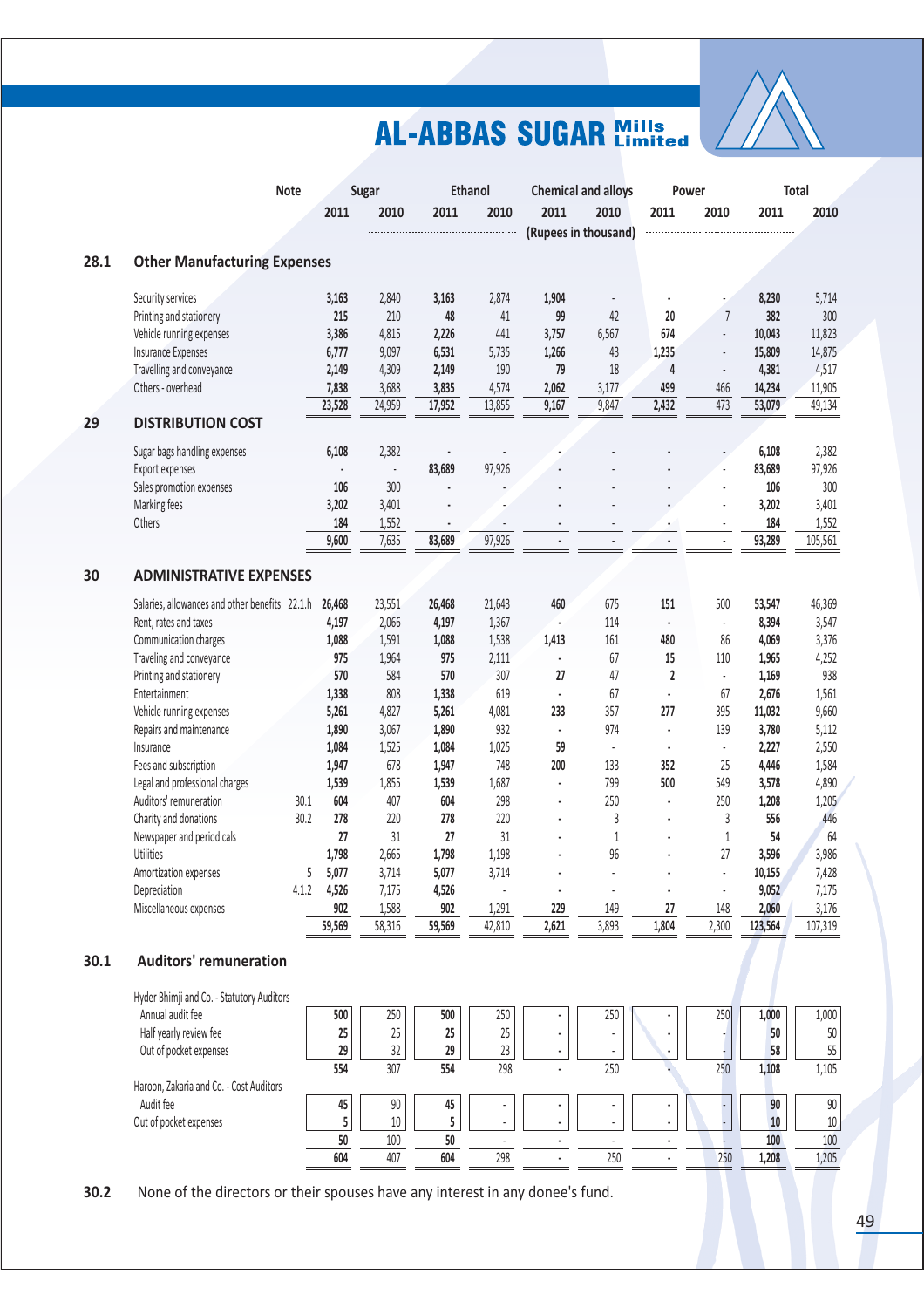

|      |                                                                                                                                                                                                                                                                                                                     |                  | Sugar                       |                 | <b>Distillery</b> |       | <b>Chemical and alloys</b> |       | Power    |                  | <b>Total</b>     |
|------|---------------------------------------------------------------------------------------------------------------------------------------------------------------------------------------------------------------------------------------------------------------------------------------------------------------------|------------------|-----------------------------|-----------------|-------------------|-------|----------------------------|-------|----------|------------------|------------------|
|      | <b>Note</b>                                                                                                                                                                                                                                                                                                         | 2011             | 2010                        | 2011            | 2010              | 2011  | 2010                       | 2011  | 2010     | 2011             | 2010             |
|      |                                                                                                                                                                                                                                                                                                                     |                  |                             |                 |                   |       | (Rupees in thousand)       |       |          |                  |                  |
| 31   | <b>OTHER OPERATING EXPENSES</b>                                                                                                                                                                                                                                                                                     |                  |                             |                 |                   |       |                            |       |          |                  |                  |
|      | Provision for slow moving items and obsolescence 1,015                                                                                                                                                                                                                                                              |                  |                             |                 |                   |       |                            |       |          | 1,015            |                  |
|      | Provision for doubtful debts                                                                                                                                                                                                                                                                                        | 4,500            |                             |                 |                   |       | 2,627                      |       |          | 4,500            | 2,627            |
|      | Provision for doubtful advances<br>Provision for loan to growers                                                                                                                                                                                                                                                    | $\bullet$<br>839 | 500<br>$\blacksquare$       | 37,941          |                   |       | 8,398                      |       |          | 37,941<br>839    | 8,898            |
|      | Loss on remeasurement of investment                                                                                                                                                                                                                                                                                 | 1,163            | 3,976                       | 387             | 3,975             |       |                            |       |          | 1,550            | 7,951            |
|      | Loss on FE-25                                                                                                                                                                                                                                                                                                       |                  | $\overline{\phantom{a}}$    | 6,338           |                   |       |                            |       |          | 6,338            |                  |
|      | Unrealized foreign exchange loss                                                                                                                                                                                                                                                                                    |                  | $\overline{\phantom{a}}$    | 580             |                   |       |                            |       |          | 580              |                  |
|      | Workers' profit participation fund<br>Workers' welfare fund                                                                                                                                                                                                                                                         | $\blacksquare$   | 5,891<br>2,238              | 16,095<br>7,276 | 5,891<br>2,238    |       |                            |       |          | 16,095<br>7,276  | 11,782<br>4,476  |
|      |                                                                                                                                                                                                                                                                                                                     | 7,517            | 12,605                      | 68,617          | 12,104            |       | 11,025                     |       |          | 76,134           | 35,734           |
| 32   | <b>FINANCE COST</b>                                                                                                                                                                                                                                                                                                 |                  |                             |                 |                   |       |                            |       |          |                  |                  |
|      | Mark-up on long term financing                                                                                                                                                                                                                                                                                      | 95,673           | 68,547                      |                 |                   |       | 68,547                     |       |          | 95,673           | 137,094          |
|      | Mark-up on short term borrowings                                                                                                                                                                                                                                                                                    | 173,510          | 74,545                      | 79,724          | 75,172            |       |                            |       |          | 253,234          | 149,717          |
|      | Mark up on leased assets<br>Interest on workers profit participation fund                                                                                                                                                                                                                                           | 64<br>$\epsilon$ | 239<br>1,092                | 64<br>940       | 239               |       |                            |       |          | 128<br>940       | 478<br>1,092     |
|      | Bank charges and guarantee commission                                                                                                                                                                                                                                                                               | 2,912            | 2,915                       | 2,911           | 1,893             | 1,135 | 1,050                      | 13    | 6        | 6,971            | 5,864            |
|      |                                                                                                                                                                                                                                                                                                                     | 272,159          | 147,338                     | 83,639          | 77,304            | 1,135 | 69,597                     | 13    | 6        | 356,946          | 294,245          |
| 33   | <b>OTHER OPERATING INCOME</b><br><b>Income from financial assets</b>                                                                                                                                                                                                                                                |                  |                             |                 |                   |       |                            |       |          |                  |                  |
|      | Interest income on loan to growers                                                                                                                                                                                                                                                                                  | 604              | 575                         |                 |                   |       |                            |       |          | 604              | 575              |
|      | Income from TDR                                                                                                                                                                                                                                                                                                     | 1,273            | 4,303                       | 424             | 3,532             |       |                            |       |          | 1,697            | 7,835            |
|      | Gain on Cross Currency Swap                                                                                                                                                                                                                                                                                         | 1,877<br>24,536  | 4,878<br>18,307             | 424             | 3,532<br>18,307   |       |                            |       |          | 2,301<br>24,536  | 8,410<br>36,614  |
|      | Income from other than financial assets                                                                                                                                                                                                                                                                             |                  |                             |                 |                   |       |                            |       |          |                  |                  |
|      | Dividend income                                                                                                                                                                                                                                                                                                     |                  | 527                         |                 | 243               |       |                            |       |          |                  | 770              |
|      | Scrap sales<br>Rental income                                                                                                                                                                                                                                                                                        | 1,635<br>413     | 4,561                       | 545<br>138      |                   |       |                            |       |          | 2,180<br>551     | 4,561            |
|      | Gain on disposal of property plant & equipment                                                                                                                                                                                                                                                                      | 639              | 1,182                       | 213             |                   | ٠     | $\overline{\phantom{a}}$   |       |          | 852              | 1,182            |
|      | Income from Farm- net<br>33.1                                                                                                                                                                                                                                                                                       | 4,859            | 4,123                       |                 |                   |       |                            |       |          | 4,859            | 4,123            |
|      | Miscellaneous                                                                                                                                                                                                                                                                                                       | 764              | 2,067                       | 763             | 4,002             |       | 542                        |       |          | 1,527            | 6,611            |
|      |                                                                                                                                                                                                                                                                                                                     | 8,310            | 12,460                      | 1,659           | 4,245             |       |                            |       |          | 9,969            | 17,247           |
|      |                                                                                                                                                                                                                                                                                                                     | 34,723           | 35,645                      | 2,083           | 26,084            |       | 542                        |       |          | 36,806           | 62,271           |
| 33.1 | <b>INCOME FROM FARM - NET</b>                                                                                                                                                                                                                                                                                       |                  |                             |                 |                   |       |                            |       |          |                  |                  |
|      | Income from farm                                                                                                                                                                                                                                                                                                    | 6,523            | 6,677                       |                 |                   |       |                            |       |          | 6,523            | 6,677            |
|      | Farm expenses<br>33.2                                                                                                                                                                                                                                                                                               | (1,664)<br>4,859 | (2, 554)<br>4,123           |                 |                   |       |                            |       |          | (1,664)<br>4,859 | (2,554)<br>4,123 |
|      |                                                                                                                                                                                                                                                                                                                     |                  |                             |                 |                   |       |                            |       |          |                  |                  |
| 33.2 | Farm operations is a distinguishable business segment as per the criteria specified in International Accounting Standard - 14 "Segment reporting", but it is substantially below the threshold<br>mentioned for reportable segment under IAS-14, therefore, farm operation is not classified as reportable segment. |                  |                             |                 |                   |       |                            |       |          |                  |                  |
| 34   | <b>TAXATION</b>                                                                                                                                                                                                                                                                                                     |                  |                             |                 |                   |       |                            |       |          |                  |                  |
|      | Current                                                                                                                                                                                                                                                                                                             | 31,969           | 32,538                      | 30,311          | 25,150            | 545   | 2,011                      | 1,786 | 4,092    | 64,611           | 63,791           |
|      | Prior<br>Deferred                                                                                                                                                                                                                                                                                                   | 5,897<br>1,149   | $\overline{a}$<br>(33, 692) | ٠               |                   | ä,    | $\overline{a}$<br>(7, 874) |       | (7, 875) | 5,897<br>1,149   | (49, 441)        |
|      |                                                                                                                                                                                                                                                                                                                     | 39,015           | (1, 154)                    | 30,311          | 25,150            | 545   | (5,863)                    | 1,786 | (3, 783) | 71,657           | 14,350           |
|      |                                                                                                                                                                                                                                                                                                                     |                  |                             |                 |                   |       |                            |       |          |                  |                  |
| 34.1 | This represents minimum tax on local turnover and on income chargeable under Final Tax Regime (FTR), therefore, no numerical tax reconciliation is given.<br>Assessments upto tax year 2010 have been finalized under section 122(5A) of the Income Tax Ordinance, 2001.                                            |                  |                             |                 |                   |       |                            |       |          |                  |                  |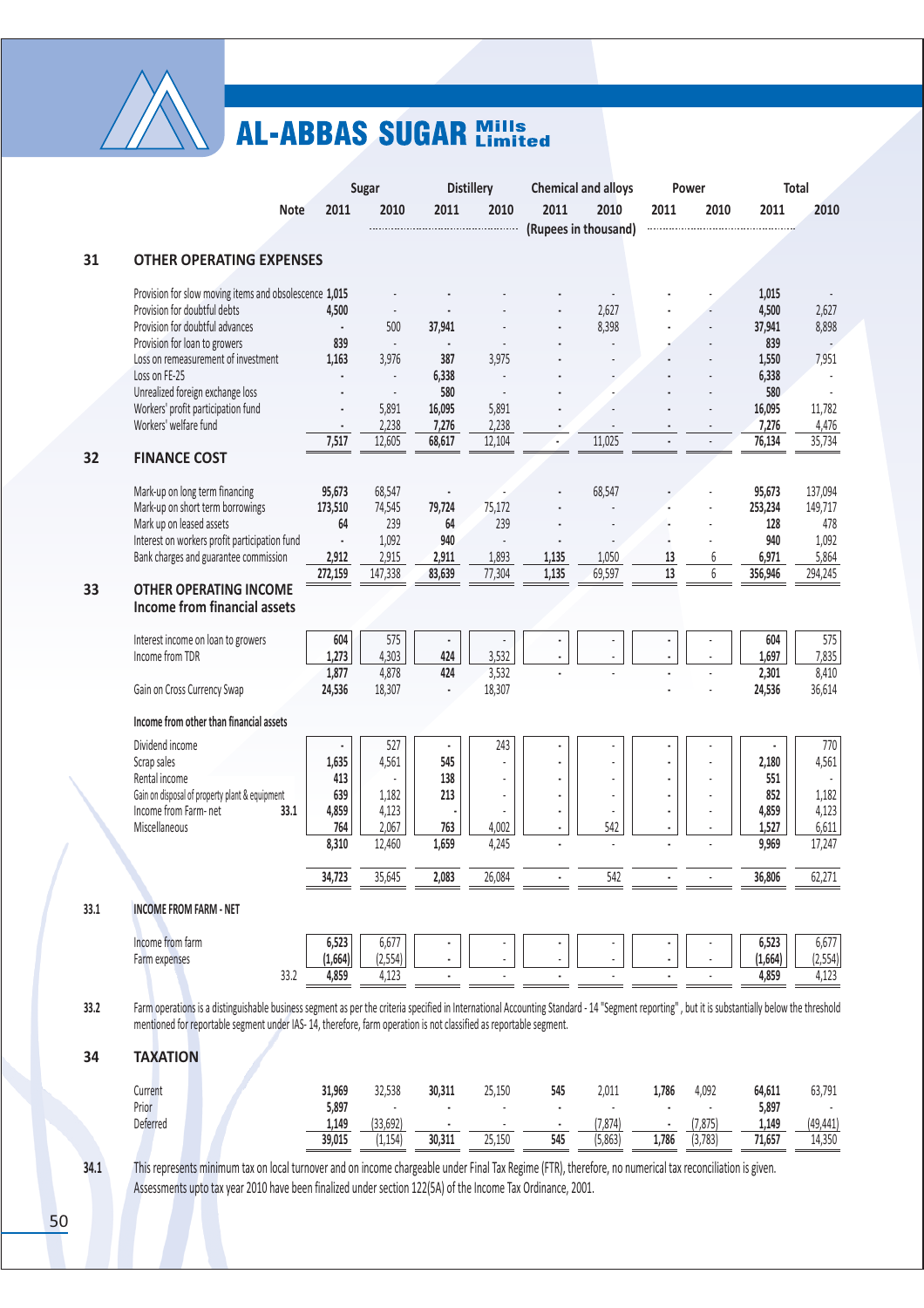

|    |                                                                                                                                            | 2011                            | 2010                            |
|----|--------------------------------------------------------------------------------------------------------------------------------------------|---------------------------------|---------------------------------|
| 35 | <b>LOSS FROM DISCONTINUED OPERATIONS</b>                                                                                                   |                                 | (Rupees in thousand)            |
|    | Loss from sale of stores and spares                                                                                                        | 12,502                          |                                 |
|    | Impairment of property, plant and equipment                                                                                                |                                 | 21,308                          |
|    | Impairment of stores and spares                                                                                                            | 13,441                          | 31,975                          |
|    | Impairment of stock in trade                                                                                                               |                                 | 3,575                           |
|    | Loss from discontinued operations                                                                                                          | 25,943                          | 56,858                          |
| 36 | <b>EARNINGS PER SHARE - BASIC AND DILUTED</b>                                                                                              |                                 |                                 |
|    | Net profit after taxation - From continued operations<br>Net loss after taxation - From discontinued operations<br>Net profit for the year | 252,806<br>(25, 943)<br>226,863 | 261,709<br>(56, 858)<br>204,851 |
|    | Number of ordinary shares                                                                                                                  | 17,362,300                      | 17,362,300                      |
|    | Basic earnings per share - From continued operations- Rupees                                                                               | 14.56                           | 15.07                           |
|    | Basic loss per share - From discontinued operations- Rupees                                                                                | (1.49)                          | (3.27)                          |
|    | Basic earnings per share - Rupees                                                                                                          | 13.07                           | 11.80                           |
|    |                                                                                                                                            |                                 |                                 |

36.1 Diluted earnings per share has not been presented as the Company does not have any convertible instruments in issue as at September 30, 2011 and September 30, 2010 which would have any effect on the earnings per share if the option to convert is exercised.

| 37 | CASH (USED IN) / GENERATED FROM OPERATIONS        | <b>Note</b> | 2011<br>2010<br>(Rupees in thousand) |                  |  |
|----|---------------------------------------------------|-------------|--------------------------------------|------------------|--|
|    | Profit before taxation                            |             | 324,463                              | 276,059          |  |
|    | Adjustment for:                                   | 4.1.2       |                                      |                  |  |
|    | Depreciation                                      | 5           | 119,652<br>10,155                    | 123,173          |  |
|    | Amortization on intangibles<br>Finance cost       | 32          | 356,946                              | 7,428<br>294,245 |  |
|    | Provision for trade debts                         | 31          | 4,500                                |                  |  |
|    | Provision for advances                            | 31          | 37,941                               | 2,627            |  |
|    | Provision for stock in trade                      |             |                                      | 8,898<br>142     |  |
|    | Provision for loan to growers                     | 31          | 839                                  |                  |  |
|    | Provision for slow moving items and obsolescence  | 31          | 1,015                                |                  |  |
|    | Unrealized exchange loss                          | 31          | 580                                  |                  |  |
|    | Income from financial assets                      | 33          | (2, 301)                             | (8, 410)         |  |
|    | Unrealized loss on investment                     | 31          | 1,550                                | 7,951            |  |
|    | Dividend income                                   |             |                                      | (770)            |  |
|    | Gain on disposal of property, plant and equipment | 33          | (852)                                | (1, 182)         |  |
|    | Increase in market committee fee                  |             | 4,088                                | 2,748            |  |
|    |                                                   |             | 534,113                              | 436,850          |  |
|    | Operating profit before working capital changes   |             | 858,576                              | 712,909          |  |
|    | (Increase) / decrease in current assets           |             |                                      |                  |  |
|    | Stores and spare parts                            |             | (30)                                 | (16, 327)        |  |
|    | Stock-in-trade                                    |             | (1,439,549)                          | (181, 150)       |  |
|    | Trade debts                                       |             | (148, 993)                           | (137, 415)       |  |
|    | Loans and advances                                |             | (67, 131)                            | (93,031)         |  |
|    | Other receivables                                 |             | 12,815                               | 25,755           |  |
|    | Trade deposits and short term prepayments         |             | 13,226                               | (14,058)         |  |
|    |                                                   |             | (1,629,662)                          | (416, 226)       |  |
|    | Increase in trade and other payables              |             | 650,655                              | 342,529          |  |
|    | Cash (used in) / generated from operations        |             | (120, 431)                           | 639,212          |  |
|    |                                                   |             |                                      |                  |  |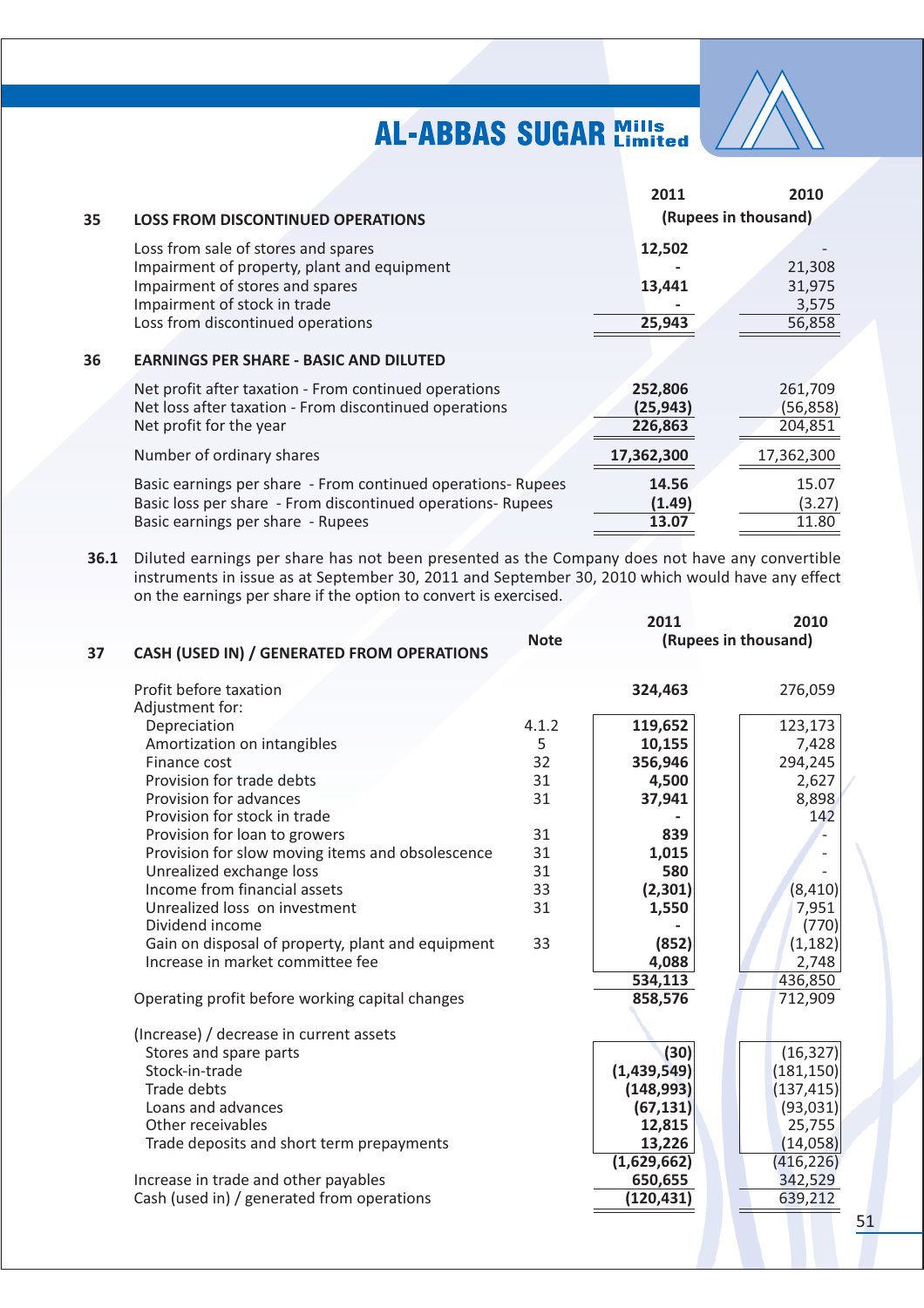

#### 38 REMUNERATION OF CHIEF EXECUTIVE, DIRECTOR AND EXECUTIVES

|                           | <b>Chief Executive</b> |              | <b>Director</b> |                      | <b>Executives</b> |               | <b>Total</b> |        |
|---------------------------|------------------------|--------------|-----------------|----------------------|-------------------|---------------|--------------|--------|
|                           | 2011                   | 2010         | 2011            | 2011                 | 2011              | 2010          | 2011         | 2010   |
|                           |                        |              |                 | (Rupees in thousand) |                   |               |              |        |
| Managerial remuneration   | 9.000                  | 6,546        | 4,636           |                      | 2,182 48,281      | 45,895 61,917 |              | 54,623 |
| <b>Medical allowances</b> | 900                    | 655          | 463             | 218                  | 4,828             | 4,590         | 6,191        | 5,463  |
| Other perquisite          | 955                    | 312          | 225             | 118                  | 5,462             | 2,708         | 6,642        | 3,138  |
| Retirement benefits       | 1,346                  | 606          | 748             |                      | 202 13,131        |               | 3,325 15,225 | 4,133  |
| Total                     | 12,201                 | 8,119        | 6,072           |                      | 2,720 71,702      | 56,518 89,975 |              | 67,357 |
|                           |                        |              |                 |                      |                   |               |              |        |
| No. of persons            | 1                      | $\mathbf{1}$ | 1               | $\mathbf{1}$         | 40                | 39            | 42           | 41     |
|                           |                        |              |                 |                      |                   |               |              |        |

- 38.1 Chief Executive and a director are provided with company maintained cars for the business and personal use and are also provided with mobile phone facility for the business and personal use.
- 38.2 Nineteen (2010:Nineteen) executives of the company are also provided with company maintained cars for the business and personal use.

#### 39. **FINANCIAL INSTRUMENTS AND RELATED DISCLOSURES**

The Company has exposure to the following risks from its use of financial instruments:

- Credit risk
- Liquidity risk
- Market risk

The Board of Directors has overall responsibility for the establishment and oversight of Company's risk management framework. The Board is also responsible for developing and monitoring the Company's risk management policies.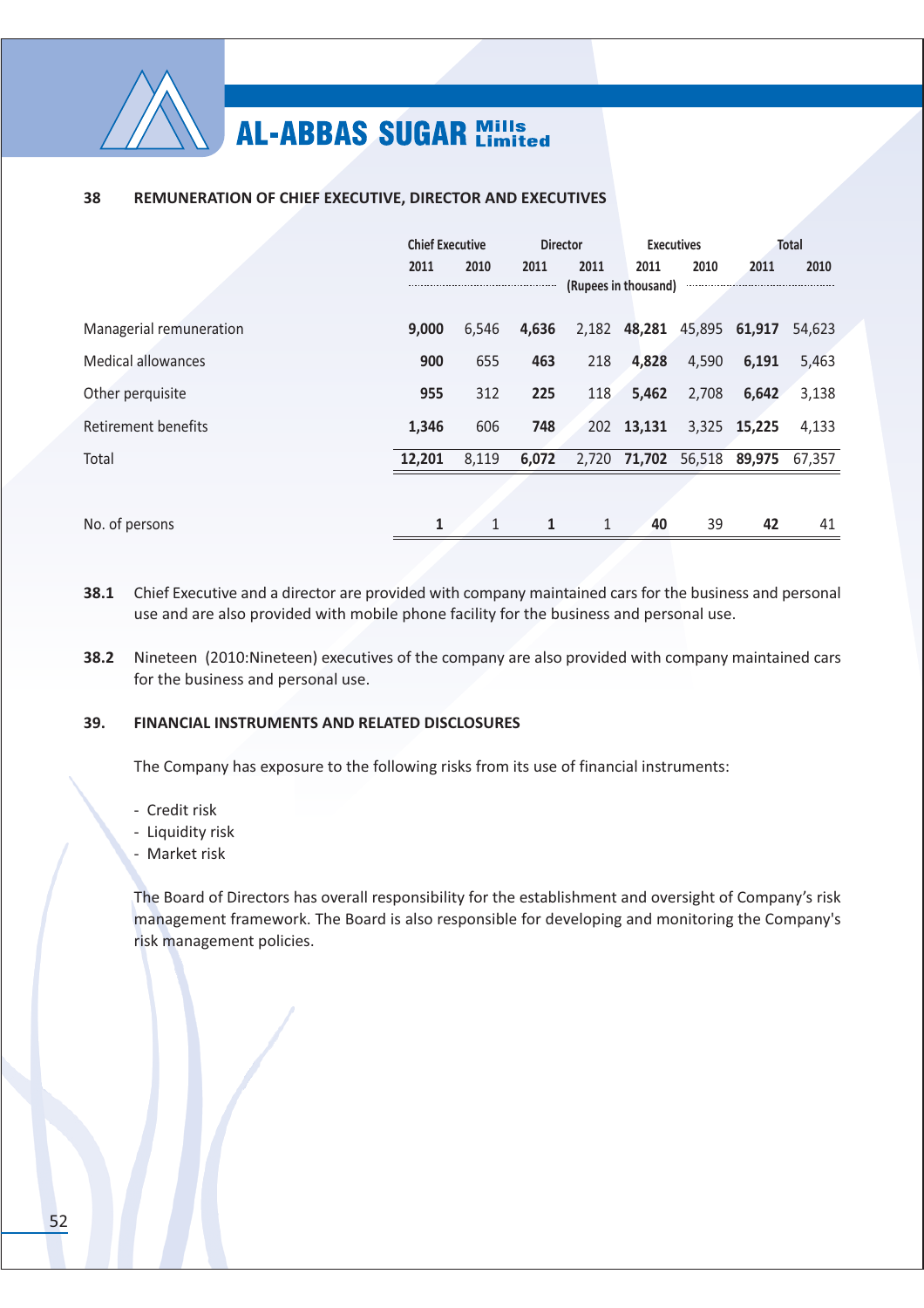

### 39.1 Credit risk

Credit risk represents the accounting loss that would be recognized at the reporting date if counterparties fail completely to perform as contracted and arises principally from trade receivables. Out of the total financial assets of Rs. 575.733 million (2010: Rs. 448.970 million), the financial assets which are subject to credit risk amounted to Rs. 548.434 million (2010: Rs. 416.434 million).

To manage exposure to credit risk in respect of trade receivables, management performs credit reviews taking into account the customer's financial position, past experience and other factors. Sales contracts and credit terms are approved by the Chief Executive Officer and Executive Directors. Where considered necessary, advance payments are obtained from certain parties. Sales made to major customers are secured through letters of credit. The management has set a maximum credit period of 60 days in respect of all divisions' sales to reduce the credit risk.

Concentration of credit risk arises when a number of counter parties are engaged in similar business activities or have similar economic features that would cause their abilities to meet contractual obligation to be similarly effected by the changes in economic, political or other conditions. The Company believes that it is not exposed to major concentration of credit risk.

The carrying amount of financial assets represents the maximum credit exposure before any credit enhancements. The maximum exposure to credit risk at the reporting date is:

|                              | 2011    | 2010<br>(Rupees in thousand) |  |
|------------------------------|---------|------------------------------|--|
| Long-term loans and advances | 4,909   | 4,535                        |  |
| Long-term deposits           | 11,127  | 12,162                       |  |
| Trade debts                  | 494,202 | 345,669                      |  |
| Term deposit                 |         | 13,585                       |  |
| Other receivables            | 19,600  | 10,786                       |  |
| Accrued markup               | 416     | 84                           |  |
| <b>Bank balances</b>         | 18,179  | 29,613                       |  |
|                              | 548,433 | 416,434                      |  |

#### **Quality of financial assets**

The Company kept its surplus fund with banks having good credit ratings. Currently the surplus funds are kept with banks having rating from A1+ to A3.

| <b>Bank balances</b>           | 2011                 |        |  |  |  |
|--------------------------------|----------------------|--------|--|--|--|
|                                | (Rupees in thousand) |        |  |  |  |
| With external credit rating    |                      |        |  |  |  |
| $A1+$                          | 15,668               | 23,920 |  |  |  |
| A1                             | 1,282                | 121    |  |  |  |
| A2                             | 75                   | 4,359  |  |  |  |
| A <sub>3</sub>                 | 75                   |        |  |  |  |
|                                | 17,100               | 28,400 |  |  |  |
| Without external credit rating |                      | 6      |  |  |  |
|                                | 17,100               | 28,406 |  |  |  |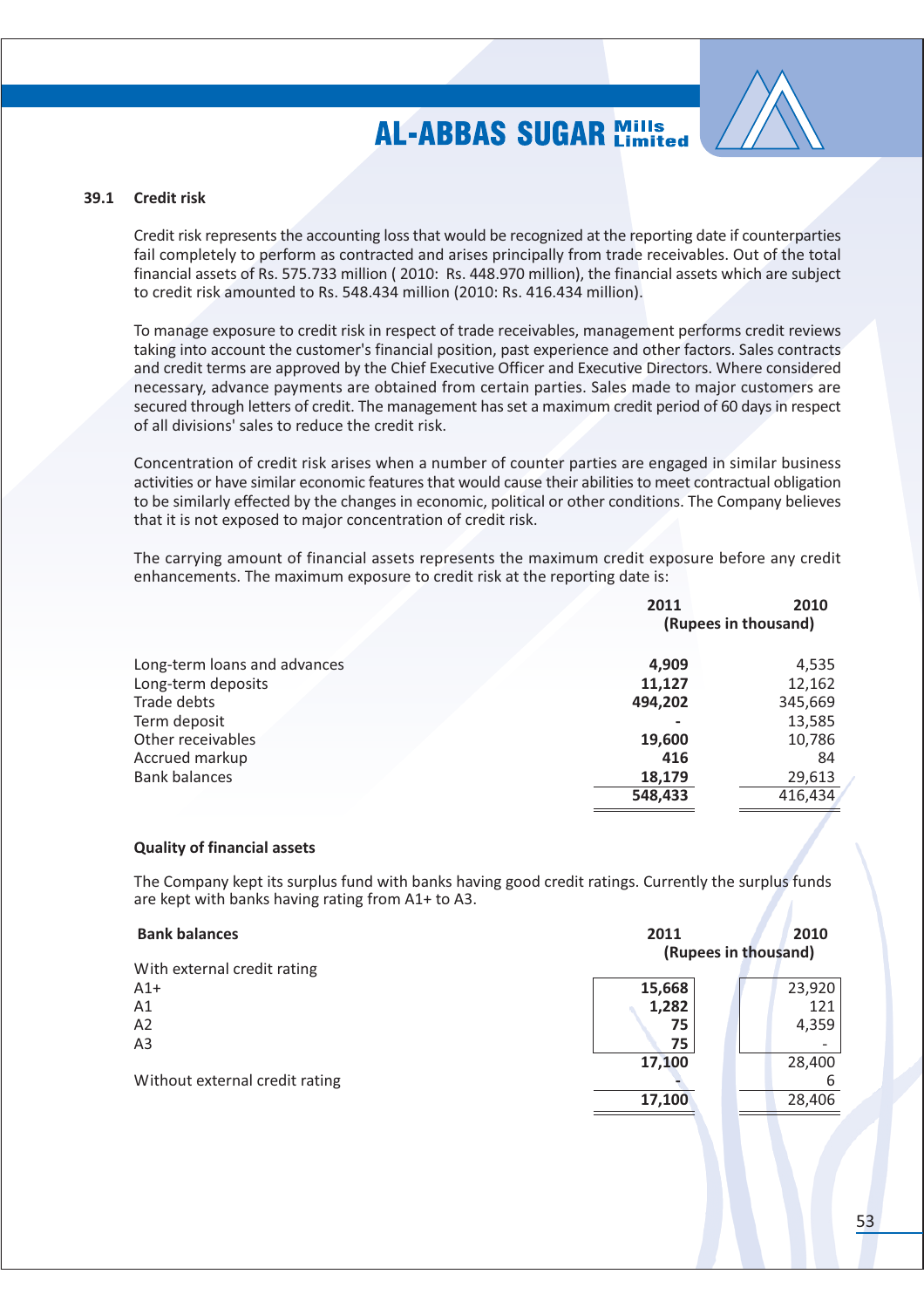

### **Trade receivables**

All the trade debtors at the balance sheet date represent domestic and overseas parties.

The maximum exposure to credit risk before any credit enhancements for trade receivables at the 2010 reporting date by division is: 2011

|                                                         |                | (Rupees in thousand) |  |  |  |
|---------------------------------------------------------|----------------|----------------------|--|--|--|
| Sugar division<br>Distillery division                   | 40,590         | 41,887               |  |  |  |
| Against sight letter of credits<br><b>Others</b>        | 349,581<br>945 | 98                   |  |  |  |
|                                                         | 350,525        | 98                   |  |  |  |
| Calcium carbide and ferro alloys                        | 9,636          | 79,359               |  |  |  |
| Power                                                   | 88,950         | 224,325              |  |  |  |
| <b>Bagasse</b>                                          | 4,500          |                      |  |  |  |
|                                                         | 494,202        | 345,669              |  |  |  |
| The aging of trade receivable at the reporting date is: |                |                      |  |  |  |
| Past due 1-30 days                                      | 384,592        | 253,043              |  |  |  |
| Past due 30-150 days                                    | 5,580          | 90,000               |  |  |  |
| Past due 150 days                                       | 104,030        | 2,626                |  |  |  |
|                                                         | 494,202        | 345,669              |  |  |  |

One of the major customer accounts for Rs. 349.581 million of trade receivables carrying amount at September 30, 2011 has been subsequently cleared.

During the year management has decided to make of provision of Rs. 4.5 million (2010: 2.626 million) for receivables past due over 150 days and for other receivables there are reasonable grounds to believe that the amounts will be recovered in short course of time.

The movement in the allowance for impairment of trade receivables is disclosed in note number 11.1 to the financial statement.

#### 39.2 **Liquidity risk**

Liquidity risk is the risk that the Company will not be able to meet its financial obligations as they fall due. The Company's approach to managing liquidity is to ensure as far as possible to always have sufficient liquidity to meet its liabilities when due. In addition, the Company has obtained various financing facilities from commercial banks to meet any deficit, if required to meet the liquidity commitments. Based on the above, management believes the Company is not exposed to liquidity risk.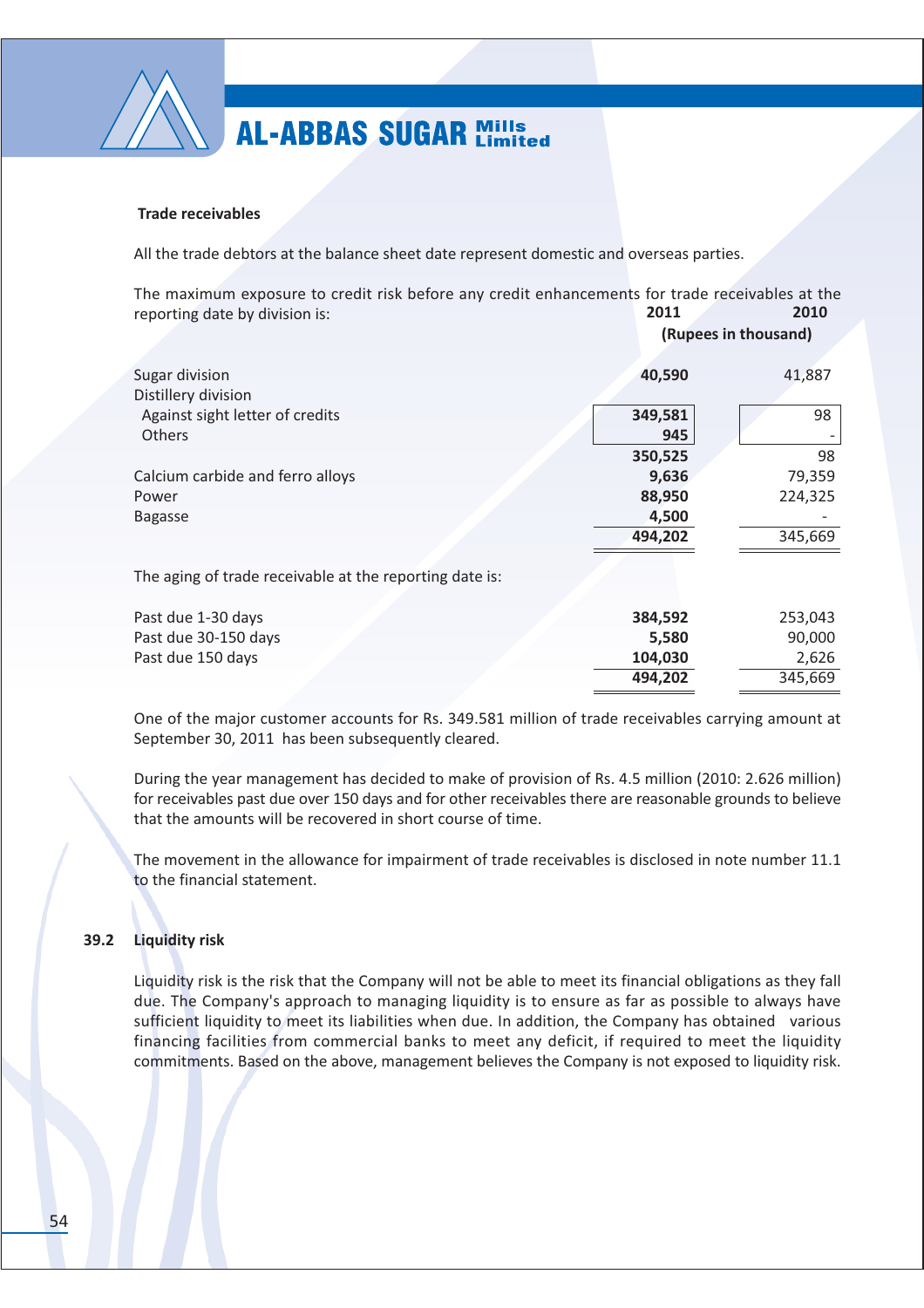

The following are the contractual maturities of the financial liabilities, including estimated interest payments:

|                                       |                    |                                  | 2011                            |                            |                        |                                  |
|---------------------------------------|--------------------|----------------------------------|---------------------------------|----------------------------|------------------------|----------------------------------|
|                                       | Carrying<br>amount | Contractual<br>cash flows        | <b>Six</b><br>months<br>or less | Six to<br>twelve<br>months | One to<br>two<br>years | Two to five<br>years and<br>over |
|                                       |                    |                                  | (Rupees in thousand)            |                            |                        |                                  |
| <b>Financial Liabilities</b>          |                    |                                  |                                 |                            |                        |                                  |
| Long term Loans                       | 653,488            | 805,738                          | 159,015                         | 150,614                    | 252,744                | 243,365                          |
| Trade and other payables              | 1,588,808          | 1,588,808                        | 1,265,322                       | 323,486                    |                        |                                  |
| Accrued markup                        | 84,026             | 84,026                           | 84,026                          |                            |                        |                                  |
| Short term borrowings                 | 1,548,977          | 1,664,715                        | 813,068                         | 851,647                    |                        |                                  |
|                                       | 3,875,299          | 4,143,287                        | 2,321,431                       | 1,325,747                  | 252,744                | 243,365                          |
|                                       |                    |                                  |                                 |                            |                        |                                  |
|                                       |                    |                                  | 2010                            |                            |                        |                                  |
|                                       | Carrying<br>amount | <b>Contractual</b><br>cash flows | <b>Six</b><br>months<br>or less | Six to<br>twelve<br>months | One to<br>two<br>years | Two to five<br>years and<br>over |
|                                       |                    |                                  | (Rupees in thousand)            |                            |                        |                                  |
| <b>Financial Liabilities</b>          |                    |                                  |                                 |                            |                        |                                  |
| Long term financing - secured         | 873,335            | 1,153,574                        | 171,020                         | 163,880                    | 304,154                | 514,520                          |
| Liabilities against assets subject to |                    |                                  |                                 |                            |                        |                                  |
| finance lease                         | 1,627              | 1,627                            |                                 |                            |                        |                                  |
| Trade and other payables              | 937,573            | 937,573                          | 377,317                         | 560,256                    |                        |                                  |
| Accrued markup                        | 60,982             | 60,982                           | 60,982                          |                            |                        |                                  |
| Short term borrowings                 | 856,180            | 911,529                          | 660,334                         | 251,195                    |                        |                                  |
|                                       | 2,729,697          | 3,065,285                        | 1,269,654                       | 975,330                    | 304,154                | 514,520                          |

#### $39.3$ **Market risk**

Market risk is the risk that changes in market price, such as foreign exchange rates, interest rates and equity prices will effect the Company's income or the value of its holdings of financial instruments.

### 39.3.1 Foreign Exchange Risk

Foreign exchange risk represents the risk that the fair value of the future cash flows of a financial instrument will fluctuate because of changes in foreign exchange rates. Foreign exchange risk arises mainly from future economic transaction or receivables or payables that exist due to transactions in foreign exchange. The Company is exposed to currency risk on import of raw sugar, refined sugar, stores and spares and export of alcohol mainly denominated in US dollars and cross currency swap transaction. Approximately 97.43% of the Company's revenue of distillery segment are denominated in currencies other than Pak rupees which form 45.91% of the total revenue of the Company. The Company's exposure to foreign currency risk for US Dollars is as follows:

|                                                           | 2011                 | 2010          |  |
|-----------------------------------------------------------|----------------------|---------------|--|
|                                                           | (Rupees in thousand) |               |  |
| Foreign debtors                                           | 349,581              | 98            |  |
| Foreign creditors and advance from customers              | (31, 776)            | (547, 383)    |  |
| Foreign currency export finance                           | (408, 095)           | (85, 650)     |  |
| Cross currency swap                                       |                      | (562,500)     |  |
| Net exposure                                              | (90, 290)            | (1, 195, 435) |  |
| The following significant exchange rate has been applied: |                      |               |  |
|                                                           |                      |               |  |

|            |       | Average rate |       | <b>Reporting date rate</b> |
|------------|-------|--------------|-------|----------------------------|
|            | 2011  | 2010         | 2011  | 2010                       |
| USD to PKR | 86.48 | 84.60        | 87.40 | 86.20                      |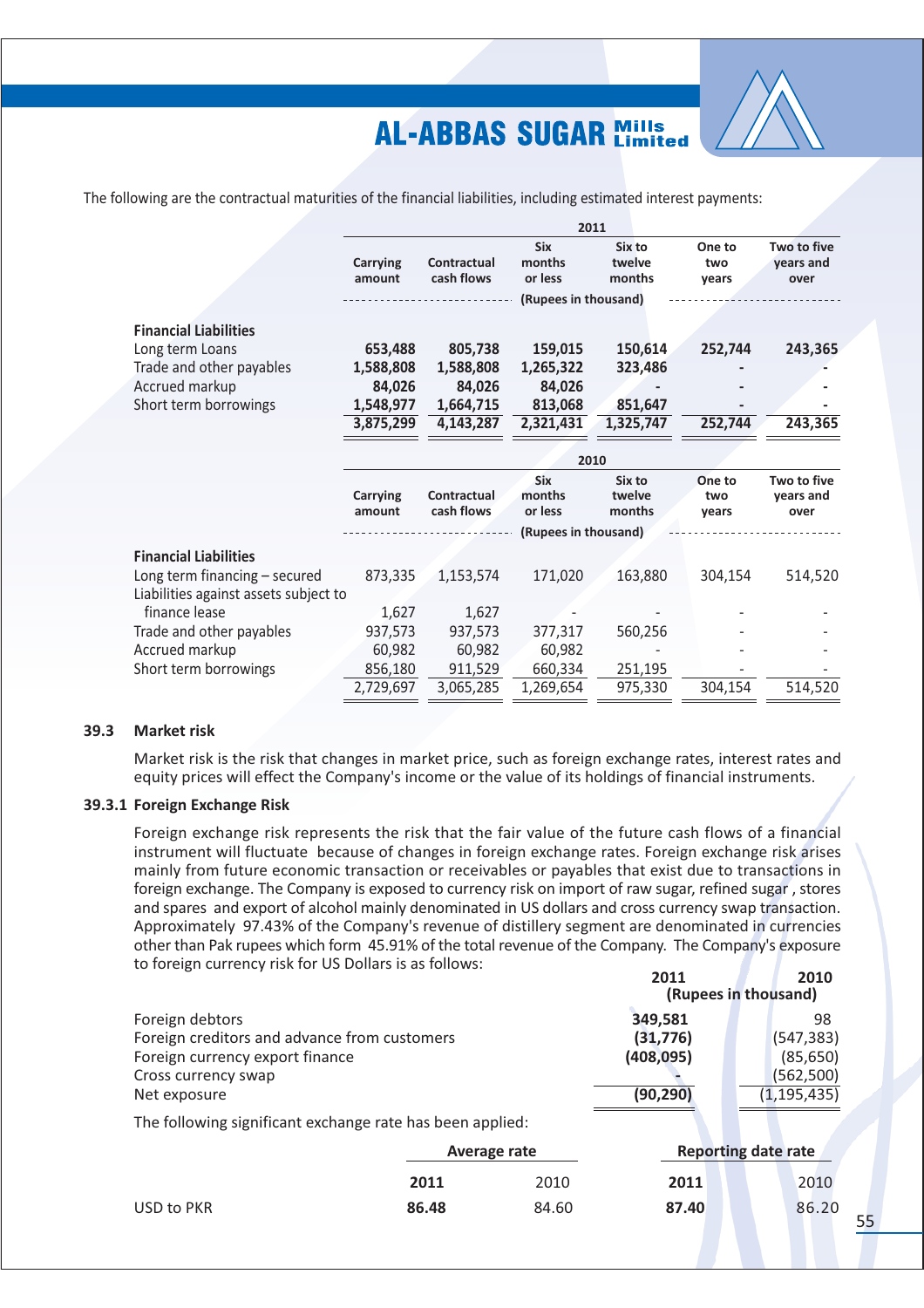

### **Sensitivity analysis**

At reporting date, if the PKR had strengthened by 10% against the US \$ with all other variables held constant, pre tax profit for the have been higher by the amount shown below:

| <b>Effect on profit and loss</b> | 2011    | 2010                 |
|----------------------------------|---------|----------------------|
|                                  |         | (Rupees in thousand) |
| US Dollars                       | (9,029) | (119.544)            |

The weakening of the PKR against US \$ would have had an equal but opposite impact on the pre tax profit.

The sensitivity analysis prepared is not necessarily indicative of the effects on profit for the year and assets / liabilities of the Company.

### 39.3.2 Interest rate risk

Interest rate risk is the risk that the value or future cash flows of the financial instruments will fluctuate because of changes in market interest rate. The Company has long term and short term borrowings under cash / running finance borrowings Rupees based loan at variable rates and short term borrowings under export refinance borrowings Rupees base loan at fixed rates. The Company has short term loan to growers and Term deposit to bank carrying mark up at fixed rates, while saving accounts carries mark up at variable rate.

At the reporting date the interest rate profile of the Company's significant interest bearing financial instruments was as follows:

|                              | 2011           | 2010                                           | 2011                                           | 2010      |
|------------------------------|----------------|------------------------------------------------|------------------------------------------------|-----------|
| <b>Financial assets</b>      |                | <b>Effective interest rate</b><br>(in percent) | <b>Carrying amount</b><br>(Rupees in thousand) |           |
| Fixed rate instruments       |                |                                                |                                                |           |
| Loans to growers             | 14.96          | 14.96                                          | 6,173                                          | 4,474     |
| Deposit                      |                | 6.5                                            |                                                | 12,500    |
|                              |                |                                                | 6,173                                          | 16,974    |
|                              |                |                                                |                                                |           |
| Variable rate instruments -  |                |                                                |                                                |           |
| <b>Bank balances</b>         | 5 to 7         | 6 to 7                                         | 3,558                                          | 1,111     |
|                              |                |                                                |                                                |           |
| <b>Financial liabilities</b> |                |                                                |                                                |           |
| Fixed rate instruments -     |                |                                                |                                                |           |
| Export refinance             | 9 to 12        | 8.5 to 9.5                                     | 504,000                                        | 546,249   |
|                              |                |                                                |                                                |           |
| Variable rate instruments    |                |                                                |                                                |           |
| Long term financing          | 13.76 to 14.88 | 13.76 to 14.22                                 | 653,488                                        | 873,335   |
| Short term borrowings        | 3.5 to 15      | 3 to 15                                        | 1,044,977                                      | 309,931   |
|                              |                |                                                | 1,698,465                                      | 1,183,266 |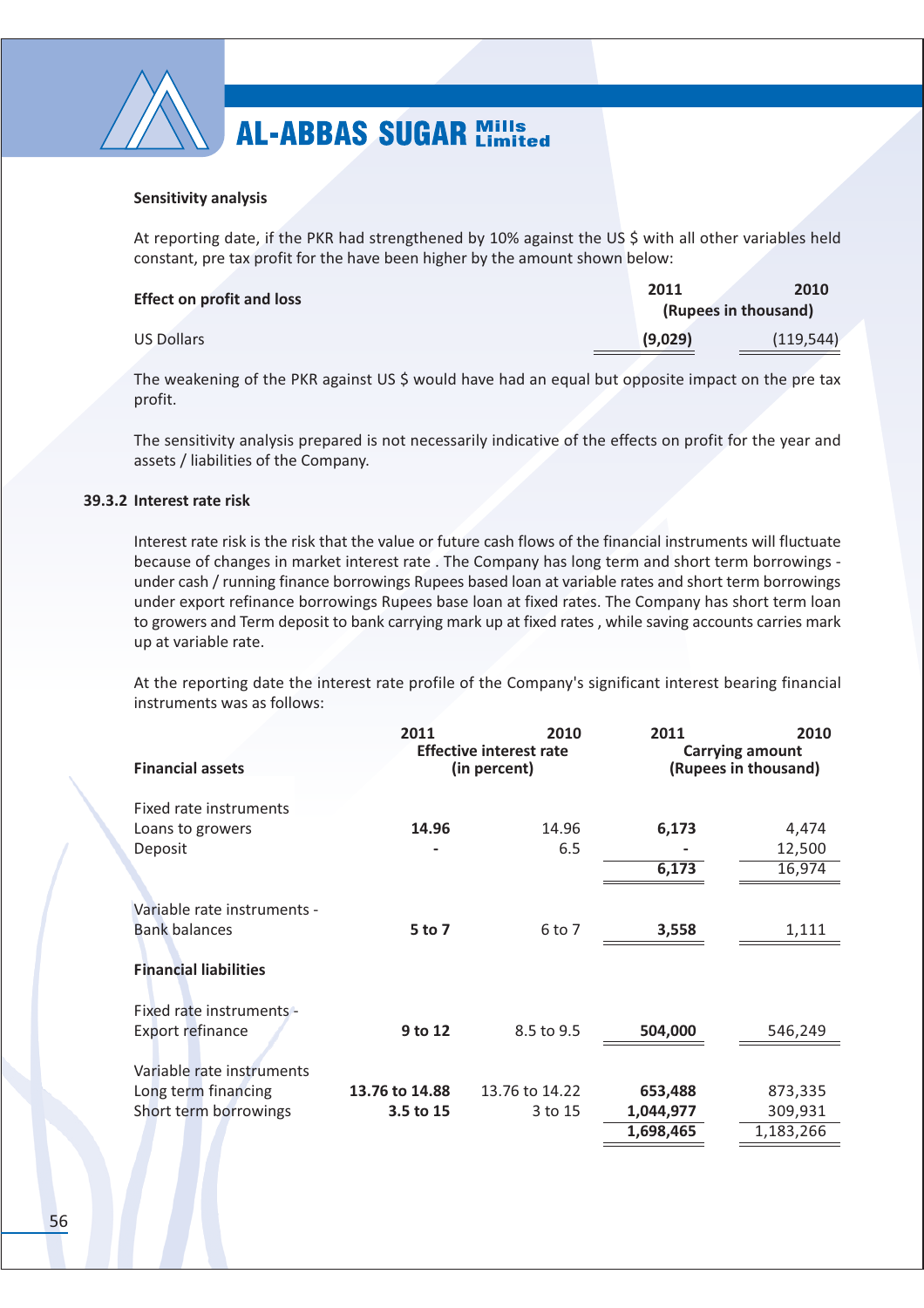

#### **Sensitivity analysis**

#### Fair value sensitivity analysis for fixed rate instruments.

A change of 100 basis points in interest rates at the reporting date would have decreased / (increased) profit for the year by the amounts shown below. This analysis assumes that all other variables, in particular foreign currency rates, remain constant. The analysis is performed on the same basis for 2010.

|                                                     | <i>increase</i> | Profit and loss 100 bp<br>decrease |
|-----------------------------------------------------|-----------------|------------------------------------|
| <b>Financial assets</b><br>As at September 30, 2011 |                 | (Rupees in thousand)               |
| Cash flow sensitivity                               | 62              | (62)                               |
| As at September 30, 2010                            |                 |                                    |
| Cash flow sensitivity                               | 170             | (170)                              |
| <b>Financial liabilities</b>                        |                 |                                    |
| As at September 30, 2011                            |                 |                                    |
| Cash flow sensitivity                               | 5,040           | (5,040)                            |
| As at September 30, 2010                            |                 |                                    |
| Cash flow sensitivity                               | 5,462           | (5, 462)                           |

#### Cash flow sensitivity analysis for variable rate instruments.

A change of 100 basis points in interest rates at the reporting date would have decreased / (increased) profit for the year by the amounts shown below. This analysis assumes that all other variables, in particular foreign currency rates, remain constant. The analysis is performed on the same basis for 2010.

| <b>Financial assets</b><br>As at September 30, 2011 | Profit and loss 100 bp<br>decrease<br>increase<br>(Rupees in thousand) |  |      |
|-----------------------------------------------------|------------------------------------------------------------------------|--|------|
| <b>Cash flow sensitivity</b>                        | 36                                                                     |  | (36) |
| As at September 30, 2010                            |                                                                        |  |      |
| Cash flow sensitivity                               | 11                                                                     |  | (11) |

The sensitivity analysis prepared is not necessarily indicative of the effects on profit for the year and assets / liabilities of the Company.

| <b>Financial liabilities</b><br>As at September 30, 2011 |        |           |
|----------------------------------------------------------|--------|-----------|
| Cash flow sensitivity                                    | 16,985 | (16, 985) |
| As at September 30, 2010<br>Cash flow sensitivity        | 11,833 | (11, 833) |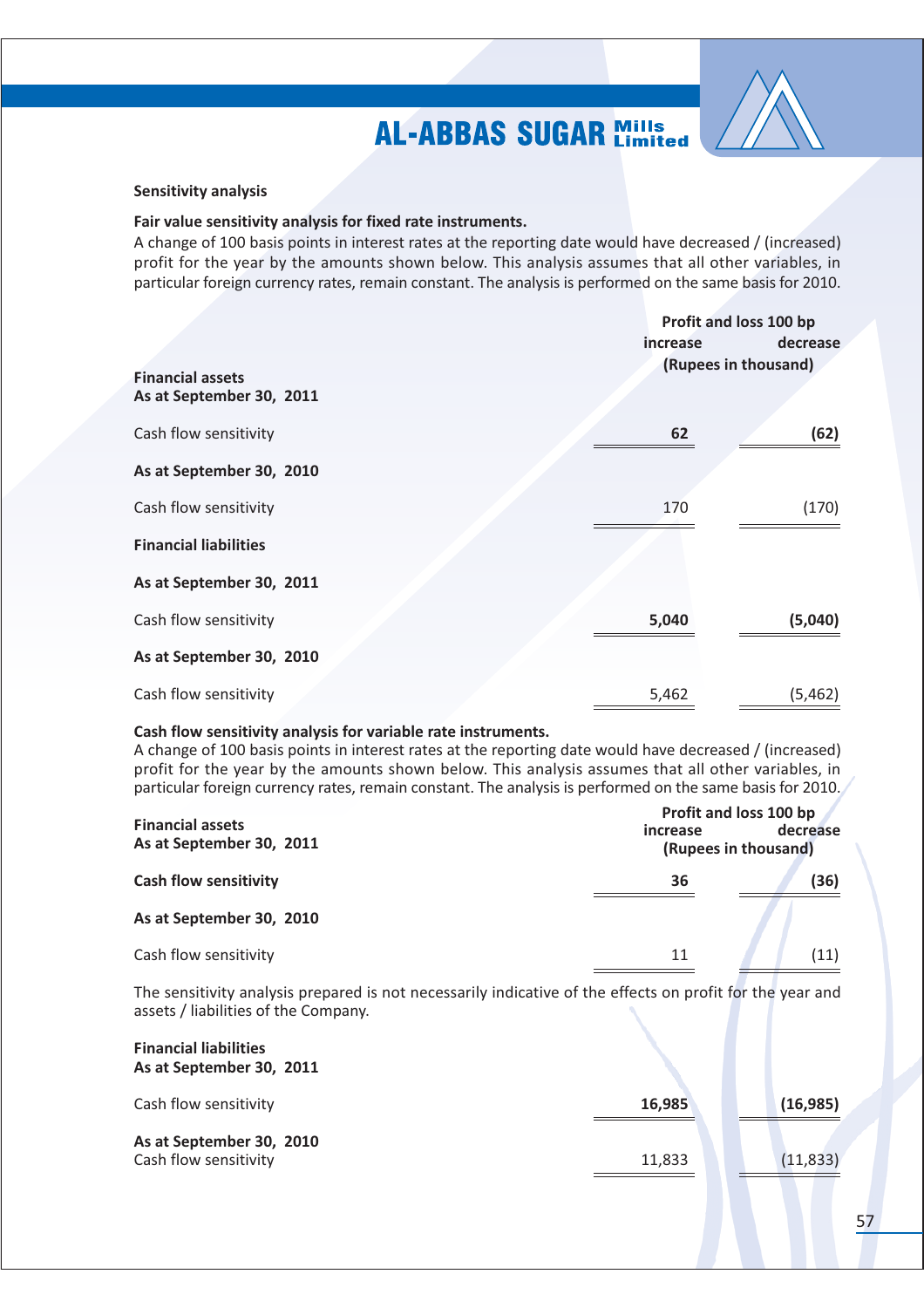

#### 39.3.3 Other price risk

Other price risk is the risk that the fair value or future cash flows of a financial instrument will fluctuate because of changes in market prices (other than those arising from interest rate risk or currency risk). The Company is exposed to price risk with respect to equity investment. Investment in associates is a strategic investment whereas other investments are monitored through continuous trend prevailing in the market.

A 10% increase / decrease in share prices at year end would have increased / decreased the Company's profit in case of held for trading investments and increase / decrease fair value reserve on re-measurement of available for sale investments as follows:

|                          | 2011  | 2010                 |
|--------------------------|-------|----------------------|
|                          |       | (Rupees in thousand) |
| Effect on profit or loss | 1,000 | 1,155                |
| Effect on equity         | 911   | 1,450                |
| Effect on investments    | 1.911 | 2,605                |

The sensitivity analysis prepared is not necessarily indicative of the effects on profit / equity and assets of the Company.

#### 39.4 **Fair value of financial instruments**

The carrying values of the financial assets and financial liabilities approximate their fair values. Fair value is the amount for which an asset could be exchanged, or a liability settled, between knowledgeable, willing parties in an arm's length transaction.

Financial assets which are tradable in an open market are revalued at the market prices prevailing on the balance sheet date. The estimated fair value of all other financial assets and liabilities is considered not significantly different from book value.

The following table shows financial instruments recognized at fair value, analyzed between those whose fair value is based on:

Level 1: Quoted prices in active market for identical assets or liabilities.

Level 2: Those involving inputs other than quoted prices included in level 1 that are observable for the asset or liability, either directly (as prices) or indirectly (derived from prices); and

Level 3: Those whose inputs for the asset or liability that are not based on observable market date (unobservable inputs).

Investment in ordinary shares of listed Companies is valued using quoted prices in active market, hence fair value of such investments fall with in level 1 in fair value hierarchy as mentioned above.

#### $39.5$ **Capital risk management**

The Company's objective when managing capital is to safeguard the Company's ability to continue as a going concern in order to provide returns for shareholders and benefits for other stakeholders and to maintain an optimal capital structure to reduce the cost of capital. In order to maintain or adjust the capital structure, the Company may adjust the amount of dividends paid to shareholders, issue new shares and take other measures commensuration to the circumstances. The Company finances its expansions projects through equity, borrowings and management of its working capital with a view to maintaining an appropriate mix between various sources of finance to minimize risk.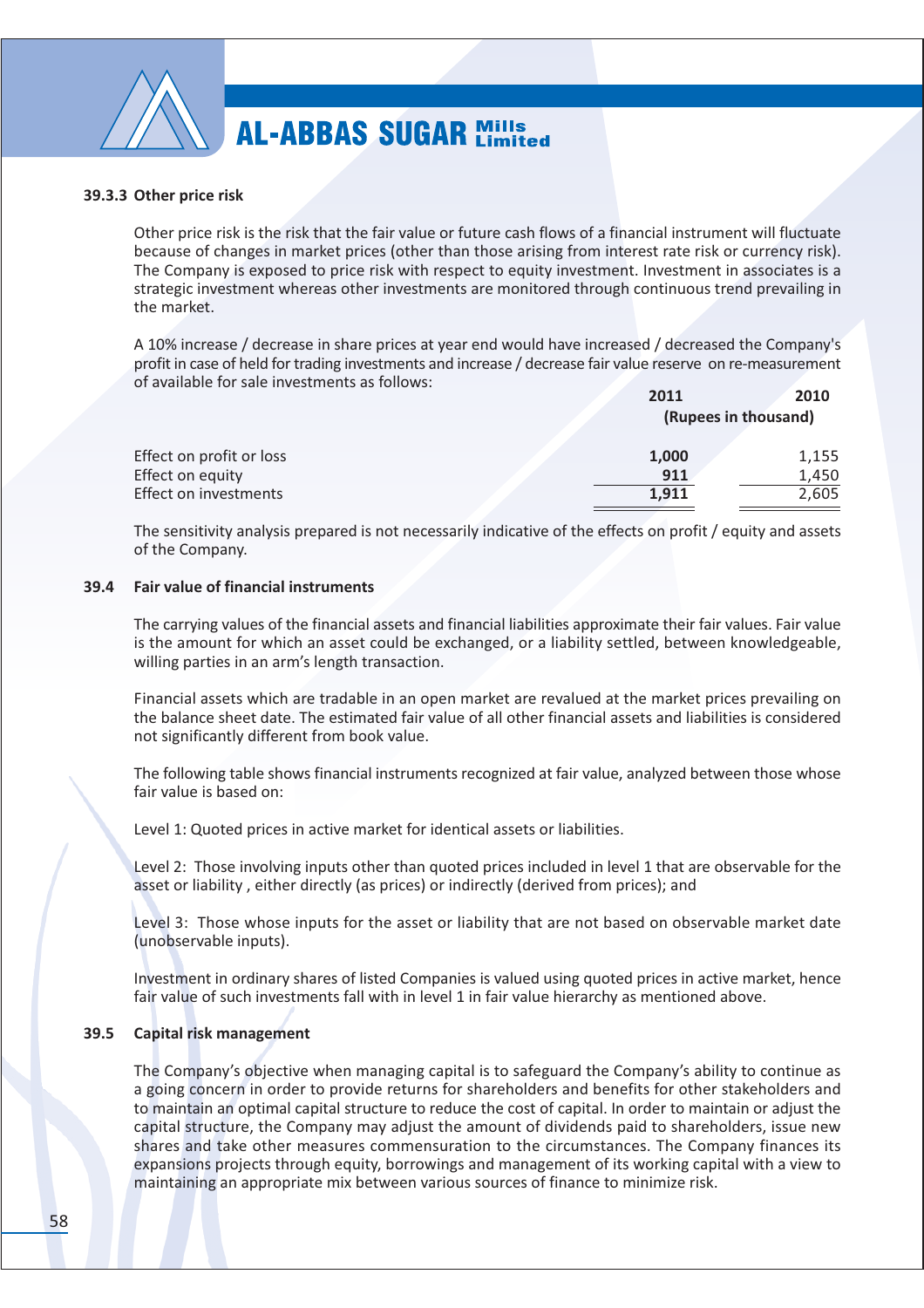

The Company monitors capital using a gearing ratio, which is net debt divided by total shareholders equity and sponsors loan plus net debt. Net debt is calculated as total loans and borrowings including any finance cost thereon, less cash and bank balances. The Company's strategy was to maintain leveraged gearing. The gearing ratios as at the balance sheet are as follows:

|                                                     |           | 2011       | 2010                 |
|-----------------------------------------------------|-----------|------------|----------------------|
|                                                     |           |            | (Rupees in thousand) |
|                                                     |           |            |                      |
|                                                     |           |            |                      |
| Long term financing                                 |           | 433,791    | 653,638              |
| Liabilities against assets subject to finance lease |           |            | 1,627                |
| Accrued mark-up                                     |           | 84,026     | 60,982               |
| Short term borrowings                               |           | 1,548,977  | 856,180              |
| Current maturity of non-current liabilities         |           | 219,697    | 221,324              |
| <b>Total debt</b>                                   |           | 2,286,491  | 1,793,751            |
| <b>Balance with banks</b>                           |           | 18,179     | 29,613               |
| Net debt                                            | A         | 2,268,312  | 1,764,138            |
|                                                     |           |            |                      |
| Total capital and reserves                          |           | 1,381,564  | 1,246,901            |
|                                                     |           |            |                      |
| Capital and net debt                                | B         | 3,649,876  | 3,011,039            |
|                                                     |           |            |                      |
|                                                     |           |            |                      |
| Gearing ratio                                       | $(C=A/B)$ | 62.15%     | 58.59%               |
|                                                     |           |            |                      |
| PLANT CAPACITY AND ACTUAL PRODUCTION                |           |            |                      |
|                                                     |           |            |                      |
| <b>Sugar Unit</b>                                   |           |            |                      |
| Sugarcane crushing capacity per day                 |           | 7,500      | 7,500                |
| No. of days season operated                         |           | 138        | 123                  |
| Sugarcane yield                                     |           | 10.17%     | 10.39%               |
| Capacity in M.T based on number of days operated    |           |            |                      |
| and sugarcane yield                                 |           | 105,260    | 95,848               |
| Production in M. Tons                               |           | 63,395     | 57,130               |
|                                                     |           |            |                      |
| <b>Distillery Unit</b>                              |           |            |                      |
| Unit - I                                            |           |            |                      |
| Capacity in litres per day                          |           | 85,000     | 85,000               |
| No. of days operated                                |           | 270        | 293                  |
| Capacity in litre based on number of days operated  |           | 22,950,000 | 24,905,000           |
|                                                     |           |            |                      |
| Production in litres                                |           | 22,707,194 | 24,689,438           |
| Unit - II                                           |           |            |                      |
| Capacity in litres per day                          |           | 87,500     | 87,500               |
| No. of days operated                                |           | 297        | 278                  |
| Capacity in litre based on number of days operated  |           | 25,987,500 | 24,325,000           |
| <b>Production in Litres</b>                         |           | 25,793,176 | 23,963,857           |
|                                                     |           |            |                      |
| <b>Calcium Carbide and Ferro Alloys</b>             |           |            |                      |
| Capacity in M.T based on 320 days                   |           | 27,220     | 27,220               |
| Production in M.T                                   |           | 1,243      | 2,192                |
|                                                     |           |            |                      |
| <b>Power</b>                                        |           |            |                      |
| Capacity in Kilo Watts Hour (KWH) per day           |           | 312,000    | 312,000              |
| No. of days operated                                |           | 68         | 178                  |
| Capacity in KWH based on number of days operated    |           | 21,216,000 | 55,536,000           |
| Production in KWH                                   |           | 19,878,605 | 53,142,480           |
|                                                     |           |            |                      |
|                                                     |           |            |                      |

40.

59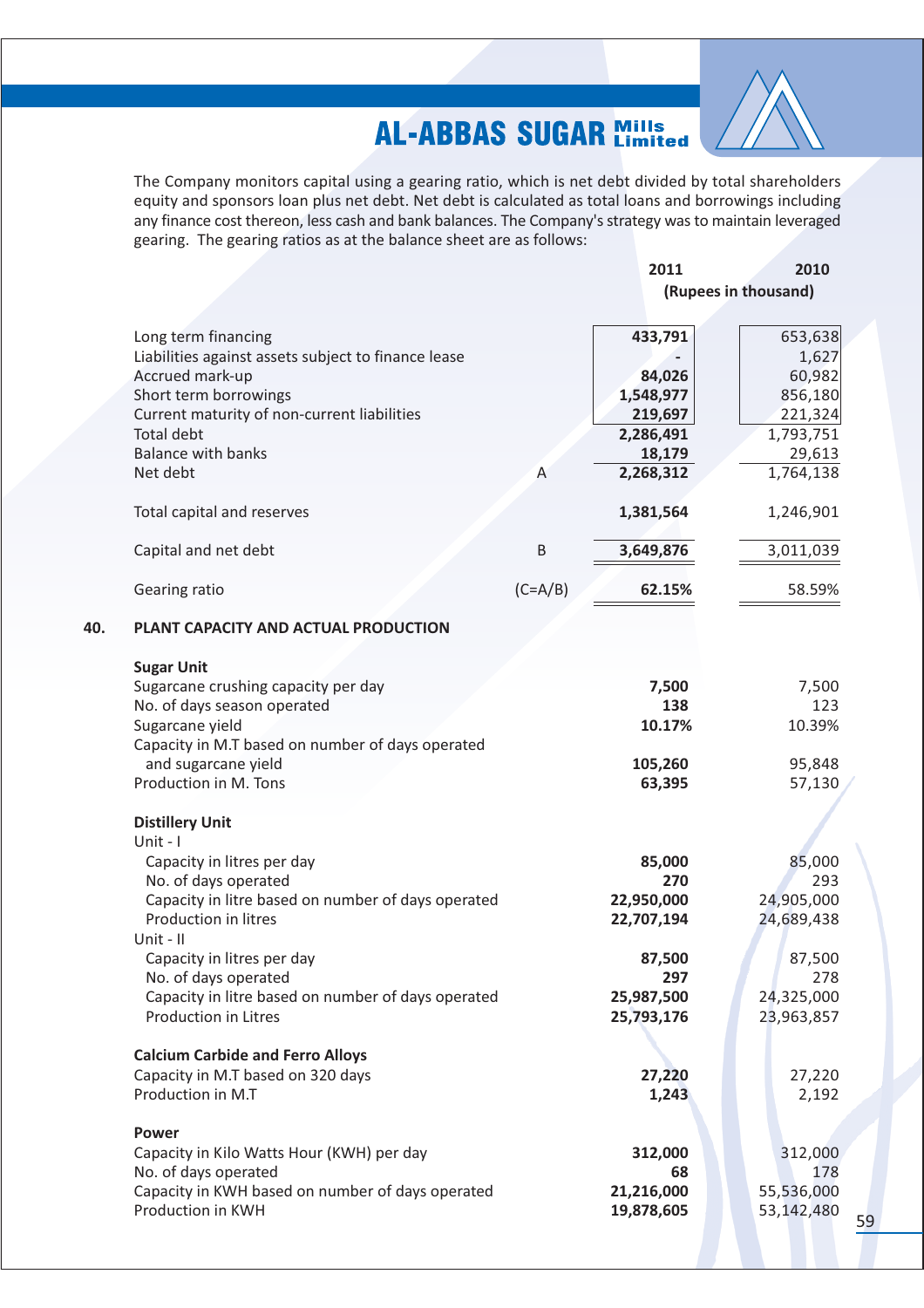

#### 40.1 Reasons for shortfall in capacity utilization

#### $a)$ **Sugar**

Lesser availability of sugarcane is the main reason of shortfall in production of sugar.

#### $\mathsf{b}$ **Distillerv**

Lesser availability of molasses is the main reason of shortfall in production of rectified spirit.

#### $c)$ **Calcium Carbide and Ferro Alloys**

Due to lesser demand of the product the plant operated accordingly.

#### $\mathbf{d}$ **Power** Due to re-negotiation of agreement with KESC.

#### 41 **SEGMENT REPORTING**

|      |                                                                                | 2011      |                   |                                                                     |         |                                   |                                              |
|------|--------------------------------------------------------------------------------|-----------|-------------------|---------------------------------------------------------------------|---------|-----------------------------------|----------------------------------------------|
|      |                                                                                | Sugar     | <b>Distillery</b> | Calcium<br>Carbide &<br><b>Ferro Alloys</b><br>(Rupees in thousand) | Power   | <b>Total</b>                      | 2010                                         |
| 41.1 | Segment assets<br>Assets held available for sale<br>Unallocated segment assets | 2,636,562 | 1,793,476         | 416,660                                                             | 381,512 | 5,228,210<br>100,845<br>5,329,055 | 3,264,156<br>286,274<br>488,454<br>4,038,884 |
| 41.2 | Segment liabilities<br>Unallocated segment liabilities                         | 2,819,722 | 955,737           | 511                                                                 |         | 3,775,970<br>171,521<br>3,947,491 | 2,468,758<br>323,225<br>2,791,983            |
| 41.3 | Capital expenditure<br>Unallocated capital expenditure                         | 400       | 45,348            |                                                                     |         | 45,748<br>5,593<br>51,341         | 57,872<br>39,797<br>97,669                   |
| 41.4 | Depreciation                                                                   | 52,900    | 30,143            | 22,532                                                              | 14,077  | 119,652                           | 123,173                                      |
| 41.5 | Amortization                                                                   | 5,078     | 5,077             |                                                                     |         | 10,155                            | 7,428                                        |
| 41.6 | Non cash expenses other than depreciation                                      | 7,517     | 38,909            |                                                                     |         | 46,426                            | 11,666                                       |

 $41.7$ Revenue reported in note number 27 generated from external customers. There were no inter-segment sales during the year (2010; Nil). The inter transfer of molasses from sugar segment to distillery segment is accounted as a reduction of cost of production of sugar segment.

 $41.8$ The accounting policies of the reportable segments are the same as th Companys' accounting policies described in note number 3. Financial charges on long term financing is allocated among Sugar, calcium carbide and alloys and power segment where as mark up on export refinance is allocated to distillery and mark up of cash and running finnace is allocated to sugar segment. This is the measure reported to management for the purposes of resource allocation and assessment of segment performance.

#### $41.9$ **Revenue from major products**

The break up of Companys' revenue from external customers for major products is given in note number 27 of the financial statements.

#### 42 **Information about major customers**

Revenue from major customers of Company's sugar segment represent approximately 2,547.317 million (2010: 1,913.723 million) of total sugar segment revenue of Rs. 3,201.923 million (2010: 3,400.682) million), alcohol segment of Rs. 2.317.491 million (2010; Rs. 1.595.23 million) of total alcohol segment revenue of Rs. 2.942.193 million (2010: 2.526.556 million). power segment of Rs. 203.736 million (2010: 488.267) of total power segment revenue. Revenue from calcium carbide and alloys segment does not include major customers.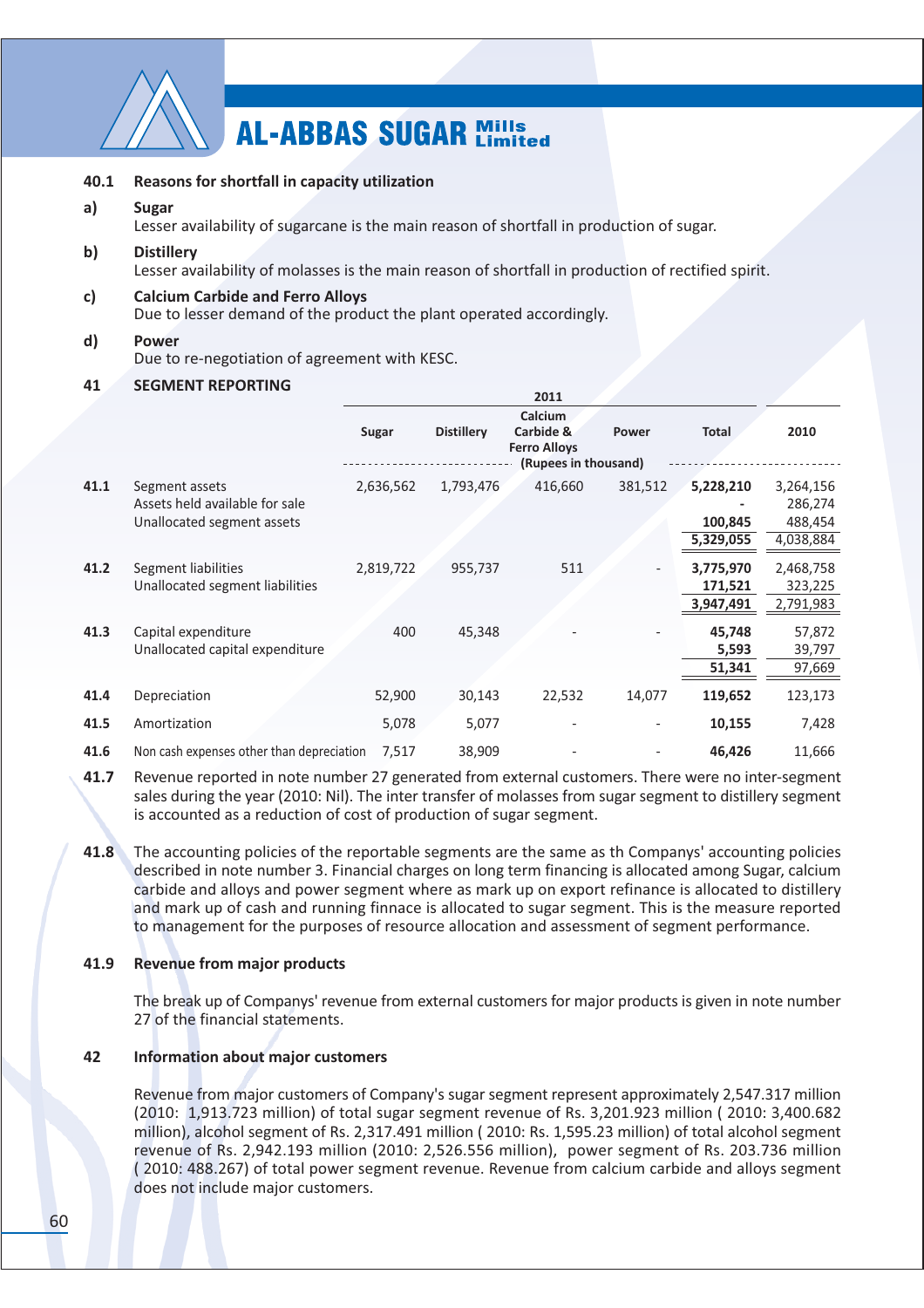

#### 43 **RELATED PARTY TRANSACTIONS**

The related parties comprise associated undertakings, other related group companies, directors of the company, key management personnel and post employment benefit plans. The Company in the normal course of business carries out transactions with various related parties. Amounts due to related parties are shown in under respective note to the financial statement. Remuneration of directors, chief executive and executives being the key management personnel are disclosed in relevant note. Transactions with related parties are as follows:

|                                                 | 2011<br>2010<br>(Rupees in thousand) |            |
|-------------------------------------------------|--------------------------------------|------------|
| Purchase of cement                              | 520                                  | 1,061      |
| Sale of baggasse                                |                                      | 287        |
| Common sharing expenses incurred and reimbursed | 550                                  | 1,500      |
| Purchase of stores and spares                   |                                      | 541        |
| Dividend received                               |                                      | 769        |
| Contribution paid to Employees Gratuity Fund    | 28,792                               | 14,200     |
| Transferred vehicles to related parties         | 1,327                                | 1,130      |
| Transferred vehicle from related parties        |                                      | 1,411      |
| Purchase of property, plant and equipment       | 400                                  |            |
| Insurance premium paid                          | 22,798                               | 22,294     |
| Finance cost - related parties                  | 27,366                               | 14,693     |
| Repayment of loan to related parties- sponsors  |                                      | (301, 346) |

43.1 There were no transactions with the key management personnel other than under their terms of employment, which are disclosed in relevant note to the financial statements.

#### 44 DATE OF AUTHORIZATION FOR ISSUE

These financial statements were authorized for issue on December 26, 2011 by the Board of Directors of the Company.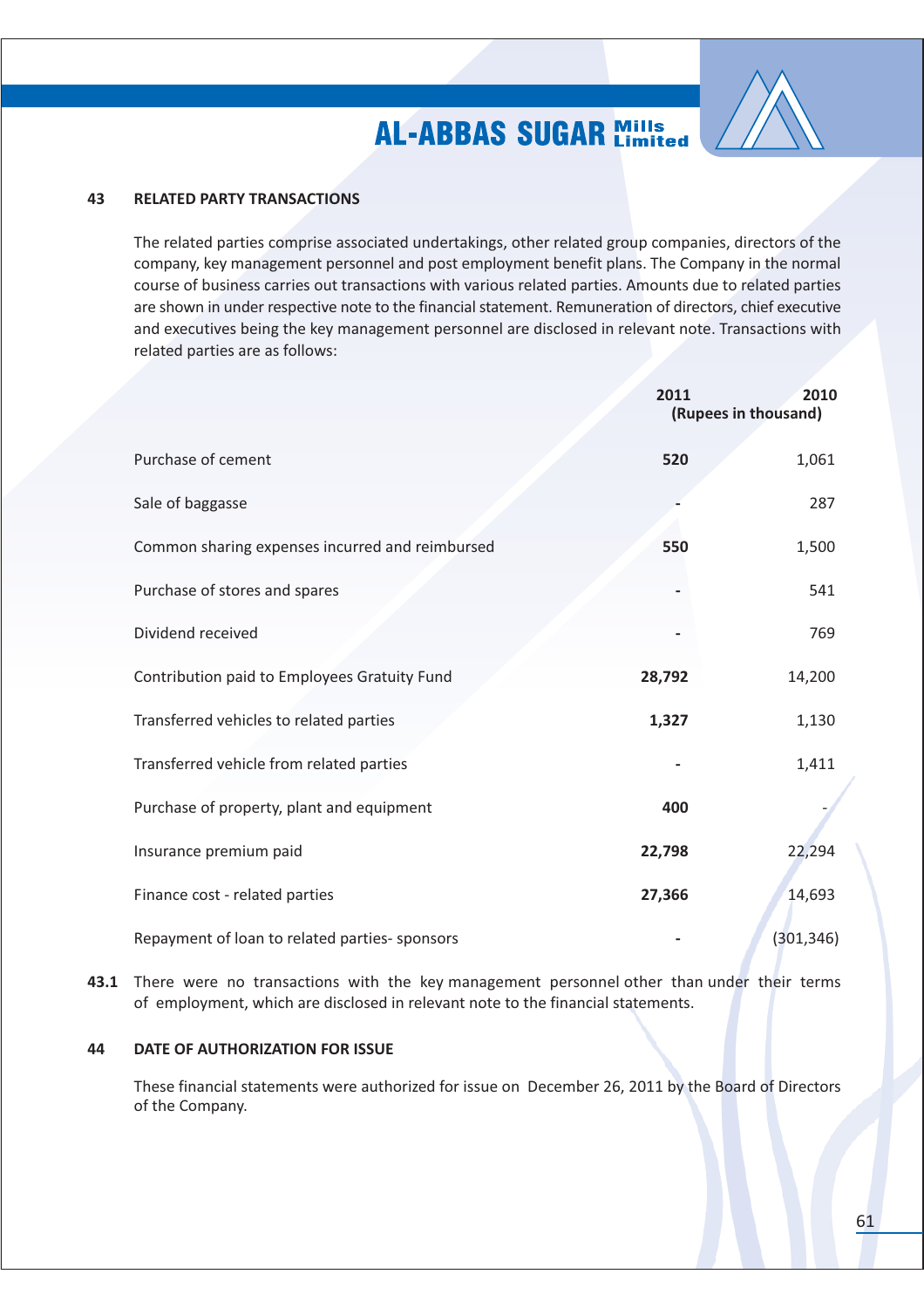

#### 45 **CORRESPONDING FIGURES**

Corresponding figures have been re-arranged / reclassified, whenever necessary, for the purpose of compliance, comparison and better presentation. Major changes made during the year are as follows;

| 45.1 | <b>Re-classified from</b>                                                 | <b>Re-classified to</b>                              | <b>Note</b> | Amount<br>(Rupees in thousand) | Reason                        |
|------|---------------------------------------------------------------------------|------------------------------------------------------|-------------|--------------------------------|-------------------------------|
|      | Other operating income<br>Sale of fusel oil                               | Cost of sales<br>Sale of fusel oil                   | 28          | 249                            | <b>Better</b><br>presentation |
|      | Other operating expenses<br>Provision for slow moving and<br>obsolescence | Cost of sales<br>Finished goods                      | 28          | 142                            | <b>Better</b><br>presentation |
|      | Current assets<br>Tax refund due from government                          | <b>Current liabilities</b><br>Provision for taxation |             | 6,132                          | <b>Better</b><br>presentation |

#### **SUBSEQUENT EVENT** 46

The Board of Directors of the Company in their meeting held on December 26, 2011 has proposed a final cash dividend of Rs.5 per share i-e 50% for the year ended September 30, 2011.

#### 47 **GENERAL**

Figures have been rounded off to the nearest thousand of Rupees, unless otherwise stated.

**Shunaid Qureshi Chief Executive** 

Asim Ghani Director